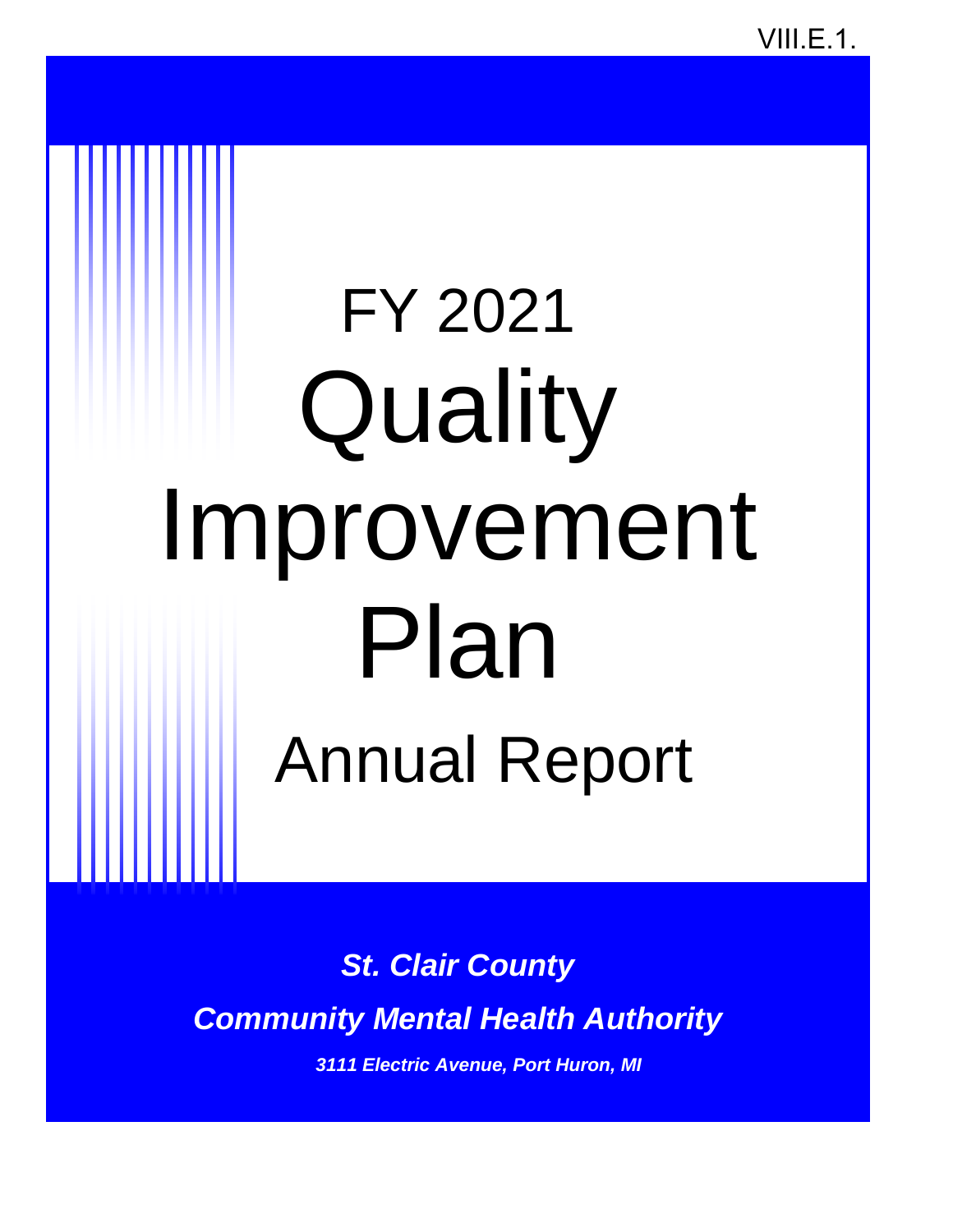# **Overview**

The purpose of this report is to provide the annual status of the Quality Improvement Plan (goals) for St. Clair County Community Mental Health Authority (SCCCMHA), which is developed and approved annually. The data included in this report covers the reporting period of October 1, 2020 through September 30, 2021.

This report summarizes the status of priority goals / key tasks that were established by the Committees and Workgroups of the Quality Improvement Council (QIC). The goals focused on efforts in specific areas designed to improve SCCCMHA's overall systemic processes. All Workgroups, Committees and Sub-Committees have reported the status of each goal assigned.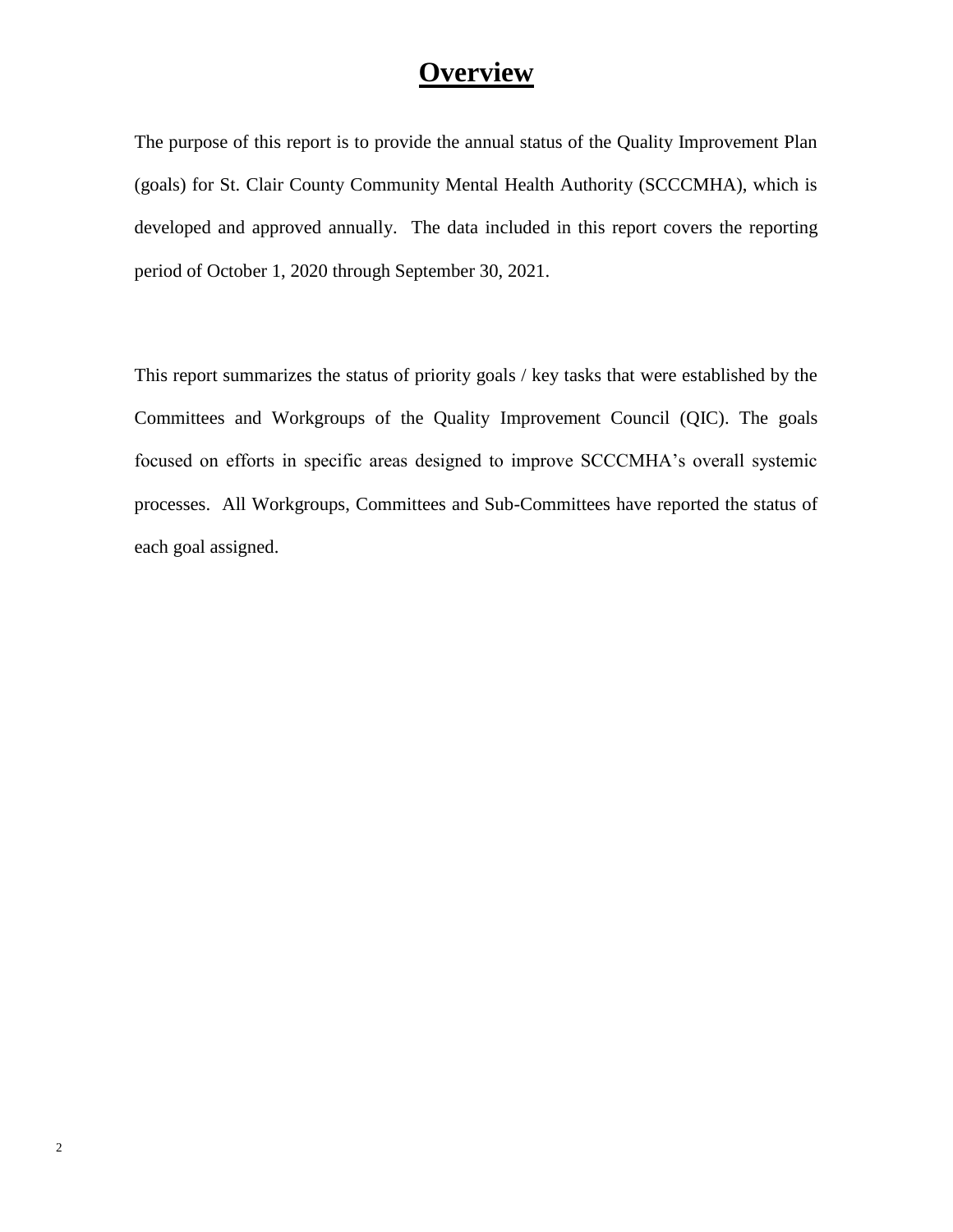# **QUALITY IMPROVEMENT PLAN GOALS: FY 2021**

#### **Community Activities-Adrienne Luckenbacher**

|                                                                  | PRIORITY GOALS/KEY TASKS                                                                                                                                                                                                                                                                                                                                                                                                                                                              | <b>TIMELINE</b>                                                                                                                                                                                                                                                                                                                                                                                                                                                                                                                                                                                                                                                                                                                                                                                                                                                                                                                                                                                                                                                                                                                                                                                                                                                                                                                                                                                                                          |                               |
|------------------------------------------------------------------|---------------------------------------------------------------------------------------------------------------------------------------------------------------------------------------------------------------------------------------------------------------------------------------------------------------------------------------------------------------------------------------------------------------------------------------------------------------------------------------|------------------------------------------------------------------------------------------------------------------------------------------------------------------------------------------------------------------------------------------------------------------------------------------------------------------------------------------------------------------------------------------------------------------------------------------------------------------------------------------------------------------------------------------------------------------------------------------------------------------------------------------------------------------------------------------------------------------------------------------------------------------------------------------------------------------------------------------------------------------------------------------------------------------------------------------------------------------------------------------------------------------------------------------------------------------------------------------------------------------------------------------------------------------------------------------------------------------------------------------------------------------------------------------------------------------------------------------------------------------------------------------------------------------------------------------|-------------------------------|
| <b>Reference</b>                                                 |                                                                                                                                                                                                                                                                                                                                                                                                                                                                                       | <b>Status (with Recommendations)</b>                                                                                                                                                                                                                                                                                                                                                                                                                                                                                                                                                                                                                                                                                                                                                                                                                                                                                                                                                                                                                                                                                                                                                                                                                                                                                                                                                                                                     | <b>Date</b><br><b>Updated</b> |
| <b>MDHHS</b><br>Contract<br>Attachment<br>C.6.9.3.3.B3<br>and A4 | 1. ANTI-STIGMA<br>Complete a variety of anti-stigma projects with the public each month.<br>Examples:<br>Public awareness events during recognition "months" or "weeks"<br><b>Mental Illness Awareness Week</b><br>$\Omega$<br>Intellectual/Developmental Disability Month<br>$\circ$<br>Mental Health Month<br>$\Omega$<br>National Recovery Month<br>$\circ$<br>Paid advertising (television, print, radio)<br>Public information (television, print, radio, social media)<br>Other | FY 21 Fourth Quarter: Goal Met<br>Variety of public awareness events completed including but not<br>$\bullet$<br>limited to Man to Man Series (3), Virtual and Face to Face<br>presentations for organizations including but not limited to Lake<br>Huron Hospital, St. Clair Rotary, YMCA, Michigan Youth<br>Opportunities Initiative, Resource Fairs, Annual Run for Recovery<br>and Recovery Awards, Walk to Remember Walk to Prevent<br>Support, and the Virtual Recovery Summit supporting Recovery<br>Month, activities highlighted Suicide Prevention month, Recovery<br>month, Self care awareness month, Childhood obesity, Breast<br>cancer awareness.<br>SCCCMH continues paid advertising on a regular basis including<br>$\bullet$<br>but not limited to Radio First Mental Health Minutes, Yale<br>Expositor, Blue Water Senior Options, WGRT, EBW TV and<br>billboards (static and digital) within St. Clair County as well as<br>Times Herald publications multiple per month<br>In addition to paid advertising, goals continue to be met via social<br>media, see social media goal.<br>Other: Mental Health First Aid (Youth and Adult), NAMI walk,<br>NAACP Music Fest Resource Table, Sunday Funday and CAN<br>Council Roof Sit, LIVE United Monthly Interviews, Advocacy<br>awareness related to public behavioral health, Senior Power Day<br>(complete listing of activities can be found on 2021 board reports) | 9/30/21                       |
| <b>MDHHS</b><br>Contract<br>Attachment<br>C.6.9.3.3,B3           | 2. COMMUNITY EDUCATION<br>Participate in public education and opportunities to share information<br>and eligibility and access to CMH services (minimum 12 per year) and<br>opportunities to enhance services through community feedback.<br>Examples:<br>1. Public education programs<br>2. Speakers' Bureau<br>3. Health Fairs<br>4. Community Perception Survey and follow up<br>5. Miscellaneous                                                                                  | FY 2021 Fourth Quarter - Goal Met<br>Public education programs: 11+ Resource Tables, Recovery Summit,<br>Marine City Police Department Overview and Connecting to Services<br>Presentation, Continued distribution and coordination of Back to School<br>Resource Boxes for RESA and additional schools. Detailed information<br>or any of the above can be found on the SCCCMH Board Report                                                                                                                                                                                                                                                                                                                                                                                                                                                                                                                                                                                                                                                                                                                                                                                                                                                                                                                                                                                                                                             | 9/30/21                       |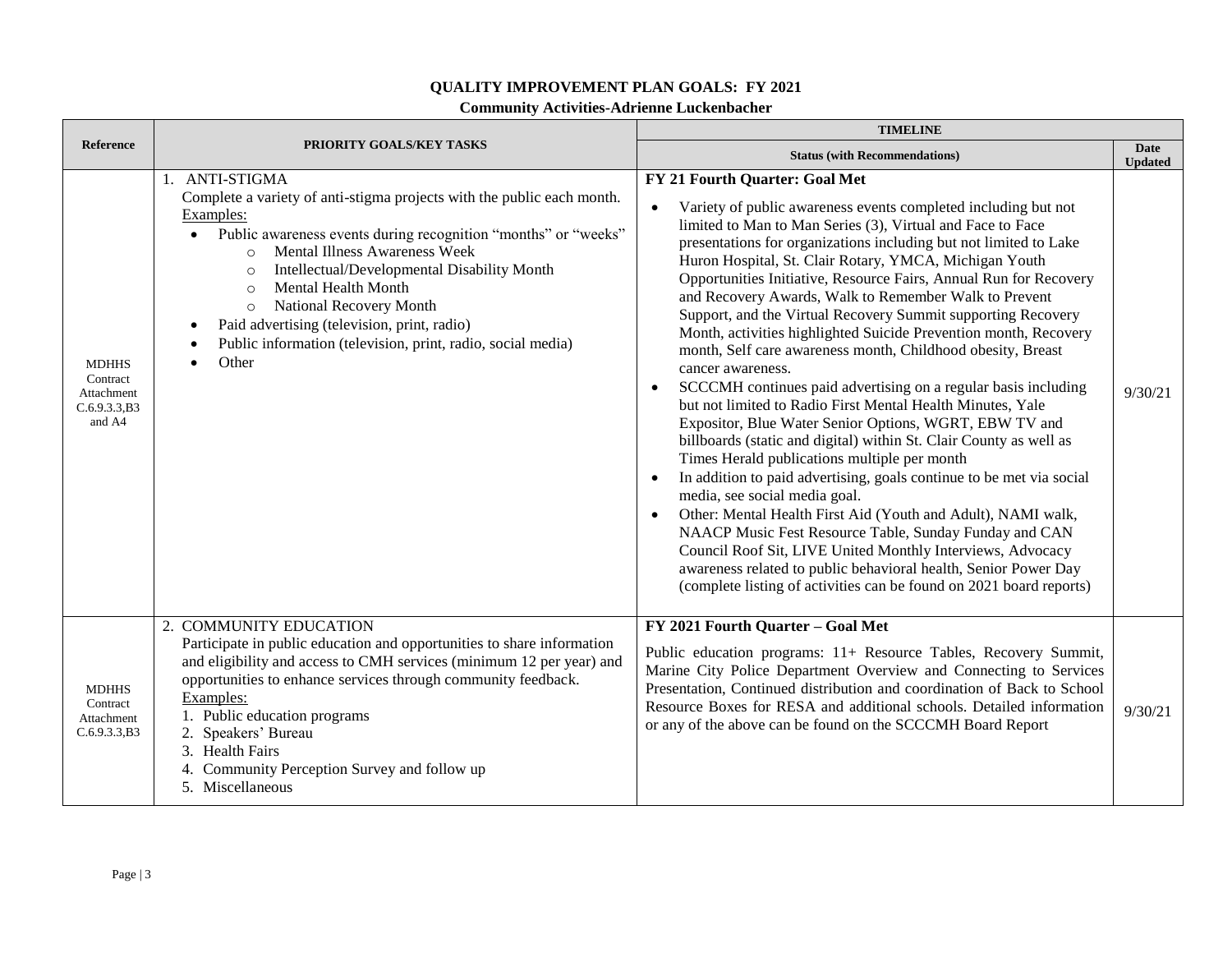|                                                        |                                                                                                                                                                                                                                                                                                                                                                                                                                                                                                                  | <b>TIMELINE</b>                                                                                                                                                                                                                                                                                                                                                                                                                                                                                                                                                                                 |                               |
|--------------------------------------------------------|------------------------------------------------------------------------------------------------------------------------------------------------------------------------------------------------------------------------------------------------------------------------------------------------------------------------------------------------------------------------------------------------------------------------------------------------------------------------------------------------------------------|-------------------------------------------------------------------------------------------------------------------------------------------------------------------------------------------------------------------------------------------------------------------------------------------------------------------------------------------------------------------------------------------------------------------------------------------------------------------------------------------------------------------------------------------------------------------------------------------------|-------------------------------|
| <b>Reference</b>                                       | PRIORITY GOALS/KEY TASKS                                                                                                                                                                                                                                                                                                                                                                                                                                                                                         | <b>Status (with Recommendations)</b>                                                                                                                                                                                                                                                                                                                                                                                                                                                                                                                                                            | <b>Date</b><br><b>Updated</b> |
| Good<br>Community<br>Collaboration                     | 3. CRISIS INTERVENTION<br>Provide crisis intervention through CISM program as needed.                                                                                                                                                                                                                                                                                                                                                                                                                            | FY 2021 Fourth Quarter<br>August 1 CISM, 0 Pandemic Response Interventions<br>$\bullet$<br>September 4 CISM, 1 Pandemic Response Interventions<br>October 1 CISM, 1 Pandemic Response Interventions<br>(October data pending completion)<br>Both the CISM and Pandemic Response continue to be available and<br>openly marketed.                                                                                                                                                                                                                                                                | 9/30/21                       |
| <b>MDHHS</b><br>Contract<br>Attachment<br>C.6.9.3.3.B3 | 4. ONLINE PRESENCE<br>Update information on website at least weekly.<br>Facebook: make a new post minimum of 4 times per week.<br>LinkedIn: make a new post minimum 2 times per week<br>(HR & CR both post to this account)<br>YouTube: add videos to account when available and share on<br>Facebook.                                                                                                                                                                                                           | FY 21 Fourth Quarter - Goal Met<br>Face Book: August 17 posts, September 23 posts, October info pending<br>LinkedIn (CRT only post): August 4: 1 post, September 4 posts, October<br>pending<br>Instagram: August 4 posts, September 9 posts, October info pending<br>U Tube: August: 754 impressions, September 2095 impressions, October<br>info pending<br>SCCCMH Website: August 17,879 views, September 16,351 views,<br>October information pending<br>CSCB Webpage: August 1,758 views, September 651 views, October<br>information pending                                              | 9/30/21                       |
| <b>MDHHS</b><br>Contract<br>Attachment<br>C.6.9.3.3.B3 | 5. RELATIONSHIP BUILDING<br>a) Build/maintain contacts and communicate CMH events/resources to<br>local churches/faith leaders.<br>b) Build/maintain contacts and communicate CMH events/resources to<br>area physician offices, health care professionals and integrated<br>health partners as it relates to CMH services, opportunities, and<br>integrated healthcare advancements.<br>c) Build/maintain contacts and communicate CMH events/resources<br>with area educators, buisness' and first responders. | <b>FY21 Fourth Quarter - Goal met</b><br>Continued collaboration as well as increase in collaboration with<br>community stakeholders as shown in goals above. Multitude of<br>stakeholders in a variety of events. Additional events including but not<br>limited to vaccination clinic, Man to Man Series, Collaboration Training<br>for Marine City Police Department, Blue Water Race Series, NAMI<br>(EVS) and Walk, Virtual Recovery Summit, Lake Huron Medical, local<br>business manufacturing (SMR), - Detailed information can be found on<br>the SCCMH Board Reports for the quarter. | 9/30/21                       |
| Good<br>Community<br>Collaboration                     | 6. HEALTHCARE INTEGRATION OUTREACH<br>a) Host at least two events promoting integrated healthcare.<br>b) Provide ongoing physical/behavioral health and wellness resources<br>and information to persons receiving CMH supports and their family<br>members (i.e. Wellness Wednesdays, resource tables, marketing<br>materials, health screening days, etc.)<br>c) Promote healthcare messages through staff photos, post to Facebook<br>for public awareness.                                                   | FY 2021 - Fourth Quarter - Goal Met<br>Goal met including but not limited to (third quarter) in person<br>and online Yoga, Tai Chi, MSU extension partnership, Man to<br>Man Series, continued vaccination clinic, Virtual Recovery<br>Summit, Mental Health Awareness, Mental Health Spirit Week<br>for Staff.<br>Social Media posts reflect integrated health care messages                                                                                                                                                                                                                   | 9/30/21                       |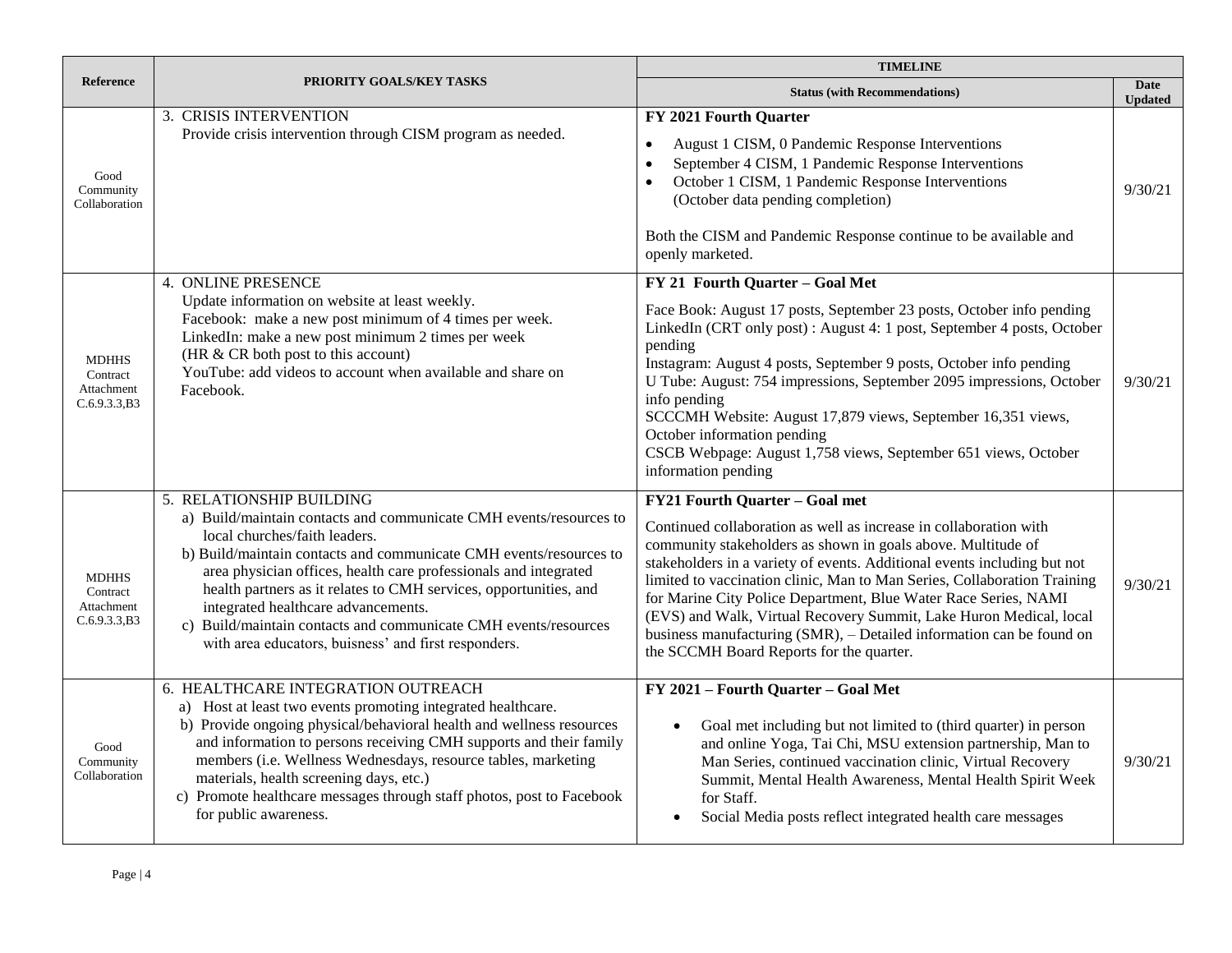|                                    | <b>PRIORITY GOALS/KEY TASKS</b>                                                                                                                                                                                                                                                                                                                                              | <b>TIMELINE</b>                                                                                                                                                                                                                                                                                                                                                                       |                        |
|------------------------------------|------------------------------------------------------------------------------------------------------------------------------------------------------------------------------------------------------------------------------------------------------------------------------------------------------------------------------------------------------------------------------|---------------------------------------------------------------------------------------------------------------------------------------------------------------------------------------------------------------------------------------------------------------------------------------------------------------------------------------------------------------------------------------|------------------------|
| Reference                          |                                                                                                                                                                                                                                                                                                                                                                              | <b>Status (with Recommendations)</b>                                                                                                                                                                                                                                                                                                                                                  | Date<br><b>Updated</b> |
| Good<br>Community<br>Collaboration | 7. COMMUNITY COLLABORATIVE<br>Promote community collaboration and community benefit through<br>support and participation in CSCB efforts.<br>Active CMH representation on the CSCB executive committee and<br>a)<br>workgroups.<br>Staff support of the CSCB provided by CMH.<br>b)<br>Engage in networking, communication, and collaboration between<br>C)<br>CSCB and CMH. | FY 21 – Fourth Quarter – Goal Met<br>CMH continues active representation and<br>engagement/participation in the CSCB and workgroups<br>CMH staff continue to support CSCB and engage in<br>networking, communication and collaboration including<br>COVID support, Walk to Remember Walk to Prevent and<br>additional community needs.<br>See social media goal for CSCB website info |                        |

# **Corporate Compliance-Abbey Brown**

|                                                                      |                                                                                               | <b>TIMELINE</b>                                                                                                                                                                                                                                                                                                                                                                                                                                                                                                                                                                                                                                                                                                                                                                                                                               |                         |
|----------------------------------------------------------------------|-----------------------------------------------------------------------------------------------|-----------------------------------------------------------------------------------------------------------------------------------------------------------------------------------------------------------------------------------------------------------------------------------------------------------------------------------------------------------------------------------------------------------------------------------------------------------------------------------------------------------------------------------------------------------------------------------------------------------------------------------------------------------------------------------------------------------------------------------------------------------------------------------------------------------------------------------------------|-------------------------|
| <b>Reference</b>                                                     | <b>PRIORITY GOALS/KEY TASKS</b>                                                               | <b>Status (with Recommendations)</b>                                                                                                                                                                                                                                                                                                                                                                                                                                                                                                                                                                                                                                                                                                                                                                                                          | Date<br><b>Reviewed</b> |
| Medicaid<br>Integrity<br>Program,<br>Corporate<br>Compliance<br>Plan | Report monthly on corporate compliance complaints; identify trends<br>(St. Clair County CMH). | 1 <sup>st</sup> Quarter FY21:<br>1 <sup>st</sup> Quarter FY21 Corporate Compliance Complaint Reports submitted to<br>R10 on 1/27/21 (October, November, and December 20).<br>NOTE: Reports sent quarterly versus monthly.<br>October 20:<br>One (1) complaint received:<br>Policy Violation - Unsubstantiated (Contract<br>Agency) OASIS log-in issue<br>One (1) complaint received:<br>November 20:<br>1. Policy Violation and HIPAA Privacy/Security<br>Violation – Substantiated (SCCCMHA), Email issue<br>One (1) complaint received:<br>December 20:<br>1. Policy Violation and HIPAA Privacy/Security<br>Violation - Unsubstantiated (SCCCMHA)<br>Email issue<br>2 <sup>nd</sup> Quarter FY21:<br>2 <sup>nd</sup> Quarter FY21 Corporate Compliance Complaint Reports submitted to<br>R10 on 4/16/21 (January, February, and March 21). | 9/30/21                 |
|                                                                      |                                                                                               | January 21: No complaints received.<br>February 21: No complaints received.                                                                                                                                                                                                                                                                                                                                                                                                                                                                                                                                                                                                                                                                                                                                                                   |                         |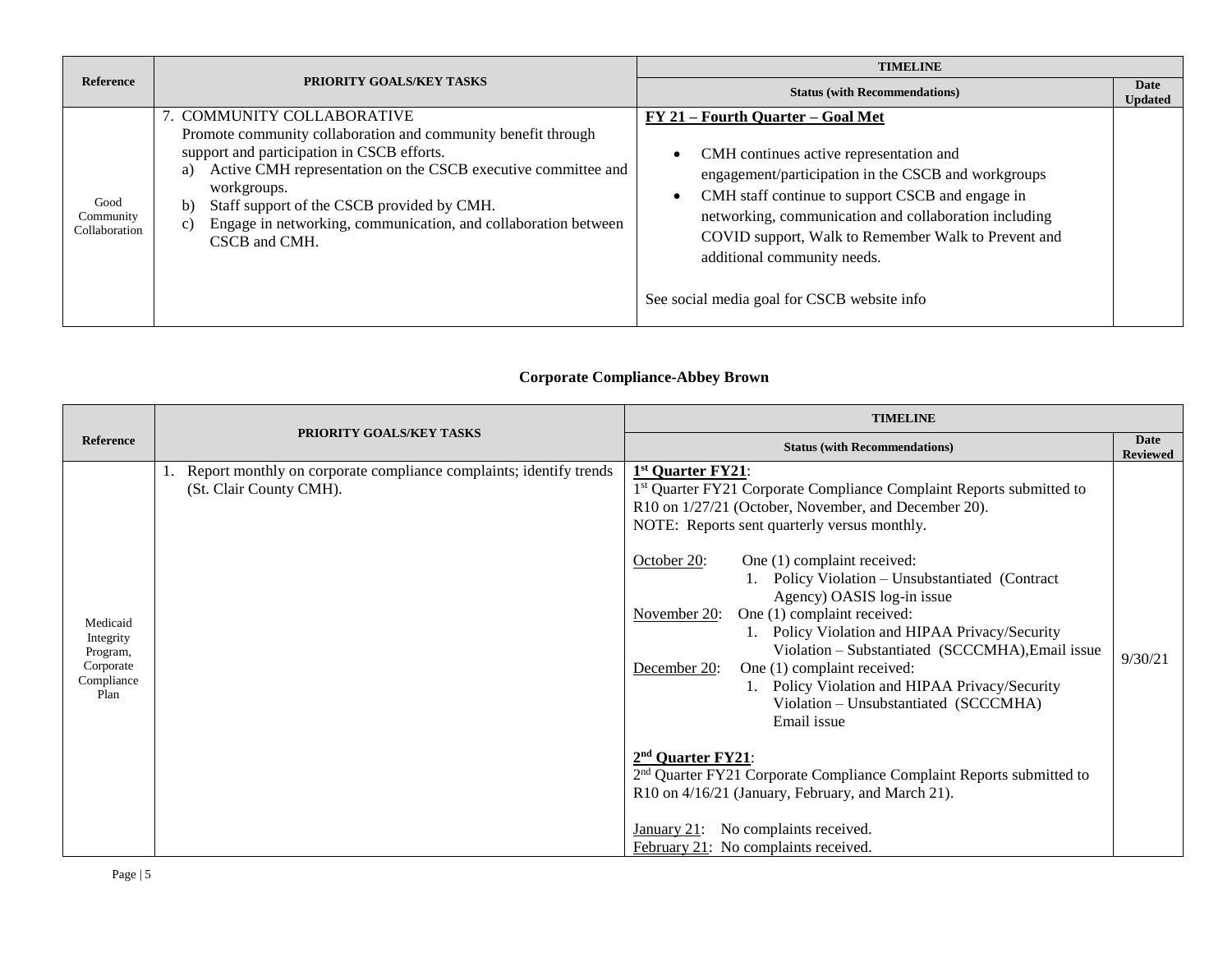| Reference                       | PRIORITY GOALS/KEY TASKS                                                                                                                                                                                                    | <b>TIMELINE</b>                                                                                                                                                                                                                                                                                                                                                                                                                       |         |
|---------------------------------|-----------------------------------------------------------------------------------------------------------------------------------------------------------------------------------------------------------------------------|---------------------------------------------------------------------------------------------------------------------------------------------------------------------------------------------------------------------------------------------------------------------------------------------------------------------------------------------------------------------------------------------------------------------------------------|---------|
|                                 |                                                                                                                                                                                                                             | One (1) complaint received:<br>March 21:<br>1. Possible Medicaid Fraud/Abuse/Waste Violation<br>- Pending (Contract Agency used billing code<br>improperly)                                                                                                                                                                                                                                                                           |         |
|                                 |                                                                                                                                                                                                                             | 3rd Quarter FY21:<br>3rd Quarter FY21 Corporate Compliance Complaint Reports submitted to<br>R10 on 7/15/21 (April, May, and June 21).                                                                                                                                                                                                                                                                                                |         |
|                                 |                                                                                                                                                                                                                             | April 21: No complaints received.<br>May $21$ : Two $(2)$ complaints received:<br>1. HIPAA Privacy/Security Violation<br>- Unsubstantiated (SCCCMHA), Email issue<br>2. HIPAA Privacy/Security Violation<br>- Unsubstantiated (SCCCMHA)<br>Inappropriate building access<br>No complaints received.<br><b>June 21:</b>                                                                                                                |         |
|                                 |                                                                                                                                                                                                                             | 4th Quarter FY21:<br>4th Quarter FY21 Corporate Compliance Complaint Reports submitted to<br>$R10$ on $10/15/21$ (July, August, and September 2021).                                                                                                                                                                                                                                                                                  |         |
|                                 |                                                                                                                                                                                                                             | One (1) complaint received:<br>July $21$ :<br>1. HIPAA Privacy/Security Violation<br>- Unsubstantiated (SCCCMHA)<br>Inappropriate sharing of PHI<br>Two (2) complaints received:<br>August 21:<br>1. HIPAA Privacy/Security Violation and Policy<br>Violation<br>- Unsubstantiated (SCCCMHA), Email issue<br>2. HIPAA Privacy/Security Violation<br>- Unsubstantiated (SCCCMHA), Email Issue<br>September 21: No complaints received. |         |
| Corporate<br>Compliance<br>Plan | 2. Report quarterly on Program Integrity activities (i.e.,<br>tips/grievances received, data mining, claims analysis, audits,<br>overpayments collected, identification and investigation of fraud,<br>waste, abuse, etc.). | 1st Quarter FY21 Program Integrity Report submitted to R10 on 1/28/21.<br>2 <sup>nd</sup> Quarter FY21 Program Integrity Report submitted to R10 on 4/30/21.<br>3rd Quarter FY21 Program Integrity Report submitted to R10 on 7/15/21.<br>4 <sup>th</sup> Quarter FY21 Program Integrity Report submitted to R10 on 10/15/21.                                                                                                         | 9/30/21 |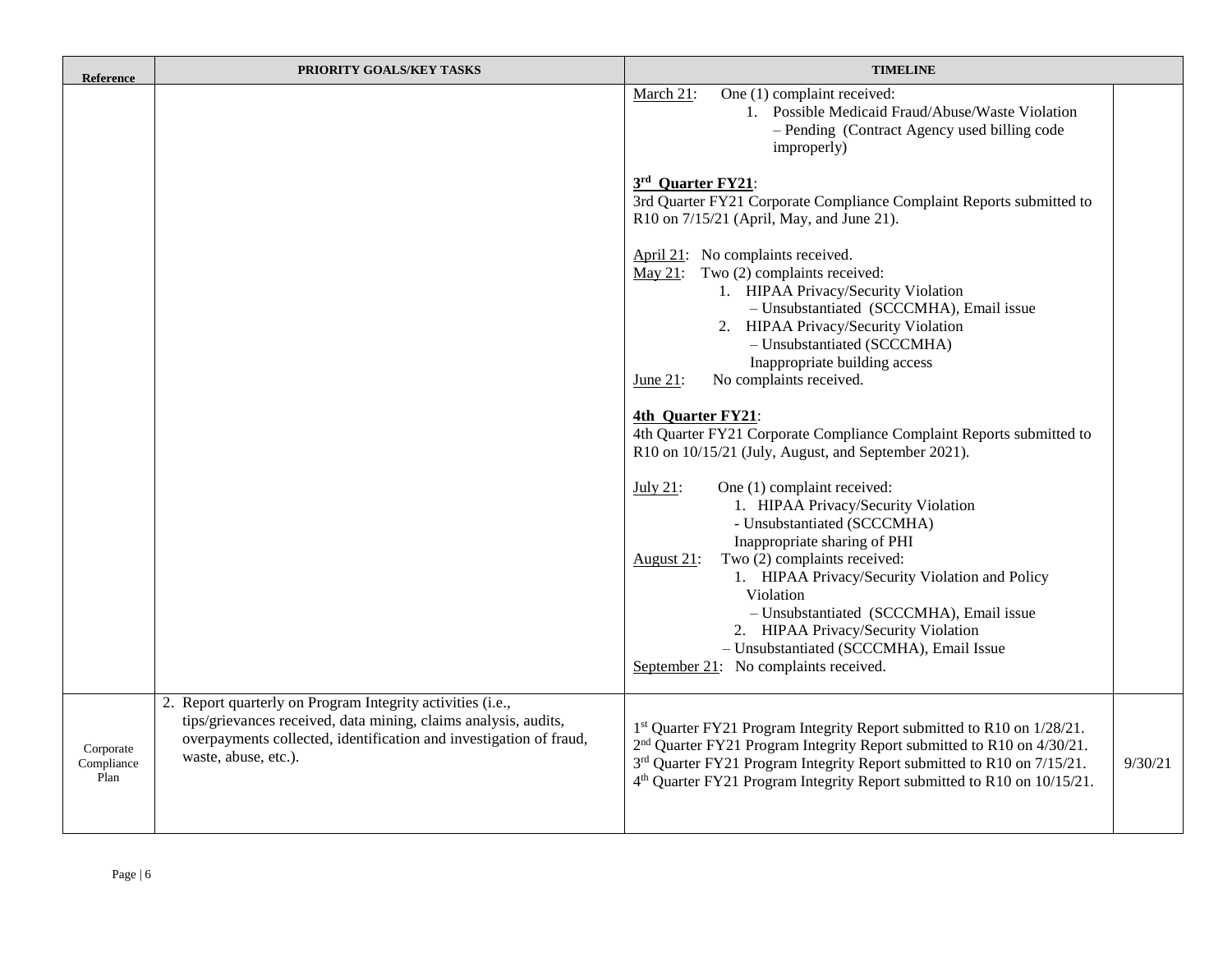| <b>Reference</b>                     | PRIORITY GOALS/KEY TASKS                                                                                                                 | <b>TIMELINE</b>                                                                                                                                                                                                                                                                                                                                                                                                                                                                                                                                                                                                                                                                                                                                                                                                                                                                                                                                                                |         |
|--------------------------------------|------------------------------------------------------------------------------------------------------------------------------------------|--------------------------------------------------------------------------------------------------------------------------------------------------------------------------------------------------------------------------------------------------------------------------------------------------------------------------------------------------------------------------------------------------------------------------------------------------------------------------------------------------------------------------------------------------------------------------------------------------------------------------------------------------------------------------------------------------------------------------------------------------------------------------------------------------------------------------------------------------------------------------------------------------------------------------------------------------------------------------------|---------|
| Corporate<br>Compliance<br>Plan      | 3. Report monthly on grievance and appeals activities.                                                                                   | 1 <sup>st</sup> Quarter FY21:<br>October G & A Report submitted to R10 11/15/20, nothing to report.<br>November G & A Report submitted to R10 12/14/20, nothing to report.<br>December G & A Report submitted to R10 $1/11/21$ , nothing to report.<br>2 <sup>nd</sup> Quarter FY21:<br>January G & A Report submitted to R10 $2/8/21$ , nothing to report.<br>February G & A Report submitted to R10 $3/11/21$ , nothing to report.<br>March G & A Report submitted to R10 4/13/21, nothing to report.<br>3rd Quarter FY21:<br>April G & A Report submitted to R10 $5/21/21$ , nothing to report.<br>May G & A Report submitted to R10 6/30/21, nothing to report.<br>June G & A Report submitted to R10 7/15/21, One (1) Medicaid grievance<br>(quality of care). Resolved June 16, 2021.<br>4th Quarter FY21:<br>The G $\&$ A Report is now quarterly and was submitted to R10 on<br>10/15/2021.-One (1) Medicaid grievance (quality of care). Resolved<br>August 19, 2021. |         |
| Corporate<br>Compliance<br>Plan      | 4. St. Clair County CMH Corporate Compliance Committee to meet<br>quarterly or more frequently as deemed necessary.                      | SCCCMHA Corporate Compliance Committee met 8/3/21; complaint<br>reviews completed.                                                                                                                                                                                                                                                                                                                                                                                                                                                                                                                                                                                                                                                                                                                                                                                                                                                                                             | 9/30/21 |
| Good<br>Administrative<br>Practice   | 5. Monitor and report any legal/regulatory changes.                                                                                      | Nothing to report.                                                                                                                                                                                                                                                                                                                                                                                                                                                                                                                                                                                                                                                                                                                                                                                                                                                                                                                                                             | 9/30/21 |
| <b>CFR</b><br>Requirement<br>438.610 | 6. Monitor and report on debarred, suspended, or otherwise excluded<br>(from participation in any federal healthcare program) providers. | Nothing to report.                                                                                                                                                                                                                                                                                                                                                                                                                                                                                                                                                                                                                                                                                                                                                                                                                                                                                                                                                             | 9/30/21 |
| <b>CFR</b><br>Requirement<br>438.608 | 7. Provide training and education on corporate compliance.                                                                               | Email sent 7/12/21 to all staff regarding building security. Email sent<br>8/2/21 to all staff and contract agencies regarding people protecting their<br>private information during the COVID-19 pandemic.                                                                                                                                                                                                                                                                                                                                                                                                                                                                                                                                                                                                                                                                                                                                                                    | 9/30/21 |
| Corporate<br>Compliance<br>Plan      | 8. Monitor subnetwork providers' corporate compliance activities.                                                                        | Ongoing monitoring of contract agencies' corporate compliance<br>plans/activities per contract managers.                                                                                                                                                                                                                                                                                                                                                                                                                                                                                                                                                                                                                                                                                                                                                                                                                                                                       | 9/30/21 |
| Corporate<br>Compliance<br>Plan      | 9. Conduct an annual evaluation of the Compliance Plan and report to<br>the St. Clair County CMH Board.                                  | FY21 CC Annual Report will be presented to SCCCMHA Board 11/2/21.<br>FY22 Compliance Plan will be presented to SCCCMHA Board 11/2/21.                                                                                                                                                                                                                                                                                                                                                                                                                                                                                                                                                                                                                                                                                                                                                                                                                                          | 9/30/21 |

Note: Claims verification and under/over utilization reported under Utilization Management, although part of Compliance Plan and quarterly Program Integrity Reports.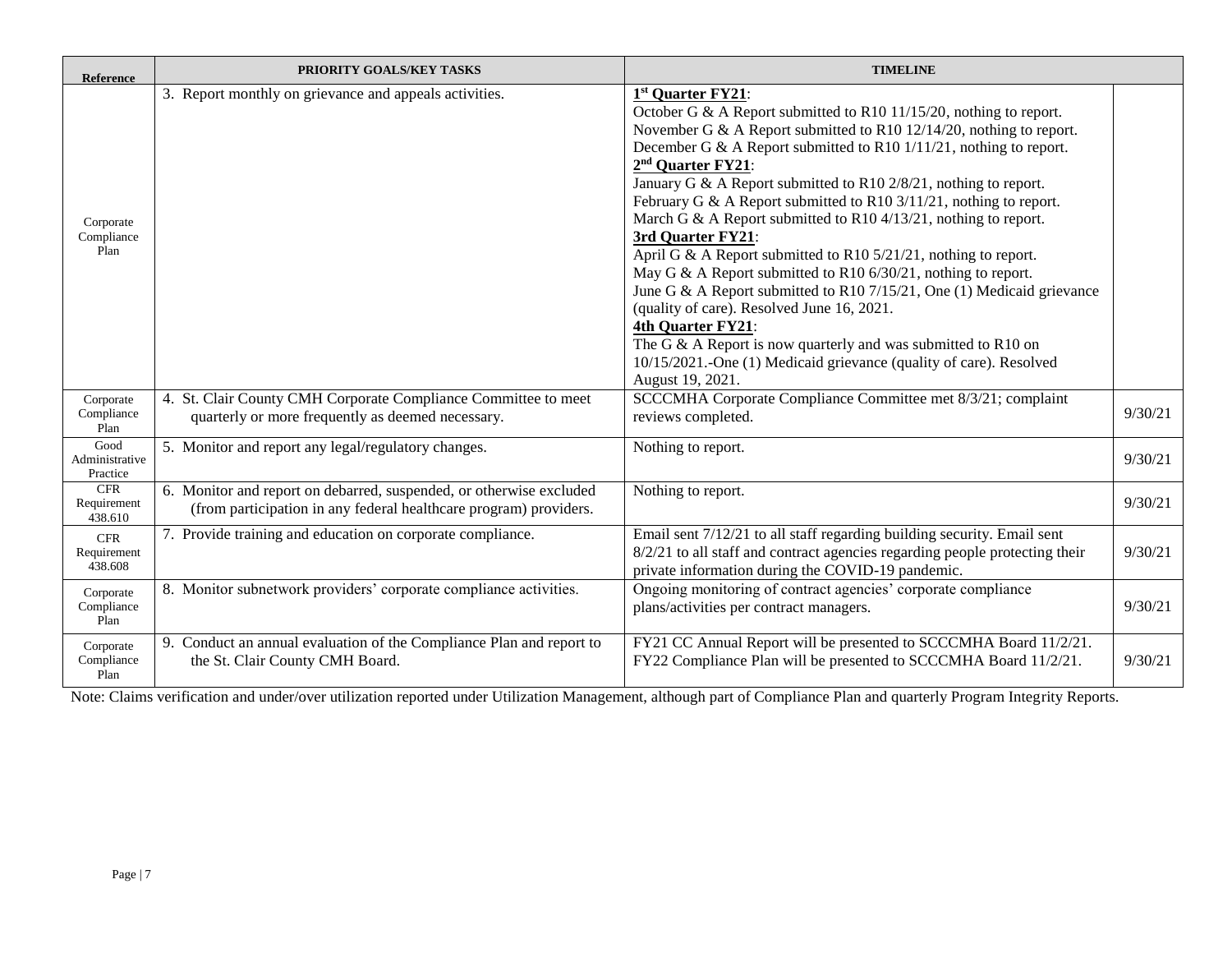| <b>Finance-Karen A. Farr</b> |  |  |
|------------------------------|--|--|
|------------------------------|--|--|

|                                    |                                                                                                                                                                                                                                                                                                                                                                                                                                                                                                                                                                                                                                                                                                                                                                                                      | <b>TIMELINE</b>                                                                                                                                                                                                                                                                                                                                                                                                                                                                                                                                                                                                                                                                                                                                                                                                                                                                                                                                                                                                                                                                                                                                                |                        |
|------------------------------------|------------------------------------------------------------------------------------------------------------------------------------------------------------------------------------------------------------------------------------------------------------------------------------------------------------------------------------------------------------------------------------------------------------------------------------------------------------------------------------------------------------------------------------------------------------------------------------------------------------------------------------------------------------------------------------------------------------------------------------------------------------------------------------------------------|----------------------------------------------------------------------------------------------------------------------------------------------------------------------------------------------------------------------------------------------------------------------------------------------------------------------------------------------------------------------------------------------------------------------------------------------------------------------------------------------------------------------------------------------------------------------------------------------------------------------------------------------------------------------------------------------------------------------------------------------------------------------------------------------------------------------------------------------------------------------------------------------------------------------------------------------------------------------------------------------------------------------------------------------------------------------------------------------------------------------------------------------------------------|------------------------|
| <b>Reference</b>                   | PRIORITY GOALS/KEY TASKS                                                                                                                                                                                                                                                                                                                                                                                                                                                                                                                                                                                                                                                                                                                                                                             | <b>Status (with Recommendations)</b>                                                                                                                                                                                                                                                                                                                                                                                                                                                                                                                                                                                                                                                                                                                                                                                                                                                                                                                                                                                                                                                                                                                           | Date<br><b>Updated</b> |
| Good<br>Administrative<br>Practice | Manage financial risks through establishment and maintenance of<br>fund balances.<br>Objectives:<br>o Establish, review and update policies and procedures related to<br>our CMHSP Local Fund Balance                                                                                                                                                                                                                                                                                                                                                                                                                                                                                                                                                                                                | Nothing new to report.                                                                                                                                                                                                                                                                                                                                                                                                                                                                                                                                                                                                                                                                                                                                                                                                                                                                                                                                                                                                                                                                                                                                         | 9/30/21                |
| Good<br>Administrative<br>Practice | 2. Provide CEO, Management Team and Board of Directors with<br>timely financial information to be used for decision making and<br>strategic planning.<br>Objectives:<br>o Identify fiscal concerns through monthly analysis of revenues<br>and expenditures<br>o Analyze trends and provide revenue forecasts<br>o Prepare annual budget and provide comparison of budget to<br>actual revenues and expenditures on a monthly basis<br>o Prepare amended budget to reflect significant changes in<br>revenues and expenditures of the agency, as needed<br>o Make recommendations about how to best utilize agency<br>resources<br>o Interact with other managers to provide consultative support to<br>planning initiatives through financial information analyses,<br>reports, and recommendations | The YTD May 31, 2020 FBR was presented to the Board at the July 6,<br>2021 Board meeting. Currently our YTD expenditures are \$2,869,000<br>under our Revised Budget with a Medicaid surplus of \$3,878,612 YTD<br>and a GF surplus of just over \$88,360. The significant surplus is related to<br>the anticipated expenditures that will take place over the remainder of the<br>FY.<br>The FY21 Revised Budget was approved by the Board of Directors at the<br>April 2021 Board meeting reflecting budgeted expenditures of just over<br>\$73 million; an increase of approximately \$5.5 million. The increase<br>includes: Direct run payroll of \$1.2 million, Contractual costs of \$1.1<br>million and External Provider costs of \$3.3 million.<br>The FY21 Original Budget was approved by the Board of Directors at the<br>September Board meeting reflecting budgeted expenditures of just over<br>\$68 million including: \$58.5 million of Medicaid and Healthy MI Plan<br>expenditures, \$2.4 General Fund and COFR expenditures, \$3.8 of CCBHC<br>& SUD expenditures, and \$3.3 million of Earned Contracts and<br>Local/Other expenditures. | 9/30/21                |
| <b>MDHHS</b>                       | 3. Ensure compliance with local, state, and federal budgetary reporting<br>requirements.<br>Objectives:<br>o Coordinate and ensure completion of the annual Financial,<br>Compliance and Single Audits.<br>o Complete all required Federal, State and local financial<br>reporting per the Medicaid and General Fund contracts.                                                                                                                                                                                                                                                                                                                                                                                                                                                                      | The FY20 Compliance audit is complete and the report is finalized. There<br>were no reported Findings for FY2020! The Single Audit report is slated<br>to be completed for the August Board meeting presentation.<br>The FY20 audited financial statements have been issued and submitted<br>timely to the State of MI. We received an unqualified opinion (this is<br>good! ©) and the reports will be presented to the Board once the<br>Compliance and Single audit reports are completed.<br>The FY20 contractual reporting has been submitted timely to both<br>MDHHS and Region 10.<br>The FY20 audit has begun and is completely virtual at this time. The<br>audited financial statements will be issued prior to the March 31, 2021 due<br>date. The Single audit and the Compliance audit will begin upon<br>completion of the financial audit to ensure the reporting due dates are met.                                                                                                                                                                                                                                                            | 9/30/21                |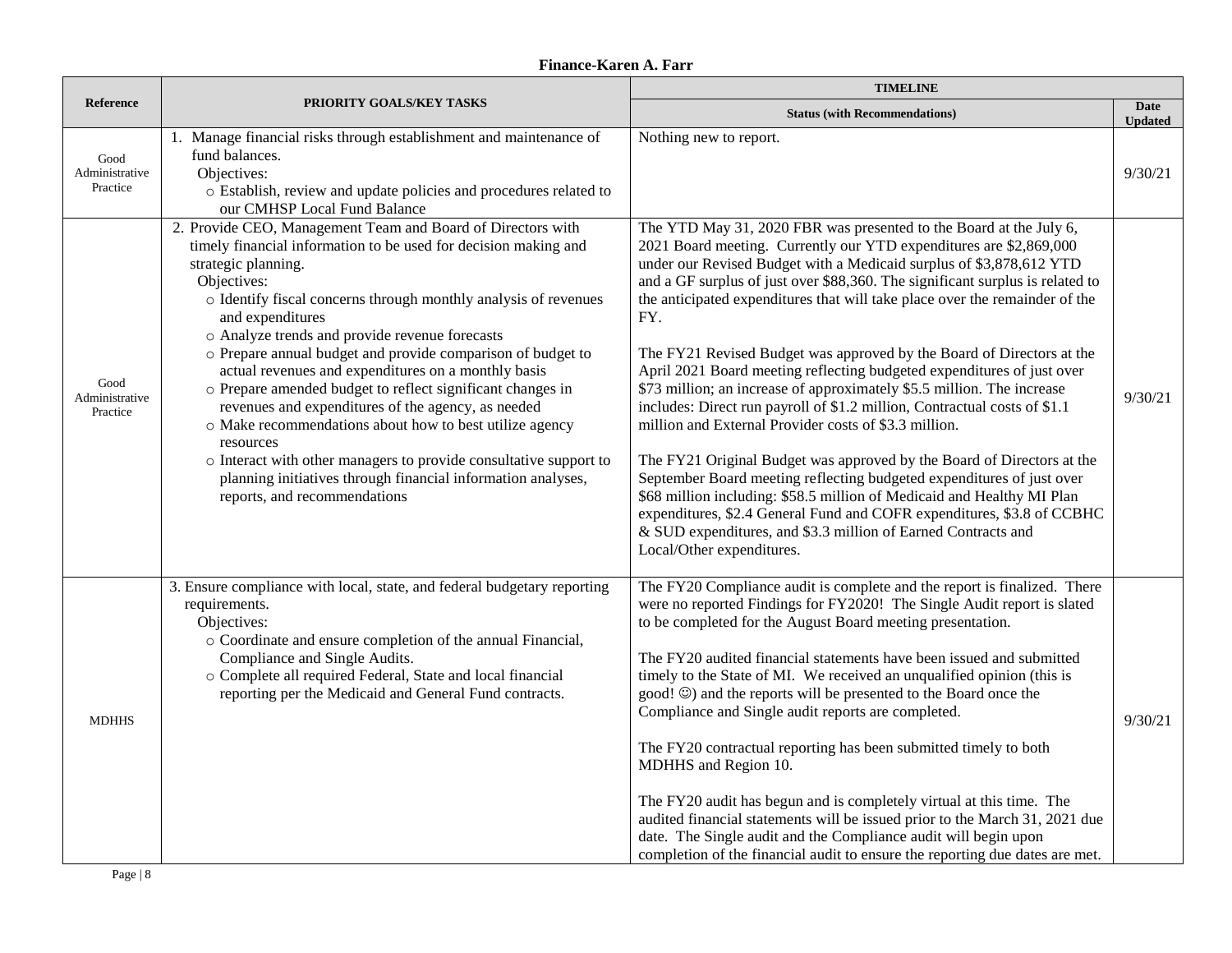|                                    |                                                                                                                                                                                                                                                                                                                                                                                                                                                          | <b>TIMELINE</b>                                                                                                                                                                                                                                                                                                                                                                                                                                                                                                                                                                                                                                                                                                                                                                          |                               |
|------------------------------------|----------------------------------------------------------------------------------------------------------------------------------------------------------------------------------------------------------------------------------------------------------------------------------------------------------------------------------------------------------------------------------------------------------------------------------------------------------|------------------------------------------------------------------------------------------------------------------------------------------------------------------------------------------------------------------------------------------------------------------------------------------------------------------------------------------------------------------------------------------------------------------------------------------------------------------------------------------------------------------------------------------------------------------------------------------------------------------------------------------------------------------------------------------------------------------------------------------------------------------------------------------|-------------------------------|
| <b>Reference</b>                   | PRIORITY GOALS/KEY TASKS                                                                                                                                                                                                                                                                                                                                                                                                                                 | <b>Status (with Recommendations)</b>                                                                                                                                                                                                                                                                                                                                                                                                                                                                                                                                                                                                                                                                                                                                                     | <b>Date</b><br><b>Updated</b> |
| <b>ARR 7/3</b>                     | 4. Promote collaboration, efficiency and uniformity between PIHP<br>members.<br>Objectives:<br>o Utilize the Region 10 Finance Officer's workgroup to share<br>information and identify best practice strategies.<br>o FY 2021 Regional CFO goals:<br>Funding allocation Methodology - Payment Reports<br>$\circ$<br><b>Risk-Based Payment Methodology</b><br>$\circ$<br>Implementation of MDHHS Standardized Cost<br>$\circ$<br><b>Allocation Model</b> | The CFO workgroup continues to meet on a monthly basis. The first two<br>goals of FY 2021 have been completed and the SCA Methodology<br>implementation work is in process.<br>The CFO workgroup submits monthly Funding Bucket Reports to the<br>Region 10 CFO so that the regional spending can be monitored timely for<br>informed budget decisions.<br>Currently there is a Medicaid and HMP funding surplus anticipated for<br>FY21.                                                                                                                                                                                                                                                                                                                                                | 9/30/21                       |
| Good<br>Administrative<br>Practice | 5. Establish and maintain appropriate internal controls over record<br>keeping and safeguarding of assets<br>Objectives:<br>o Establish, review and update policies and procedures for record<br>keeping, handling of cash and tracking of assets<br>o Ensure separation of duties to reduce the risk of fraudulent<br>activity                                                                                                                          | The majority of the Finance policies were consolidated into one "Board<br>Fiscal Responsibilities" Policy with a related Finance Procedures manual<br>for each of the Standards included within the policy which was approved<br>by the Board of Directors at the June 2021 Board meeting.<br>The consolidated Board Fiscal Responsibilities Policy has been drafted,<br>consolidating 12 finance policies into one. This policy has been presented<br>to the Board for review at the March Board meeting. Along with the new<br>policy is a related Board Fiscal Responsibilities Procedures guide.<br>Finance policies are currently being reviewed and consolidated to separate<br>out those which are Board approved policies from those identified as<br>Administrative Procedures. | 9/30/21                       |

### **Human Resources and Development-Kim Prowse**

| Reference                           |                                                                                                                                                                                                                                                                                                                                                                                                                                                                                                                                                                                                                                                            | <b>TIMELINE</b>                                                                                                                                                                                                                                                                                                                                                                                                                                                                                                                                                                                                                                             |                        |
|-------------------------------------|------------------------------------------------------------------------------------------------------------------------------------------------------------------------------------------------------------------------------------------------------------------------------------------------------------------------------------------------------------------------------------------------------------------------------------------------------------------------------------------------------------------------------------------------------------------------------------------------------------------------------------------------------------|-------------------------------------------------------------------------------------------------------------------------------------------------------------------------------------------------------------------------------------------------------------------------------------------------------------------------------------------------------------------------------------------------------------------------------------------------------------------------------------------------------------------------------------------------------------------------------------------------------------------------------------------------------------|------------------------|
|                                     | PRIORITY GOALS/KEY TASKS                                                                                                                                                                                                                                                                                                                                                                                                                                                                                                                                                                                                                                   | <b>Status (with Recommendations)</b>                                                                                                                                                                                                                                                                                                                                                                                                                                                                                                                                                                                                                        | Date<br><b>Updated</b> |
| Good<br><b>Business</b><br>Practice | 1. Review current Human Resource-related practice and software system<br>including:<br>a. Work with Sage implementation team to develop a bridge between<br>Sage and Cybertrain to improve workflow efficiency.<br>b. Work with Sage implementation team to introduce Sage Recruit<br>(Applicant Tracking System) to replace Applitrack.<br>c. Coordinate training/rollout of Sage People Human Capital<br>Management (HCM) and Recruit to agency.<br>d. Evaluate current recruitment and selection policy. Update to align<br>with new Sage Recruit workflow process.<br>e. Evaluate and establish best practice model of interview/selection<br>process. | a. Experienced delays from Sage after Recruit system implementation.<br>Followed up with Sage. Call set for Sage, Cybertrain, and Jodi to<br>discuss file information. Expected to have complete in the next 30<br>days.<br>b. Sage Recruit and WX are live and troubleshooting of initial small items<br>has been successful.<br>c. Training videos and job aids have been created. Videos will be viewed<br>through MLP. Supervisor videos and job aids will also go in<br>Supervisors folder in Fileshare under Sage. Training Completed.<br>d. Ongoing<br>e. Interview process has been developed; scoring form completed.<br>Currently being utilized. | 9/30/21                |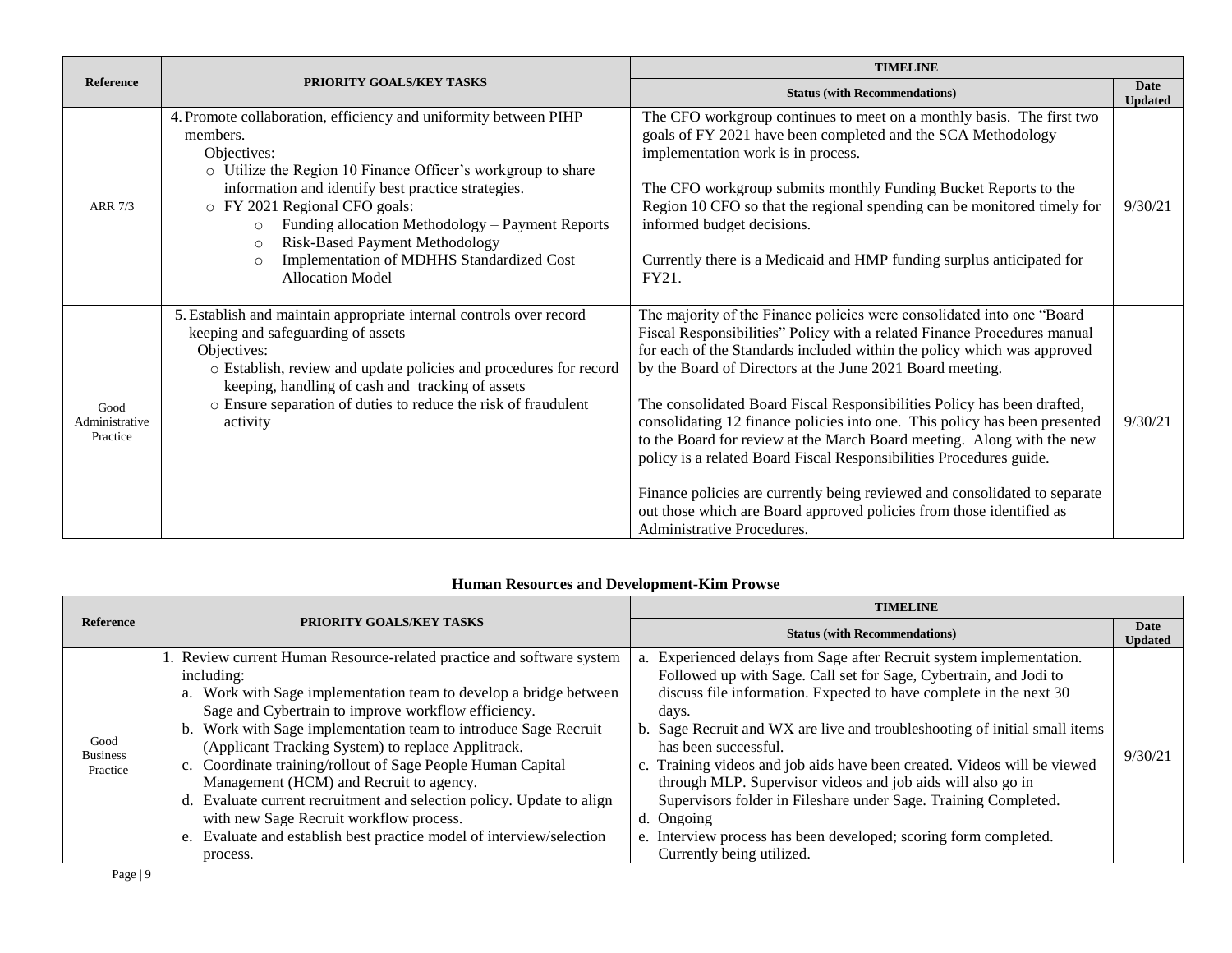|                                                                                                                                                         | PRIORITY GOALS/KEY TASKS                                                                                                                                                                                                                                                                                                                                                                                                                                                                                                                                                                                                                                                                                                                                                                                                                                                                                                                                                                                                                                                                                                                                                                                                                                                | <b>TIMELINE</b>                                                                                                                                                                                                                                                                                                                                                                                                                                                                                                                                                                                                                                                                                                                                                                                                                      |                               |
|---------------------------------------------------------------------------------------------------------------------------------------------------------|-------------------------------------------------------------------------------------------------------------------------------------------------------------------------------------------------------------------------------------------------------------------------------------------------------------------------------------------------------------------------------------------------------------------------------------------------------------------------------------------------------------------------------------------------------------------------------------------------------------------------------------------------------------------------------------------------------------------------------------------------------------------------------------------------------------------------------------------------------------------------------------------------------------------------------------------------------------------------------------------------------------------------------------------------------------------------------------------------------------------------------------------------------------------------------------------------------------------------------------------------------------------------|--------------------------------------------------------------------------------------------------------------------------------------------------------------------------------------------------------------------------------------------------------------------------------------------------------------------------------------------------------------------------------------------------------------------------------------------------------------------------------------------------------------------------------------------------------------------------------------------------------------------------------------------------------------------------------------------------------------------------------------------------------------------------------------------------------------------------------------|-------------------------------|
| Reference                                                                                                                                               |                                                                                                                                                                                                                                                                                                                                                                                                                                                                                                                                                                                                                                                                                                                                                                                                                                                                                                                                                                                                                                                                                                                                                                                                                                                                         | <b>Status (with Recommendations)</b>                                                                                                                                                                                                                                                                                                                                                                                                                                                                                                                                                                                                                                                                                                                                                                                                 | <b>Date</b><br><b>Updated</b> |
|                                                                                                                                                         | f. Evaluate and develop agency-wide succession planning program to<br>provide development opportunities for future agency leaders.<br>g. Improve volunteer recruitment process<br>h. Work towards movement to electronic personnel file                                                                                                                                                                                                                                                                                                                                                                                                                                                                                                                                                                                                                                                                                                                                                                                                                                                                                                                                                                                                                                 | f. 3Q 2021<br>g. Ongoing<br>h. Had some initial discussions with IT, plan to begin mid-2Q                                                                                                                                                                                                                                                                                                                                                                                                                                                                                                                                                                                                                                                                                                                                            |                               |
| Good<br><b>Business</b><br>Practice<br><b>CARF</b><br>Requirements<br>Sec.1.1.4 d,e<br>Sec. 1.1.9 f<br>$b)$ Sec.10.<br>Goal 2<br>$d)$ Sec.10,<br>Goal 1 | 2. Provide an opportunity for professional growth to enhance<br>performance, skill development and cross training.<br>a. Provide centralized training calendar identifying<br>topic/date/location for all trainings.<br>b. Continuously update/modify required training grid based on<br>regulatory requirements, and ensure staff compliance.<br>c. Offer/mandate supervisory courses to current/potential supervisors<br>via MyLearningPoint as courses become available.<br>d. Provide trainings on a variety of topics related to job development,<br>mental health, physical health, etc., as directed by management,<br>for all CMH staff.<br>e. Evaluate / improve "New Employee Orientation" process.<br>f. Collaborate with Regional HR staff, as appropriate, to<br>offer/develop regional training options.<br>g. Review Job Descriptions at least annually.<br>h. Administer "Training Needs" survey at each CMH sponsored<br>training.<br>i. Work with identified employee groups to address improvement<br>opportunities.<br>j. Provide Compliance training on an annual basis.<br>k. Provide Trauma Informed Care training for all new hires.<br>1. Provide LOCUS training for all new and existing hires who will<br>work with the Adult MI population. | Leadership trainings are still on hold due to the pandemic.<br>a. All trainings are posted on our website calendar. Upcoming<br>specialized training reports are made available at Supervisors meeting.<br>Ongoing<br>b.<br>Ongoing<br>$\mathbf{c}$ .<br>Recent trainings: Trauma Informed Care, Motivational Interviewing<br>d.<br>101; CPR/First Aid, Interactive Journaling, MHFA Adult & Youth.<br>Upcoming trainings: Zero Suicide, Caseholder Training, Trauma<br>Informed Care, Motivational Interviewing 101; and CPR/First Aid.<br>Surveys are reviewed after each session; feedback is shared with<br>e.<br>presenters.<br>f.<br>Ongoing<br>Ongoing<br>g.<br>Ongoing<br>h.<br>i.<br>Ongoing<br>j.<br>Ongoing<br>k.<br>Ongoing<br>All current and new staff who serve adults are being training on<br>1.<br>LOCUS training. | 9/30/21                       |
| Good<br><b>Business</b><br>Practice                                                                                                                     | 3. Reward employees for performance that meets and exceeds defined<br>expectations and recognize continued efforts.<br>a. Continue to evaluate CMH "Staff of the Year" and "Team of the<br>Year" recognition programs<br>Continue to evaluate CMH staff recognition and enrichment<br>b.<br>process and explore cost-effective options<br>Continue yearly CMH anniversary recognition<br>c.<br>Continue CMH "Years of Service" Recognition<br>d.<br>Assist with/Sponsor Wellness Activities<br>e.                                                                                                                                                                                                                                                                                                                                                                                                                                                                                                                                                                                                                                                                                                                                                                       | a. Ongoing<br>b. Had some initial discussions with Tammy Lake. Plan to discuss with<br>EWDC.<br>c. Ongoing<br>d. Ongoing<br>e. Carrot Wellness phone application for staff launched 2/15. First<br>Survivor Challenge complete.                                                                                                                                                                                                                                                                                                                                                                                                                                                                                                                                                                                                      | 9/30/21                       |
| Good<br><b>Business</b><br>Practice                                                                                                                     | 4. Utilize the Employee Wellness and Development Committee to<br>evaluate needs in areas such as training, education, opportunities for<br>growth, advancement, recognition, wellness, and personal enrichment.                                                                                                                                                                                                                                                                                                                                                                                                                                                                                                                                                                                                                                                                                                                                                                                                                                                                                                                                                                                                                                                         | EWDC meetings started back up in November 2020. Committee meets<br>quarterly.                                                                                                                                                                                                                                                                                                                                                                                                                                                                                                                                                                                                                                                                                                                                                        | 9/30/21                       |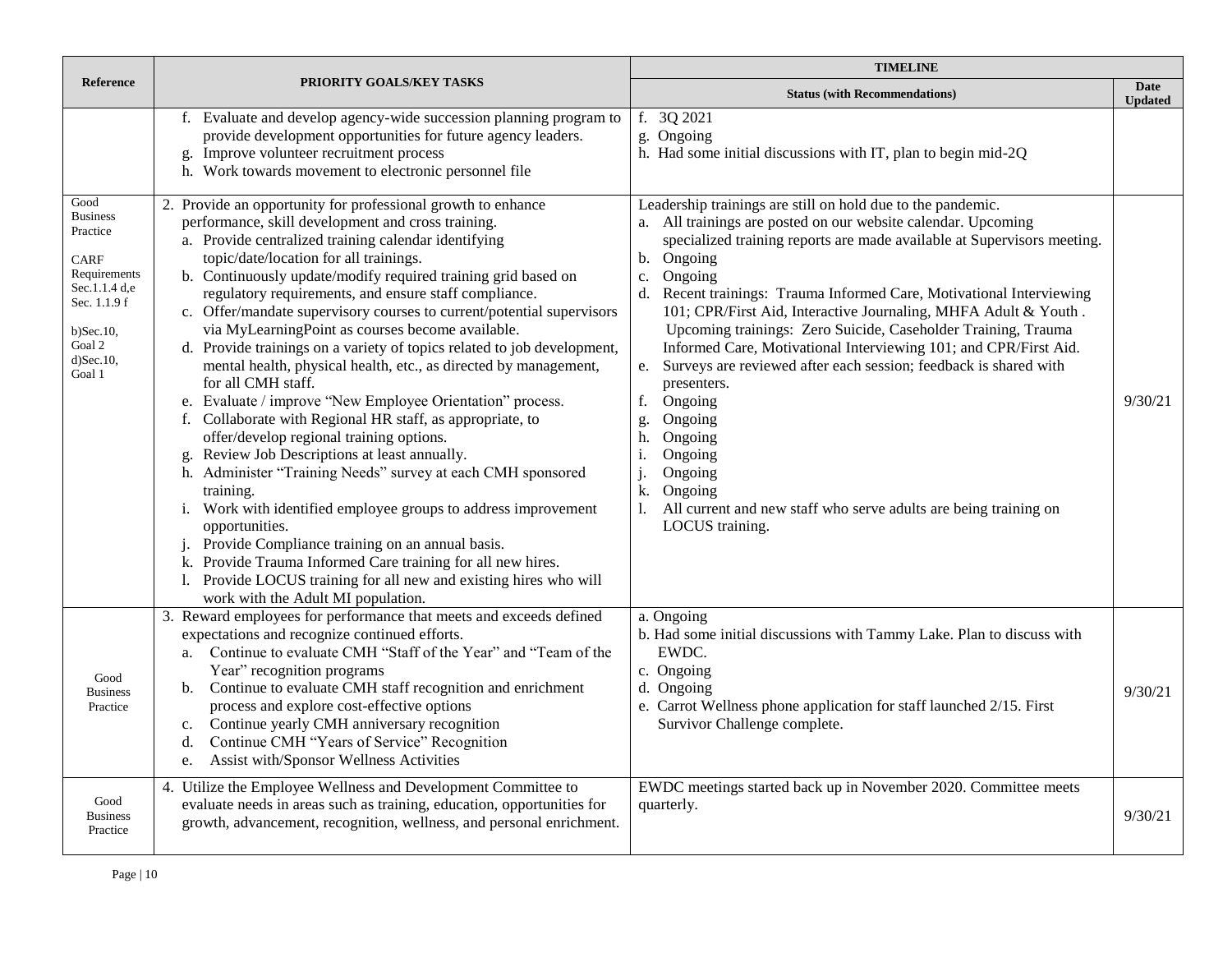# **Safety-Latina Cates**

|                                   |                                                                                                                                                                                                                                                                                                                                                           | <b>TIMELINE</b>                                                                                                                                                                                                                                                                                                                                                                                                                                                                                                                                                                                                               |                               |  |
|-----------------------------------|-----------------------------------------------------------------------------------------------------------------------------------------------------------------------------------------------------------------------------------------------------------------------------------------------------------------------------------------------------------|-------------------------------------------------------------------------------------------------------------------------------------------------------------------------------------------------------------------------------------------------------------------------------------------------------------------------------------------------------------------------------------------------------------------------------------------------------------------------------------------------------------------------------------------------------------------------------------------------------------------------------|-------------------------------|--|
| <b>Reference</b>                  | PRIORITY GOALS/KEY TASKS                                                                                                                                                                                                                                                                                                                                  | <b>Status (with Recommendations)</b>                                                                                                                                                                                                                                                                                                                                                                                                                                                                                                                                                                                          | <b>Date</b><br><b>Updated</b> |  |
| <b>OSHA</b><br>08.450             | 1. Quarterly, report Employee Accidents within 24 hours. Target<br>compliance 100%.<br>a. Advise on issues of compliance difficulty with Program<br>Supervisors to develop and implement improvement activities.<br>b. Report all findings and improvement activities to the QIC.<br>"Workers Compensation. Accident Reporting and OSHA<br>Recordkeeping" | 48 hrs.<br>72 hrs.<br>24 hrs.<br>1 wk.<br>2 wk.<br>3 wk.<br>$4$ wk.<br>$\mathbf{3}$<br><b>QUARTER ACCIDENTS: 5</b><br><b>Received Treatment: 2</b><br>$\bullet$<br>1-Hi elbow on cement planter<br>1-Fell while walking down steps<br><b>Sought Own Treatment: 0</b><br>$\bullet$<br><b>Declined Treatment: 3</b><br>$\bullet$<br>1-Child scratched employee's chest and forearm while<br>receiving task assistance<br>1-Child scratched employee's forearm during session<br>1-Employee kicked in knee by child<br>1Q<br>2Q<br>3Q<br>4Q<br>Annual<br>$100\%$ (1)<br>100% (2)<br>$100\%$ (5)<br>$60\%$ $(3/5)$<br>85% (11/13) | 9/30/21                       |  |
| <b>CARF</b><br>Health &<br>Safety | 2. Ensure easy access to First Aid:<br>Expertise<br>a.<br>Equipment<br>b.<br>Supplies<br>c.                                                                                                                                                                                                                                                               | Event/Quarter<br>1Q<br>2Q<br>3Q<br>4Q<br>Total<br>24<br>42<br>24<br>FA & CPR<br>$\Omega$<br>90                                                                                                                                                                                                                                                                                                                                                                                                                                                                                                                                | 9/30/21                       |  |
| <b>CARF</b><br>Health &<br>Safety | Quarterly, completed Building Inspection.<br>3.<br>Site Participation, (5) locations. Target compliance, 100%.<br>a.<br>Safety/Infection Control Checklist. Target compliance, 95%.<br>b.                                                                                                                                                                 | Child &<br>Family<br>Marine City<br>Capac<br>Electric<br>Services<br>Site<br>100%<br>100%<br>100%<br>100%<br>Participation<br>100%<br>100%<br>100%<br>96%<br>Inspection<br>Checklist<br>1Q<br>2Q<br>3Q<br>4Q<br>100%<br>99%<br>100%<br>96%                                                                                                                                                                                                                                                                                                                                                                                    | 9/30/21                       |  |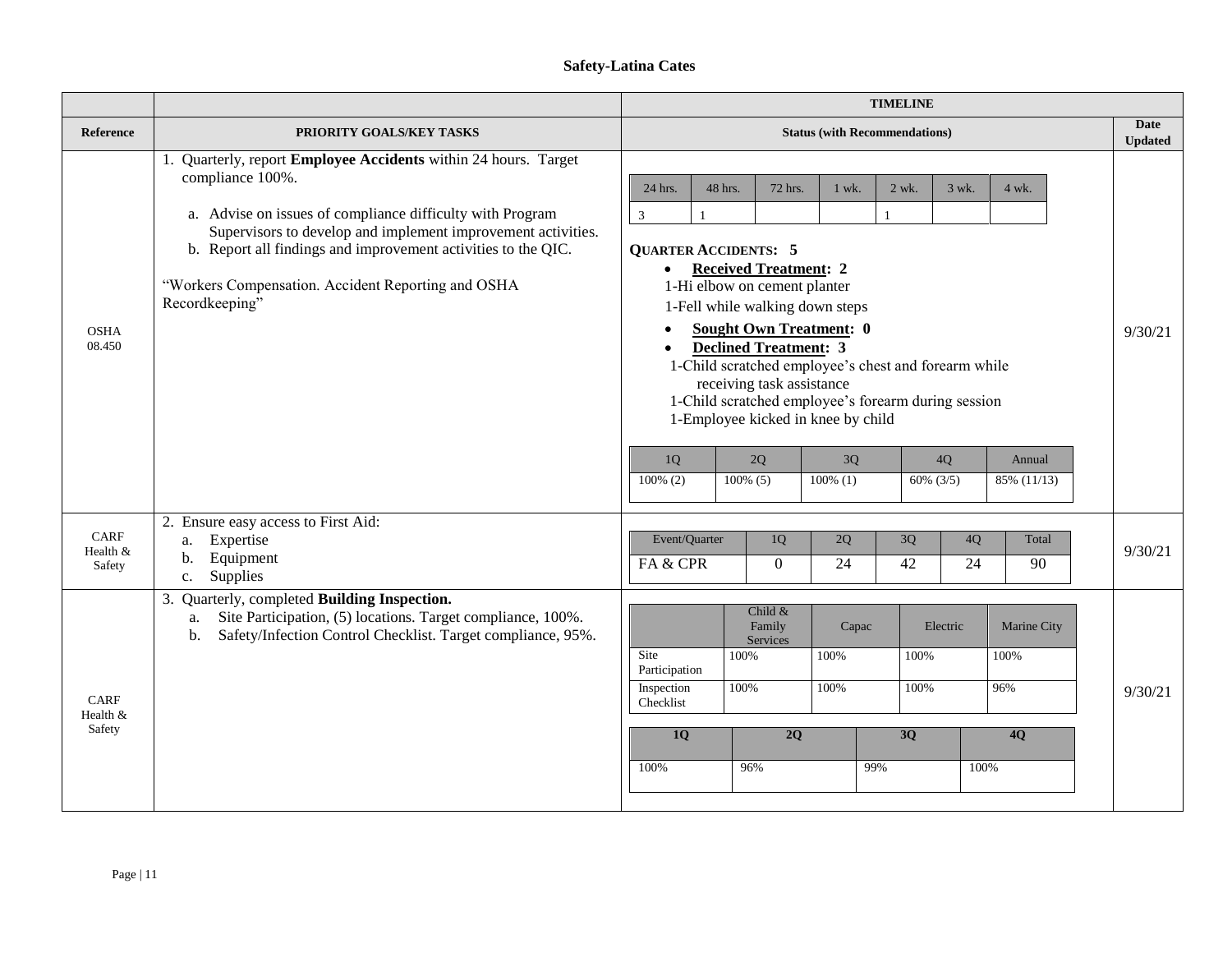|                    | Quarterly completed Kitchen Inspection; via the Kitchen Safety<br>4.<br>Inspection Checklist. Target compliance, 95%.                 |                                   |                                                                          | Galley Kitchen Inspection                                         |                                                                          |                          |                                                                          | 9/30/21 |
|--------------------|---------------------------------------------------------------------------------------------------------------------------------------|-----------------------------------|--------------------------------------------------------------------------|-------------------------------------------------------------------|--------------------------------------------------------------------------|--------------------------|--------------------------------------------------------------------------|---------|
|                    |                                                                                                                                       | 1Q                                |                                                                          | 2Q                                                                | 3Q                                                                       |                          | $4{\rm Q}$                                                               |         |
|                    |                                                                                                                                       | 100%                              |                                                                          | 100%                                                              | 100%                                                                     |                          | 100%                                                                     |         |
|                    | 5. Annually completed Emergency/Event Procedures (9 types) at all<br>locations. Completion may be per "actual event" or drill. Target | *Not a CARF requirement.          |                                                                          |                                                                   |                                                                          |                          |                                                                          |         |
|                    | compliance 95%.                                                                                                                       | Event /<br>Location               | Child and<br>Family                                                      | Capac                                                             | Electric                                                                 |                          | Marine City                                                              |         |
|                    | *Conducted, monitored, recorded, and reported quarterly                                                                               | **Active<br>Shooter               | 8.10.21<br>9.14.21                                                       | 8.10.21<br>9.14.21                                                | 8.10.21<br>9.14.21                                                       | 8.10.21<br>9.14.21       |                                                                          |         |
|                    |                                                                                                                                       | Adverse<br>Weather                | 8.11.21                                                                  | $\overline{a}$                                                    | $\overline{a}$                                                           | $\overline{\phantom{a}}$ |                                                                          |         |
|                    | • Active Shooter<br><b>Bomb Threat</b><br>• Chem./Biological<br>Dangerous Person                                                      | <b>Bomb Threat</b><br>Chem/       | L.<br>$\mathbf{r}$                                                       | $\sim$<br>$\sim$                                                  | $\mathcal{L}$<br>$\sim$                                                  | $\overline{a}$           |                                                                          |         |
|                    | $\bullet$ Fire<br>Medical Emergency<br>• Natural Disaster<br>Suspicious Mail/Parcel<br>$\bullet$<br>• Utility Failure                 | Biological<br>Dangerous<br>Person |                                                                          | $\sim$                                                            | 3.18.21<br>5.24.21<br>6.14.21                                            | $\sim$                   |                                                                          |         |
|                    |                                                                                                                                       | Fire                              | $\sim$                                                                   | $\mathbb{Z}^2$                                                    | $\mathcal{L}$                                                            | $\sim$                   |                                                                          |         |
| <b>CARF</b>        |                                                                                                                                       | Medical<br>Emergency              | $\overline{a}$                                                           | $\mathcal{L}$                                                     | 1.13.21<br>2.19.21<br>3.11.21<br>3.18.21<br>4.28.21<br>5.5.21            | $\sim$                   |                                                                          |         |
| Health &<br>Safety |                                                                                                                                       |                                   |                                                                          |                                                                   | 8.6.21<br>8.6.21<br>8.18.21<br>9.13.21                                   |                          |                                                                          | 9/30/21 |
|                    |                                                                                                                                       | Pandemic                          | Oct.1-Dec. 31<br><b>Jan.1-Mar. 31</b><br>Apr.1-Jun. 30<br>July 1-Sept 30 | Oct.1-Dec. 31<br>Jan.1-Mar. 31<br>Apr.1-Jun. 30<br>July 1-Sept 30 | Oct.1-Dec. 31<br><b>Jan.1-Mar. 31</b><br>Apr.1-Jun. 30<br>July 1-Sept 30 |                          | Oct.1-Dec. 31<br><b>Jan.1-Mar. 31</b><br>Apr.1-Jun. 30<br>July 1-Sept 30 |         |
|                    |                                                                                                                                       | Utility<br>Failure                | 7.14.21                                                                  | $\blacksquare$                                                    | 7.14.21                                                                  | $\sim$                   |                                                                          |         |
|                    |                                                                                                                                       | Suspicious<br>Mail                | 3.8.2021<br>3.16.2021                                                    | 3.8.2021                                                          | 3/15.2021<br>$(2nd \text{ fl.})$                                         | 3.9.2021                 |                                                                          |         |
|                    |                                                                                                                                       | *Not a CARF requirement.          |                                                                          |                                                                   |                                                                          |                          |                                                                          |         |
|                    |                                                                                                                                       | Type/Timeframe                    |                                                                          | 1Q<br>2Q                                                          | 3Q<br>8                                                                  | 4Q<br>11                 | Total<br>32                                                              |         |
|                    |                                                                                                                                       | <b>Actual Event</b><br>Drill      |                                                                          | $\overline{\mathbf{4}}$<br>9<br>$\overline{0}$<br>5               | $\overline{0}$                                                           | 8                        | 13                                                                       |         |
|                    |                                                                                                                                       | Total                             |                                                                          | $\overline{4}$<br>14                                              | 8                                                                        | 19                       | 45                                                                       |         |
|                    |                                                                                                                                       |                                   | ** Select employee/not a CARF requirement.                               |                                                                   |                                                                          |                          |                                                                          |         |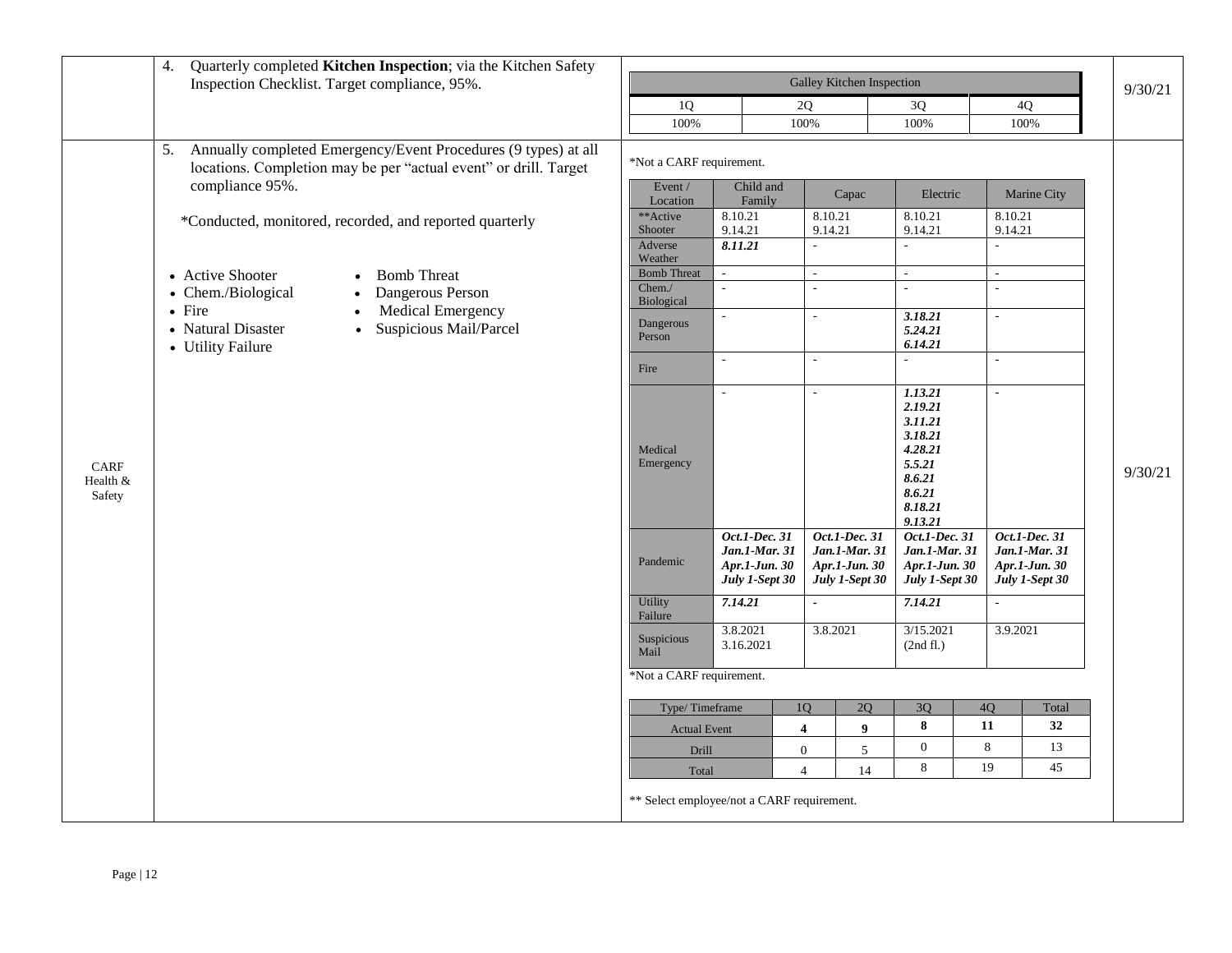|                                                                     | 6. Annually, all full time and part – time employees will <i>participate</i><br>as applicable in at least one $(1)$ of the nine $(9)$ types of Emergency<br>via "actual event" or emergency drill. Target compliance 95%.                                                                                                                                                                                                 | Event / Location                                               | Child & Family<br>Services       | Capac                  | Electric                                                                                                                | <b>Marine City</b>       |         |
|---------------------------------------------------------------------|---------------------------------------------------------------------------------------------------------------------------------------------------------------------------------------------------------------------------------------------------------------------------------------------------------------------------------------------------------------------------------------------------------------------------|----------------------------------------------------------------|----------------------------------|------------------------|-------------------------------------------------------------------------------------------------------------------------|--------------------------|---------|
|                                                                     | Participation visitors and recipients of services will be included<br>(counted) and identified as "V" on the report table.                                                                                                                                                                                                                                                                                                | *Active Shooter                                                | $\overline{4}$<br>$\overline{c}$ | -1<br>2                | 19<br>20                                                                                                                | $\overline{4}$<br>2      |         |
|                                                                     | a. Quarterly, track /record /report emergency event participation.                                                                                                                                                                                                                                                                                                                                                        | <b>Adverse Weather</b>                                         | $18, V=5$                        |                        |                                                                                                                         |                          |         |
|                                                                     | • Scheduled emergency drill participation will be                                                                                                                                                                                                                                                                                                                                                                         | <b>Bomb Threat</b>                                             | $\overline{a}$                   | $\sim$                 | $\overline{a}$                                                                                                          | $\sim$                   |         |
|                                                                     | electronically tracked via email voting responses or the<br>"Emergency Event" form.                                                                                                                                                                                                                                                                                                                                       | Chem.<br>Biological                                            | $\overline{a}$                   |                        |                                                                                                                         |                          |         |
|                                                                     | Actual emergency event participation is recorded via the<br>$\bullet$<br>"Emergency Event" form or email voting when applicable.                                                                                                                                                                                                                                                                                          | Dangerous Person                                               | $\overline{a}$                   |                        | $8, V=1$<br>$1, V=2$<br>53, V=12                                                                                        |                          |         |
|                                                                     |                                                                                                                                                                                                                                                                                                                                                                                                                           | Fire                                                           | $\overline{a}$                   |                        |                                                                                                                         |                          |         |
| <b>CARF</b><br>Health &<br>Safety                                   | b. Supervisors to receive notification, during third quarter of staff<br>that have not participated in an emergency drill or actual<br>emergency event.<br>c. Annually, Supervisors of employees who did not participate in<br>at least one emergency event (drill or actual) are required to<br>review safety protocol, via the Building Health and Safety<br>policy (09.001.000) or Emergency Procedures Handbook, with | <b>Medical Emergency</b>                                       |                                  |                        | $4, V=1$<br>$5, V=1$<br>$7, V=1$<br>$9, V=1$<br>$8, V=1$<br>$8, V=1$<br>$4, V=1$<br>$\overline{\mathbf{4}}$<br>$4, V=1$ |                          | 9/30/21 |
|                                                                     | applicable staff.                                                                                                                                                                                                                                                                                                                                                                                                         |                                                                |                                  |                        | $4, V=1$<br>$2, V=1$                                                                                                    |                          |         |
|                                                                     |                                                                                                                                                                                                                                                                                                                                                                                                                           | *Pandemic                                                      | 64                               | 13                     | 308                                                                                                                     | 24                       |         |
|                                                                     |                                                                                                                                                                                                                                                                                                                                                                                                                           | <b>Utility Failure</b>                                         | $20, V=6$                        | $\overline{a}$         | $97, V=11$                                                                                                              | $\blacksquare$           |         |
|                                                                     |                                                                                                                                                                                                                                                                                                                                                                                                                           | Suspicious Mail                                                | $\overline{2}$                   | $\overline{4}$         | $\mathfrak{Z}$                                                                                                          | 3                        |         |
|                                                                     |                                                                                                                                                                                                                                                                                                                                                                                                                           | *Not a CARF requirement.<br>Cumulative employee participation: |                                  |                        |                                                                                                                         |                          |         |
|                                                                     |                                                                                                                                                                                                                                                                                                                                                                                                                           | <b>ABA</b> Center<br>100% (63)                                 | Capac<br>100% (13)               | Electric<br>100% (308) |                                                                                                                         | Marine City<br>100% (24) |         |
|                                                                     |                                                                                                                                                                                                                                                                                                                                                                                                                           |                                                                |                                  |                        |                                                                                                                         |                          |         |
| CARF, Health<br>and Safety,<br>Emergency<br>Procedures<br>1.H.5.c.5 | Supervising staff to ensure for Staff Accountability during large<br>7.<br>evacuation drills and actual events (i.e. Fire, Bomb Threat,<br>Chemical Biological, Tornado, etc.). Supervisors to ensure use of<br>sign in/out binders, roll call, and/or text messaging when<br>applicable.                                                                                                                                 | On going                                                       |                                  |                        |                                                                                                                         |                          | 9/30/21 |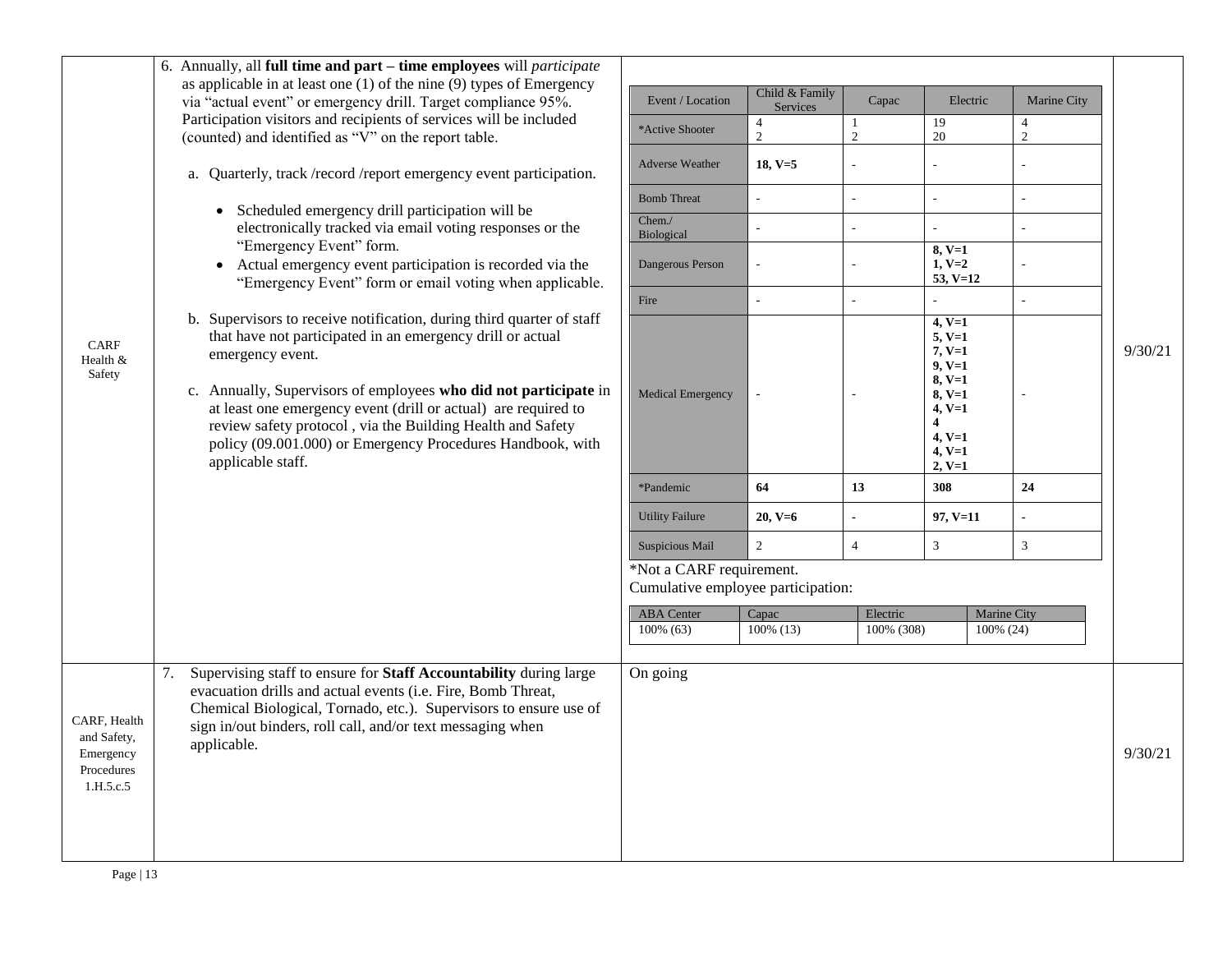|                             | 8. Quarterly review "Medication Errors" reports.                                                                                 |                                                                                                                                                                                                                                                                                                 |                  |                  |                  |                  |                  |         |
|-----------------------------|----------------------------------------------------------------------------------------------------------------------------------|-------------------------------------------------------------------------------------------------------------------------------------------------------------------------------------------------------------------------------------------------------------------------------------------------|------------------|------------------|------------------|------------------|------------------|---------|
|                             | a. Error type                                                                                                                    | <b>Location</b>                                                                                                                                                                                                                                                                                 | 1Q               | 2Q               | 3Q               | 4Q               | <b>Total</b>     |         |
|                             | b. Error location                                                                                                                | Missed Med.                                                                                                                                                                                                                                                                                     | $\sqrt{2}$       | $\overline{4}$   | $\sqrt{2}$       | $\boldsymbol{0}$ | 8                |         |
|                             | c. Trends                                                                                                                        | Pharmacy                                                                                                                                                                                                                                                                                        | $\boldsymbol{0}$ | $\mathbf{0}$     | $\boldsymbol{0}$ | $\mathbf{0}$     | $\bf{0}$         |         |
|                             | d. Improvement opportunities Error type                                                                                          | <b>SMMO</b>                                                                                                                                                                                                                                                                                     | $\boldsymbol{0}$ | $\boldsymbol{0}$ | $\overline{0}$   | $\mathbf{0}$     | $\bf{0}$         |         |
|                             |                                                                                                                                  | Wrong Doc.                                                                                                                                                                                                                                                                                      | $\tau$           | $\overline{0}$   | $\overline{0}$   | $\overline{0}$   | $\overline{7}$   |         |
|                             |                                                                                                                                  | Wrong Dose                                                                                                                                                                                                                                                                                      | $\tau$           | $\overline{0}$   | $\overline{0}$   | $\overline{0}$   | $\overline{7}$   |         |
|                             |                                                                                                                                  | Wrong Med.                                                                                                                                                                                                                                                                                      | $\mathbf{0}$     | $\tau$           | 13               | 5                | $25\,$           |         |
|                             |                                                                                                                                  | Wrong Person                                                                                                                                                                                                                                                                                    | $\mathbf{0}$     | $\mathbf{0}$     | 6                | $\mathbf{0}$     | 6                |         |
|                             |                                                                                                                                  | Wrong Time                                                                                                                                                                                                                                                                                      | $\boldsymbol{0}$ | $\mathbf{1}$     | $\boldsymbol{0}$ | $\mathbf{0}$     | $\mathbf{1}$     |         |
|                             |                                                                                                                                  | <b>Total Errors</b>                                                                                                                                                                                                                                                                             | 16               | 12               | 21               | $\overline{5}$   | 54               |         |
| <b>CARF</b>                 |                                                                                                                                  |                                                                                                                                                                                                                                                                                                 |                  |                  |                  |                  |                  |         |
| Health &                    |                                                                                                                                  | Location                                                                                                                                                                                                                                                                                        | <b>10</b>        | 2Q               | 3Q               | 4Q               | <b>Total</b>     | 9/30/21 |
| Safety,<br>Medication       |                                                                                                                                  | <b>AFC Homes</b>                                                                                                                                                                                                                                                                                | $\mathbf{0}$     | $\overline{0}$   | $\overline{0}$   | $\overline{0}$   | $\bf{0}$         |         |
| Use                         |                                                                                                                                  | <b>BWDH</b>                                                                                                                                                                                                                                                                                     | 16               | $\overline{1}$   | $\tau$           | $\boldsymbol{0}$ | ${\bf 24}$       |         |
|                             |                                                                                                                                  | $\rm CMH$                                                                                                                                                                                                                                                                                       | $\boldsymbol{0}$ | $\mathbf{0}$     | $\boldsymbol{0}$ | $\boldsymbol{0}$ | $\bf{0}$         |         |
| <b>MHC</b><br>R330.1719     |                                                                                                                                  | $\rm CE$                                                                                                                                                                                                                                                                                        | $\boldsymbol{0}$ | $\overline{0}$   | $\overline{0}$   | $\overline{0}$   | $\bf{0}$         |         |
| R330.2813                   |                                                                                                                                  | Genoa Pharm.                                                                                                                                                                                                                                                                                    | $\mathbf{0}$     | $\overline{0}$   | $\overline{0}$   | $\mathbf{0}$     | $\bf{0}$         |         |
| R330.7158                   |                                                                                                                                  | HOYO                                                                                                                                                                                                                                                                                            | $\mathbf{0}$     | $\overline{0}$   | $\overline{0}$   | $\boldsymbol{0}$ | $\bf{0}$         |         |
|                             |                                                                                                                                  | <b>IMPACT</b>                                                                                                                                                                                                                                                                                   | $\boldsymbol{0}$ |                  | $\overline{0}$   | $\boldsymbol{0}$ | $\mathbf{1}$     |         |
|                             |                                                                                                                                  | Innovative                                                                                                                                                                                                                                                                                      | $\boldsymbol{0}$ | 8                | $14\,$           | 5                | $\bf 27$         |         |
|                             |                                                                                                                                  | Lake Huron Comm.<br>Pharmacy                                                                                                                                                                                                                                                                    | $\boldsymbol{0}$ | $\overline{0}$   | $\overline{0}$   | $\boldsymbol{0}$ | $\bf{0}$         |         |
|                             |                                                                                                                                  | Life Skills                                                                                                                                                                                                                                                                                     | $\boldsymbol{0}$ | $\overline{1}$   | $\boldsymbol{0}$ | $\boldsymbol{0}$ | $\mathbf{1}$     |         |
|                             |                                                                                                                                  | Other                                                                                                                                                                                                                                                                                           | $\mathbf{0}$     | $\overline{1}$   | $\boldsymbol{0}$ | $\mathbf{0}$     | $\mathbf{1}$     |         |
|                             |                                                                                                                                  | <b>COFR</b>                                                                                                                                                                                                                                                                                     | $\boldsymbol{0}$ | $\boldsymbol{0}$ | $\boldsymbol{0}$ | $\boldsymbol{0}$ | $\boldsymbol{0}$ |         |
|                             |                                                                                                                                  | <b>Total Errors</b>                                                                                                                                                                                                                                                                             | 16               | 12               | 21               | 5                | 54               |         |
|                             |                                                                                                                                  |                                                                                                                                                                                                                                                                                                 |                  |                  |                  |                  |                  |         |
| <b>MIOSHA</b><br>R325.70001 | 9. Annually review the "Exposure Control Plan," update as needed.<br>(Blood Borne Pathogens Exposure and Infection Control Plan) | Completed in February and updated in August.                                                                                                                                                                                                                                                    |                  |                  |                  |                  |                  | 9/30/21 |
| CARF<br>Health &<br>Safety  | 10. Annually, complete (update/revise) Board Statement: "Health &<br>Safety Work Plan".                                          | Completed in April.                                                                                                                                                                                                                                                                             |                  |                  |                  |                  |                  | 9/30/21 |
| <b>CARF</b>                 | 11. Promote Safety by ensuring current Written Safety Procedures as<br>applicable.                                               | Service Animals and Emotional Support Animals 03.003.0075<br>Smoking on SCCCMHA Campus 09.001.0025<br>Personal Protective Equipment 09.003.0005<br>Weapons and or Drugs in the Workplace 09.003.0025<br>Safety Precautions for In the Office Services 09.003.0045<br>First Aid Kits 09.003.0035 |                  |                  |                  |                  |                  | 9/30/21 |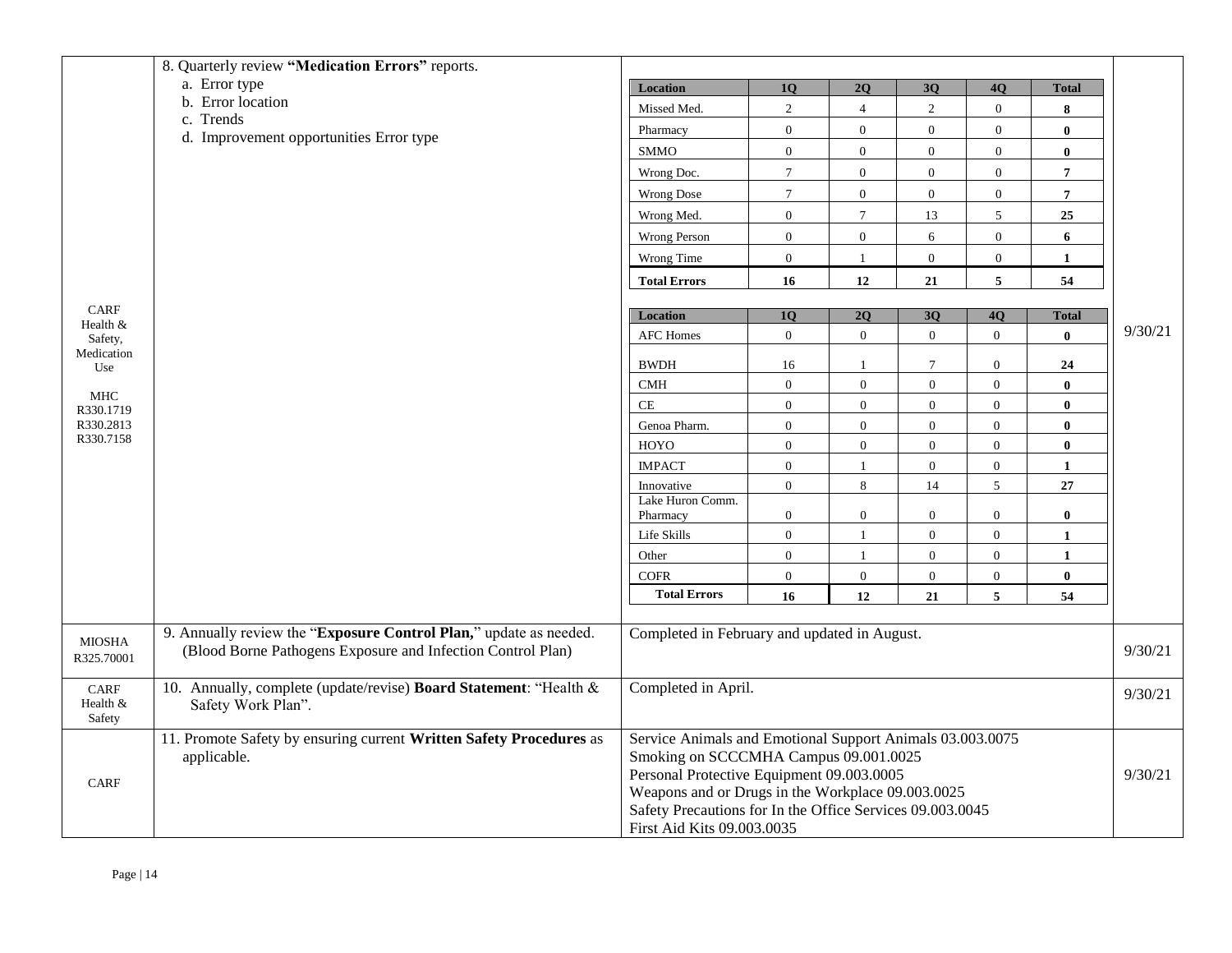| N/A                  | 12. Promote implementation of <b>Threat List</b> individual's photos in<br>OASIS. | 8 Threat List individuals, of which 6 have photos in OASIS.                                  | 9/30/21 |
|----------------------|-----------------------------------------------------------------------------------|----------------------------------------------------------------------------------------------|---------|
| <b>CMH</b><br>Policy | Address other safety-related items as needed.                                     | Take additional steps to ensure staff are better inform of potentially<br>dangerous persons. | 9/30/21 |

#### **Privileging and Credentialing-Andrea Velez**

|                                                              |    |                                                                                                                                                                                                                                                                                                                        | <b>TIMELINE</b>                                                                                                                      |                               |  |  |
|--------------------------------------------------------------|----|------------------------------------------------------------------------------------------------------------------------------------------------------------------------------------------------------------------------------------------------------------------------------------------------------------------------|--------------------------------------------------------------------------------------------------------------------------------------|-------------------------------|--|--|
| <b>Reference</b>                                             |    | PRIORITY GOALS/KEY TASKS                                                                                                                                                                                                                                                                                               | <b>Status (with Recommendations)</b>                                                                                                 | <b>Date</b><br><b>Updated</b> |  |  |
| MDHHS/<br>PIHP<br>contract                                   |    | Maintain/update as applicable the Provider Enrollment and<br>Credentialing Policy (01.003.0011), credentialing applications and<br>forms.                                                                                                                                                                              | April 2021 updated organization "Deemed Status" provider verbiage.<br>July 2021 updated form in electronic version as a trial/draft. | 9/30/21                       |  |  |
| <b>State</b><br>Licensing $&$<br><b>MDHHS</b><br>Requirement |    | Monitor the credentials for all staff requesting privileges to provide<br>services to individuals in SCCCMHA presented to committee.                                                                                                                                                                                   | Re-credentialed:<br>34<br>82<br>Provisional:<br>Full:<br>42<br>Total Credentialed:<br>480<br>71<br>Organizations:                    | 9/30/21                       |  |  |
| <b>MDHHS</b><br>Requirement                                  | 3. | Review and privilege as appropriate organizational applications of<br>Provider agencies.                                                                                                                                                                                                                               | 71                                                                                                                                   | 9/30/21                       |  |  |
| <b>MDHHS</b><br>Requirement                                  | 4. | Maintain the SCCCMHA list of credentialed positions and<br>coordinate with Medicaid Medicare/MDHHS definitions.<br>a. Monthly update Provider Registry Reports to ensure compliance<br>with credentialing timeframes.<br>Ensure list of practitioner and organizational providers are<br>b.<br>available upon request. | Continues ongoing monthly or more as needed/requested.<br>Last reviewed 10/07/21                                                     | 9/30/21                       |  |  |
| Good<br>Clinical<br>Practice                                 | 5. | Monitor staff training requirements. Make recommendations for<br>training and direction as needed.                                                                                                                                                                                                                     | Collaboration continues w/ training department<br>Last reviewed $10/07/21$ P & C meeting.                                            | 9/30/21                       |  |  |
| Good<br>Clinical<br>Practice                                 | 6. | Monitor delegated provider credentialing processes.<br>Practitioner credentials – via monthly provider registry reports.<br>a.<br>Credentialing policy – via desk audits and site visits.<br>b.                                                                                                                        | Reviewed reports on $06/30/21$ for April P & C meeting.<br>No changes to policy in 2021.                                             | 9/30/21                       |  |  |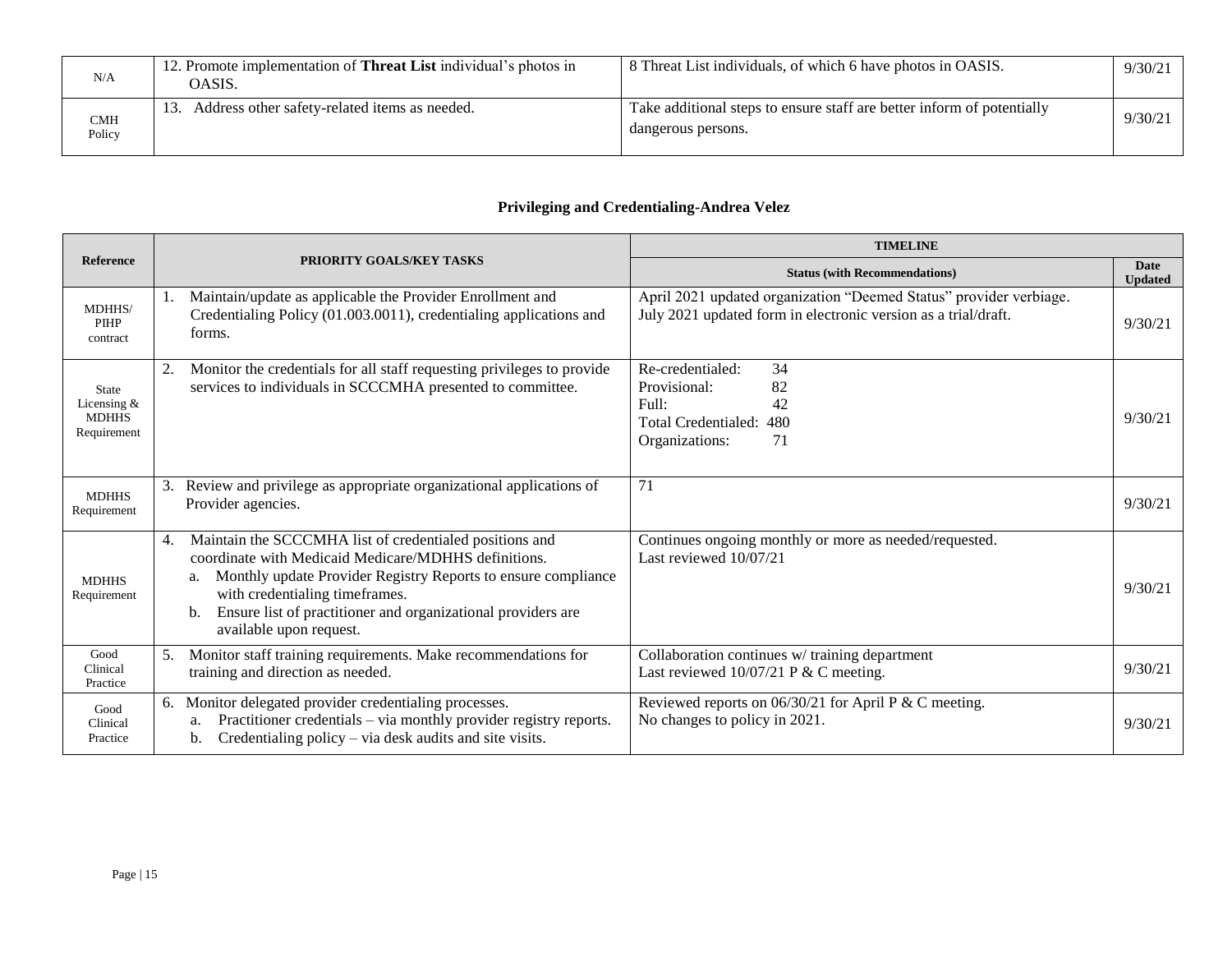# **Program Development-Kathleen Gallagher**

|                         |                                                                                                                                                                                                                  | <b>TIMELINE</b>                                                                                                                                                                                                                                                                                                                 |                               |
|-------------------------|------------------------------------------------------------------------------------------------------------------------------------------------------------------------------------------------------------------|---------------------------------------------------------------------------------------------------------------------------------------------------------------------------------------------------------------------------------------------------------------------------------------------------------------------------------|-------------------------------|
| <b>Reference</b>        | PRIORITY GOALS / KEY TASKS                                                                                                                                                                                       | <b>Status (with Recommendations)</b>                                                                                                                                                                                                                                                                                            | <b>Date</b><br><b>Updated</b> |
|                         | Sustain current Evidence-Based Practices (EBP).<br>2.<br>Expand number of CMH staff trained in an applicable EBP.<br>Continue to monitor current EBP for fidelity.<br>3.                                         | Supervisors continue to ensure that EBP's continue to be offered<br>$\bullet$<br>and provided to person's served.                                                                                                                                                                                                               |                               |
|                         | Expand number of individuals receiving EBP throughout the CMH<br>4.<br>System through CCBHC funding.                                                                                                             | Staff continue to enroll in training for EBP- including PE, CPT,<br>$\bullet$<br>and EMDR. Zero Suicide training for all staff has begun.                                                                                                                                                                                       |                               |
| <b>Best</b><br>Practice |                                                                                                                                                                                                                  | Continue to monitor fidelity through UM reviews and supervisory<br>$\bullet$<br>oversight DBT fidelity review is scheduled for November 21.                                                                                                                                                                                     | 9/30/21                       |
|                         |                                                                                                                                                                                                                  | Continue to increase number of person's served receiving an EBP.<br>$\bullet$                                                                                                                                                                                                                                                   |                               |
|                         |                                                                                                                                                                                                                  | Work with Data department on using LOCUS and CAFAS<br>reporting data to obtain reports on fluctuations in scores in relation<br>with services provided.                                                                                                                                                                         |                               |
|                         | Implement trauma informed system of care.<br>5.<br>a. Continue to provide TIC training to new staff at orientation and                                                                                           | TIC training continues to occur at New Employee Orientation<br>$\bullet$                                                                                                                                                                                                                                                        |                               |
| <b>Best</b><br>Practice | refreshers to existing staff.<br>b. Expand TIC to contract system so all are Trauma Informed.<br>c. Survey current perceptions from staff and those served regarding<br>our current standing with regard to TIC. | TIC /training department to develop a plan to offer TIC to contract<br>$\bullet$<br>agencies Will develop a survey in the next quarter to monitor our<br>progress as a Trauma Informed Agency.                                                                                                                                  | 9/30/21                       |
|                         | Continue to Provide services for Veterans<br>6.<br>Be in compliance with work plan as outlined in grant.<br>a.<br>Continue to advocate at a regional and state level to get Veterans<br>b.                       | Our Veteran Navigator Grant is ongoing . We have met with court<br>a.<br>and VA officials to explore starting a Veteran's Court in St Clair<br>County.                                                                                                                                                                          |                               |
| Grant<br>FY19-20        | access to needed care.<br>Utilize CCBHC to provide Veterans' access to care outside of<br>$c_{\cdot}$<br>their typical benefits.                                                                                 | The Veteran Navigator continues to advocate and link with the<br>c.<br>VA to ensure that recipients get needed services. This has also<br>included linkage with ACCESS, especially with regard to SUD<br>inpatient treatment.                                                                                                   | 9/30/21                       |
|                         |                                                                                                                                                                                                                  | Veteran's continue to receive services above and beyond their<br>d.<br>VA or other private insurance benefit through the CCBHCA new<br>Veteran's Walking group has been started. We have started a<br>Yoga Nidra course that has been recognized by the Department of<br>Defense as a valuable treatment for use with Veterans. |                               |
| Integrated              | <b>Implement Well Environment</b><br>7.<br>• Implement a Healthy Environment for staff and individuals we                                                                                                        | • Carrot App was implemented as a staff wellness tool.                                                                                                                                                                                                                                                                          |                               |
| Care<br>/CCBHC          | support.<br>• Assist in facilitating Wellness Wednesdays.                                                                                                                                                        | • Wellness resource table with educational materials is displayed with<br>changing information monthly. Information is displayed digitally on<br>TVs located in waiting areas.                                                                                                                                                  | 9/30/21                       |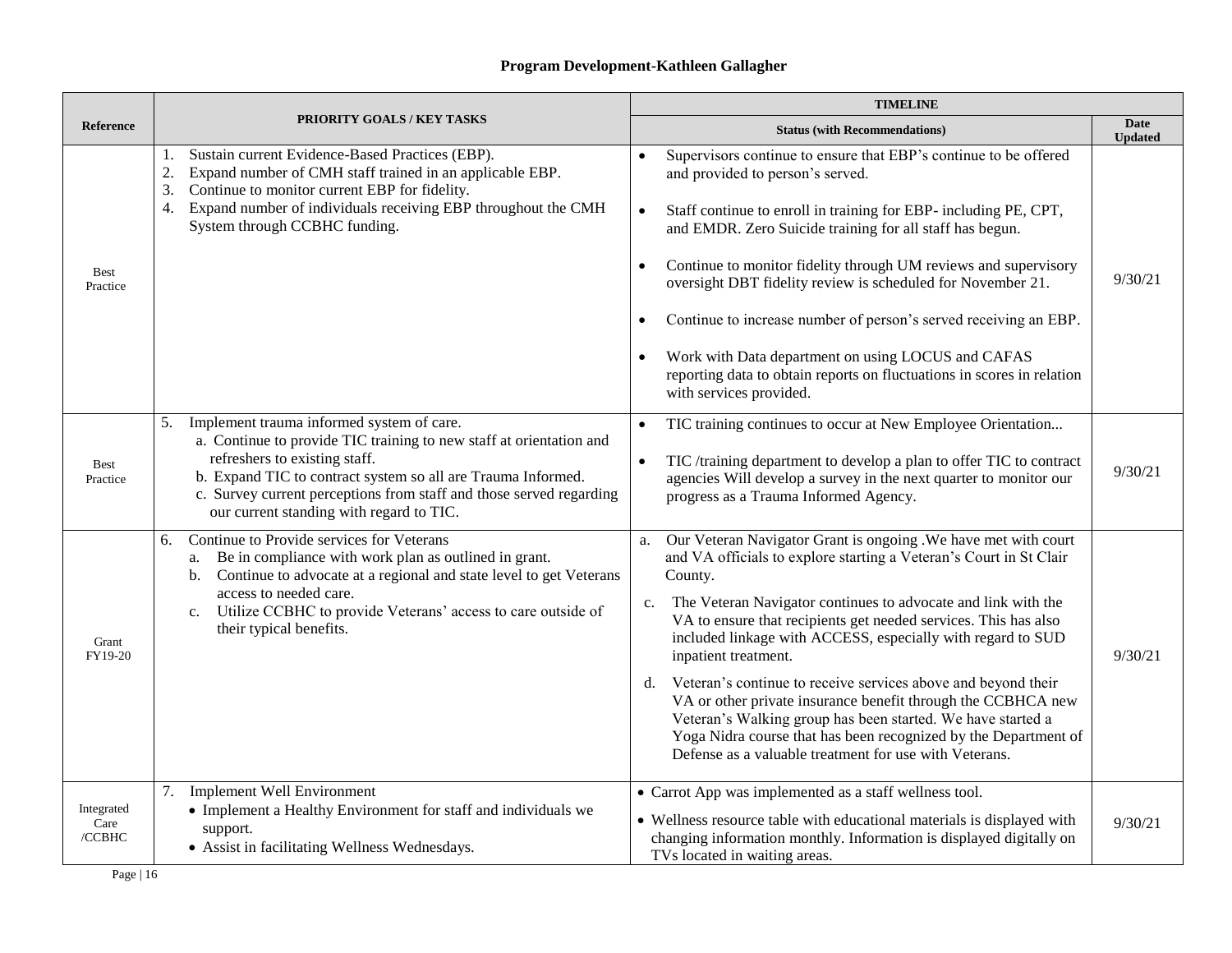|                      |                                                                                                                                                                                                                                | <b>TIMELINE</b>                                                                                                                                                                                                                         |                               |
|----------------------|--------------------------------------------------------------------------------------------------------------------------------------------------------------------------------------------------------------------------------|-----------------------------------------------------------------------------------------------------------------------------------------------------------------------------------------------------------------------------------------|-------------------------------|
| <b>Reference</b>     | PRIORITY GOALS / KEY TASKS                                                                                                                                                                                                     | <b>Status (with Recommendations)</b>                                                                                                                                                                                                    | <b>Date</b><br><b>Updated</b> |
|                      | • Continue to work with the People's Clinic on improving primary<br>care service delivery to the community.<br>• Fully implement the wellness arm of CMH, supported through<br>CCBHC funding (In Shape, Mediation, Yoga, etc.) | • An updated Clinic flyer was developed and put out for distribution to<br>increase participation in integrated healthcare efforts.<br>· Yoga, meditation, in-shape, nutritionist, MSUE classes are all fully                           |                               |
|                      |                                                                                                                                                                                                                                | implemented.                                                                                                                                                                                                                            |                               |
| <b>Best</b>          | 8. Assess and explore EBP to provide SUD services.<br>Train Staff identified EBP for SUD<br>$\bullet$<br>Additional staff to obtain their substance use credential.<br>SUD services to continue to expand agency wide/         | • Staff continue to work toward CE's and taking the test to obtain their<br>SUD credentials. We have one staff working on a supervisory<br>credential -in the event that a backup supervisor is needed.                                 |                               |
| Practice             | SUD groups to be developed and implemented<br>$\bullet$                                                                                                                                                                        | • SUD services have expanded- intake slots are continually full and<br>services are offered in all parts of the county.                                                                                                                 | 9/30/21                       |
|                      |                                                                                                                                                                                                                                | • SUD groups are occurring virtually and in person.                                                                                                                                                                                     |                               |
|                      | 9. To provide state- of the art, evidence based assessment and treatment<br>to individuals at risk for suicide.                                                                                                                | • CMH staff have received the Beck Institute CBT for Suicide.                                                                                                                                                                           |                               |
|                      | Train staff system wide in EBP for treatment for individuals at<br>risk for suicide.                                                                                                                                           | • Additional staff received training on assessing suicide through the<br>Starr Behavioral Health Trainings.                                                                                                                             |                               |
| <b>Best</b>          | Train staff system wide on use of Columbia and applicable<br>$\bullet$<br>clinical tools for treatment.<br>Assess current EBP's for effectiveness                                                                              | • Training on the Columbia Suicide Assessment has occurred and is<br>available online for viewing for any staff that missed or started<br>employment after the training                                                                 | 9/30/21                       |
| Practice             | Research EBP's that may be implemented throughout the<br>$\bullet$<br>system.                                                                                                                                                  | • Zero Suicide trainings for all staff are underway. Core Staff<br>Members attended the two day training this quarter.                                                                                                                  |                               |
|                      |                                                                                                                                                                                                                                | • Assessment of EBP's is ongoing through UM reviews, supervisory<br>oversight and fidelity reviews.<br>• Research for additional EBP's is ongoing.<br>• Additional trainings in CPT, EMDR and PE are being offered.                     |                               |
|                      | 10. Develop and Implement a plan to recruit and maintain quality staff.                                                                                                                                                        | HR has been working on a recruitment plan and have hired a                                                                                                                                                                              |                               |
| Staff<br>Recruitment | Work with HR and Program Supervisors to identify targeted<br>$\bullet$<br>problem areas in hiring and retention and develop an action<br>plan.<br>Develop and implement a plan to offer comprehensive training                 | recruitment specialist. HR is also working on developing a<br>comprehensive training program for staff. . Resources for staff are<br>on File Share 1 in an easily accessible format with "How to"<br>PowerPoints, videos and tutorials. |                               |
| Program Staff        | and support to both new hires in operations and existing                                                                                                                                                                       |                                                                                                                                                                                                                                         |                               |
| Training             | employees.<br>Identify training areas for program staff and develop training<br>$\bullet$<br>modules/online assistance/mentors for staff.                                                                                      | Supervisors continue to assess the system to see what gaps exist<br>$\bullet$<br>and how best to fill them                                                                                                                              | 9/30/21                       |
| Expand               | Develop programs to fill gap need areas of people served.<br>$\bullet$                                                                                                                                                         |                                                                                                                                                                                                                                         |                               |
| Programs             | Work with supervisors to identify need areas and complete work<br>$\bullet$<br>plans to address those need areas.                                                                                                              |                                                                                                                                                                                                                                         |                               |
|                      | Next step to become operational.<br>$\bullet$                                                                                                                                                                                  |                                                                                                                                                                                                                                         |                               |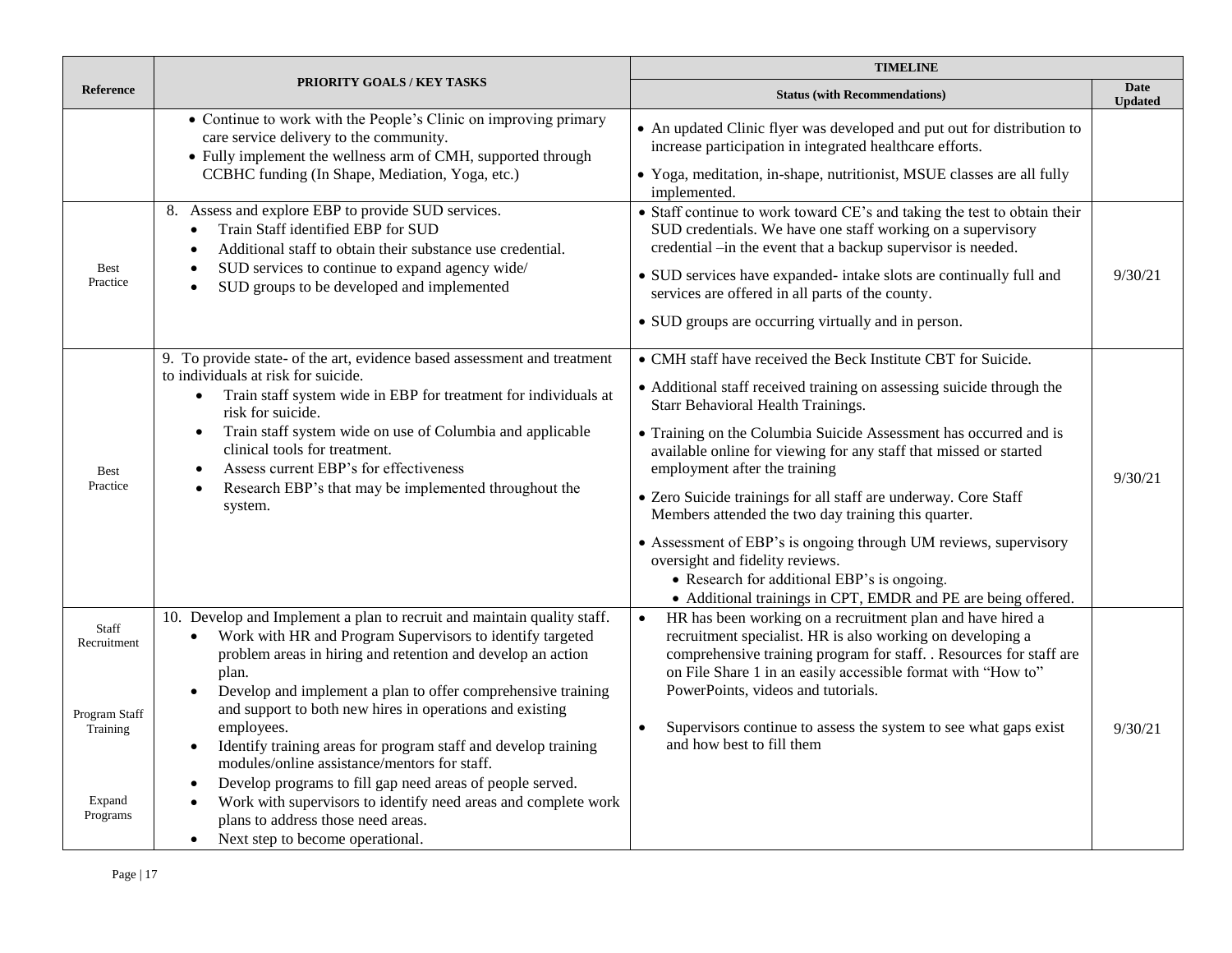# **Recipient Rights-Telly Delor**

|                                    |                                                                                                                                                                                                                                                                                                                                                             | <b>TIMELINE</b>                                                                                                                                                                                                                                                                                                                                                                                                                                                                                                                                                                                                                                                                                                                                                                                                                                                                                                                                                                                     |                               |
|------------------------------------|-------------------------------------------------------------------------------------------------------------------------------------------------------------------------------------------------------------------------------------------------------------------------------------------------------------------------------------------------------------|-----------------------------------------------------------------------------------------------------------------------------------------------------------------------------------------------------------------------------------------------------------------------------------------------------------------------------------------------------------------------------------------------------------------------------------------------------------------------------------------------------------------------------------------------------------------------------------------------------------------------------------------------------------------------------------------------------------------------------------------------------------------------------------------------------------------------------------------------------------------------------------------------------------------------------------------------------------------------------------------------------|-------------------------------|
| Reference                          | <b>PRIORITY GOALS / KEY TASKS</b>                                                                                                                                                                                                                                                                                                                           | <b>Status (with Recommendations)</b>                                                                                                                                                                                                                                                                                                                                                                                                                                                                                                                                                                                                                                                                                                                                                                                                                                                                                                                                                                | <b>Date</b><br><b>Updated</b> |
| MI MHC<br><b>MDHHS</b>             | 1. Administrative Function<br>a. Submit the MDHHS-ORR Annual Monitoring Form to the<br>MDHHS-ORR by January 15 <sup>th</sup> of each year.<br>b. Submit the SCCCMHA Semi-Annual Report to the MDHHS-<br>ORR by June 30 <sup>th</sup> of each year.<br>Submit the SCCCMHA Annual Report to the MDHHS-ORR<br>c.<br>by December 30 <sup>th</sup> of each year. | a. Annual Monitoring Form<br>Q1: October 1, 20-December 31, 20-No activity<br>Q2: January 1, 21-March 31, 21-Report submitted January 14, 21<br>Q3: April 1, 21-June 30, 2021-No activity<br>Q4: July 1, 21-September 30, 2021-No activity<br>b. Semi-Annual Report<br>Q1: October 1, 20-December 31, 20-No activity<br>Q2: January 1, 21-March 31, 21-No activity<br>Q3: April 1, 21-June 30, 21-Report submitted on June 18, 21<br>Q4: July 1, 21-September 30, 21-No activity<br><b>Annual Report</b><br>c.<br>Q1: October 1, 20-December 31, 20-Annual Report (FY20)<br>submitted to MDHHS-ORR on 12/04/2020<br>Q2: January 1, 21, - March 31, 21-No activity<br>Q3: April 1, 21-June 30, 21-No activity<br>Q4: July 1, 21-September 30, 21-No activity                                                                                                                                                                                                                                         | 9/30/21                       |
| <b>MDHHS</b><br><b>GF</b> Contract | 2. Complaint System<br>a. Report the number of substantiated Recipient Rights<br>violations in St. Clair County by classification and provider<br>location (identified by month/quarter).                                                                                                                                                                   | Number of substantiated violations by classification and<br>a.<br>provider location<br>Q1: October 1, 20 - December 31, 20 - 18 Total<br>October $20 - 5$ Substantiated Violations<br>Blue Water Developmental Housing, Inc. - Community<br>Based Services: Dignity & Respect<br>Hope Network - Harbor Point Lapeer: Abuse: Class III<br>Professional Counseling Center: Dignity & Respect;<br>$\overline{\phantom{a}}$<br>Services Suited to Condition<br>SCCCMHA-Day Treatment/Night Watch Program:<br>Confidentiality<br>November $20 - 8$ Substantiated Violations<br>Blue Water Developmental Housing, Inc. - Community<br>Based Services: Family Dignity & Respect<br><b>IMPACT: Services Suited to Condition</b><br>Innovative Housing Development Corporation -<br>Abbottsford Group Home: Abuse: Class II-Unreasonable<br>Force<br>Innovative Housing Development Corporation - Hopps<br>Adult Foster Care Home: Dignity & Respect<br>Innovative Housing Development Corporation - Liberty | 9/30/21                       |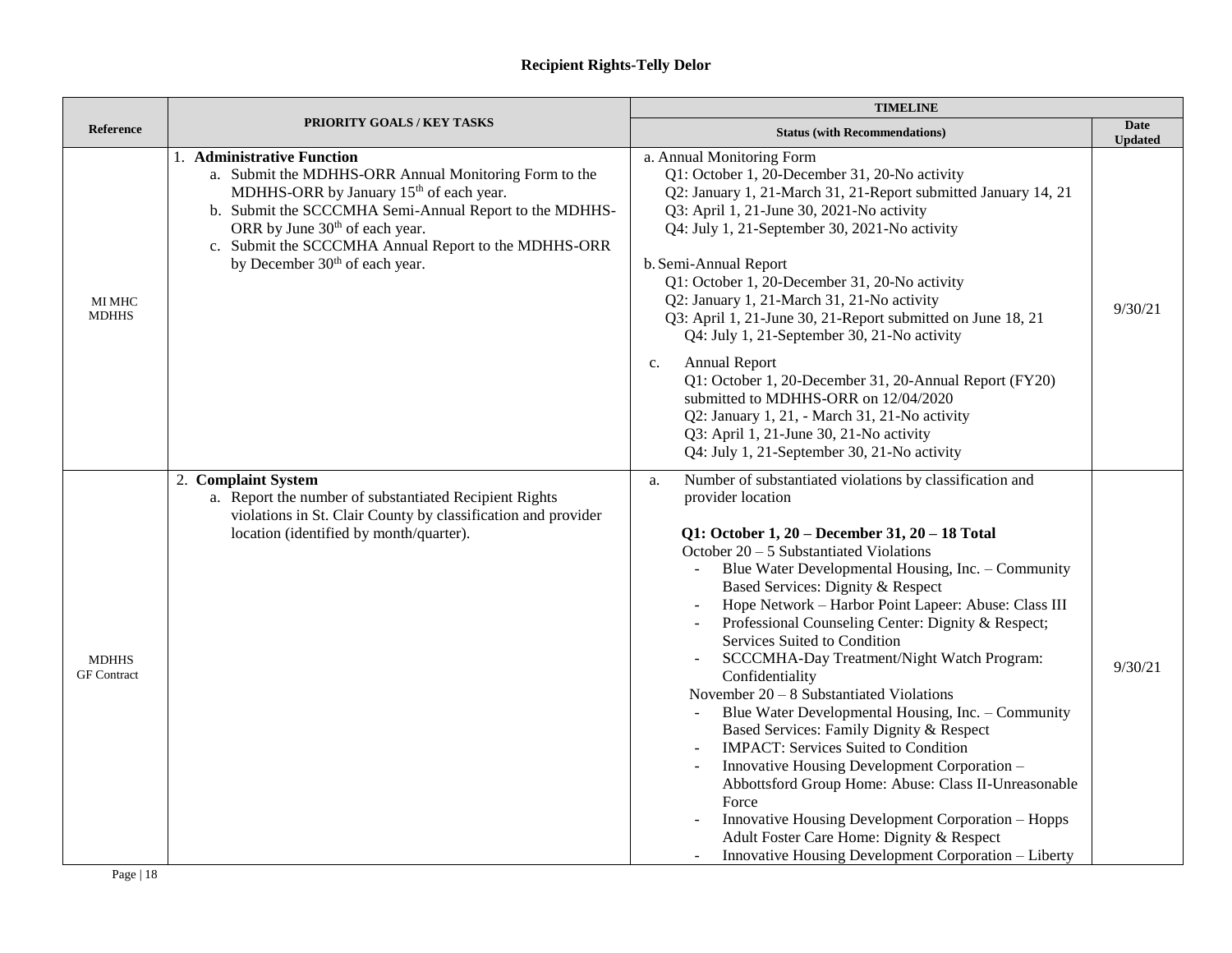|                  |                                   | <b>TIMELINE</b>                                                                                                                                                                                                                                                                                                                                                                                                                                                                                                                                                                                                                                                                                                                                                                                                                                                                                                                                                                                                                                                                                                                                                                                                                                                                                                                                                                                                                                                                                                                                                                                                                                                                                                                                                                                  |                               |  |
|------------------|-----------------------------------|--------------------------------------------------------------------------------------------------------------------------------------------------------------------------------------------------------------------------------------------------------------------------------------------------------------------------------------------------------------------------------------------------------------------------------------------------------------------------------------------------------------------------------------------------------------------------------------------------------------------------------------------------------------------------------------------------------------------------------------------------------------------------------------------------------------------------------------------------------------------------------------------------------------------------------------------------------------------------------------------------------------------------------------------------------------------------------------------------------------------------------------------------------------------------------------------------------------------------------------------------------------------------------------------------------------------------------------------------------------------------------------------------------------------------------------------------------------------------------------------------------------------------------------------------------------------------------------------------------------------------------------------------------------------------------------------------------------------------------------------------------------------------------------------------|-------------------------------|--|
| <b>Reference</b> | <b>PRIORITY GOALS / KEY TASKS</b> | <b>Status (with Recommendations)</b>                                                                                                                                                                                                                                                                                                                                                                                                                                                                                                                                                                                                                                                                                                                                                                                                                                                                                                                                                                                                                                                                                                                                                                                                                                                                                                                                                                                                                                                                                                                                                                                                                                                                                                                                                             | <b>Date</b><br><b>Updated</b> |  |
|                  |                                   | Group Home: Services Suited to Condition<br>Innovative Housing Development Corporation -<br>Mayfield Group Home: Abuse: Class II-Emotional Harm;<br>Dignity & Respect<br>Innovative Housing Development Corporation - Scott<br>Group Home: Services Suited to Condition<br>December $20 - 5$ Substantiated Violations<br>Blue Water Developmental Housing, Inc. - Maple Group<br>Home: Dignity & Respect; Family Dignity & Respect<br>Innovative Housing Development Corporation - Hopps<br>Adult Foster Care Home: Dignity & Respect<br>Innovative Housing Development Corporation -<br>Mayfield Group Home: Services Suited to Condition<br>Professional Counseling Center: Confidentiality<br>Q2: January 1, 21 - March 31, 21 - 16 total<br>January 21 – 5 Substantiated Violations<br>Blue Water Area Transit Commission: Dignity & Respect<br>IMPACT – Community Based Services (2): Disclosure of<br>Confidential Information (2)<br>IMPACT - River Bend II: Dignity & Respect<br>IHDC - Ponderosa Group Home: Safe Environment<br>February $21 - 8$ Substantiated Violations<br>BWDH - Semi-Independent Group Home: Neglect: Class<br>Ш<br>BWDH - Thornhill Group Home: Services Suited to<br>Condition<br>IHDC – Hopps Adult Foster Care: Dignity & Respect<br>IDHC - Ponderosa Group Home: Services Suited to<br>Condition<br>IHDC - Stone Creek Group Home: Abuse: Class II-<br>Unreasonable Force<br>McIntyre Adult Foster Care Home (2): Safe Treatment<br>Environment & Services Suited to Condition<br>SCCCMHA - Mobile Crisis Unit: Dignity & Respect<br>March $21 - 3$ Substantiated Violations<br>All-Ways Care: Services Suited to Condition<br>BWDH - Semi-Independent Group Home: Neglect: Class<br>Ш<br>IMPACT - Community Based Services: Services Suited<br>to Condition |                               |  |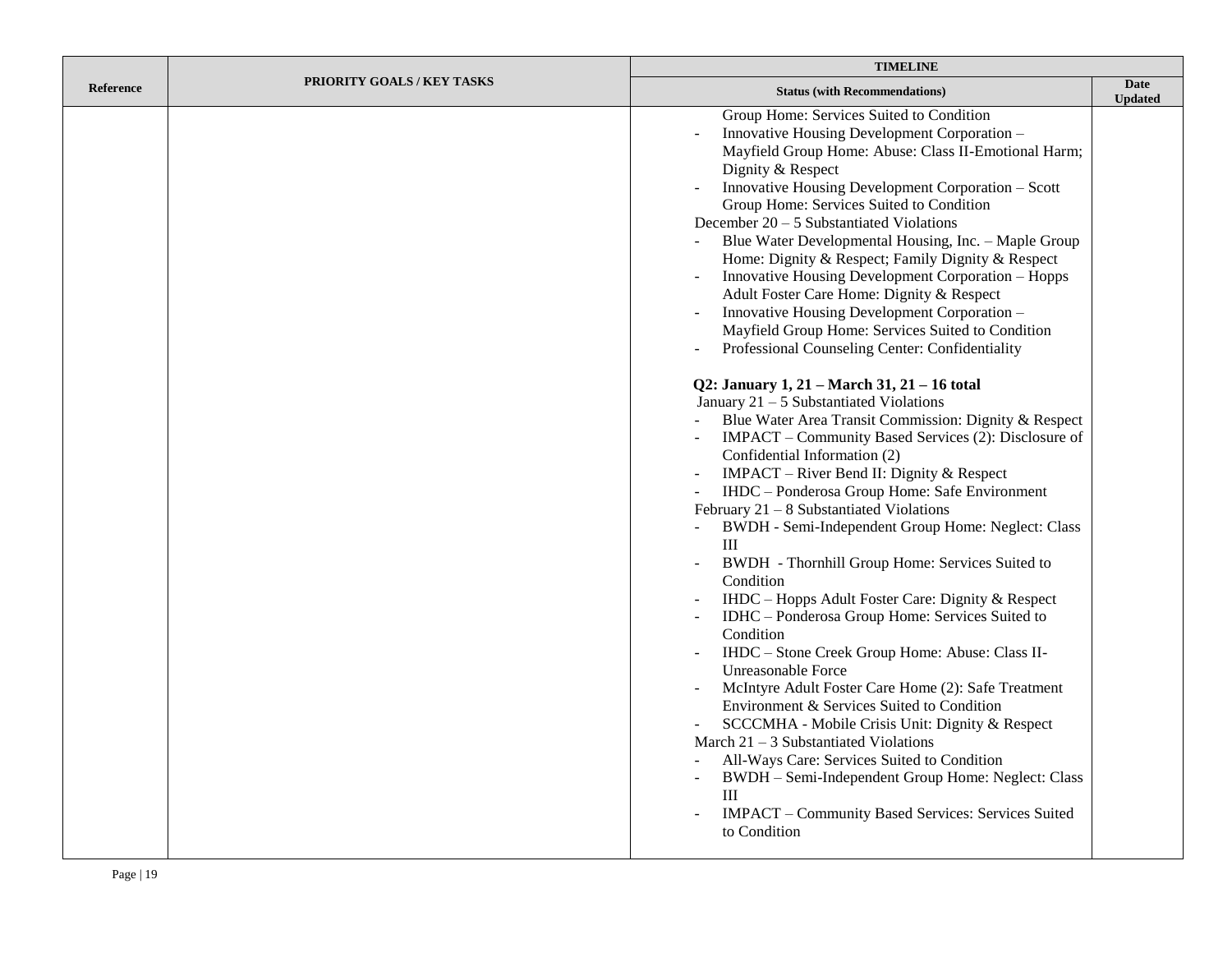|                  |                                   | <b>TIMELINE</b>                                                                                                                                                                                                                                                                                                                                                                                                                                                                                                                                                                                                                                                                                                                                                                                                                                                                                                                                                                                                                                     |                               |
|------------------|-----------------------------------|-----------------------------------------------------------------------------------------------------------------------------------------------------------------------------------------------------------------------------------------------------------------------------------------------------------------------------------------------------------------------------------------------------------------------------------------------------------------------------------------------------------------------------------------------------------------------------------------------------------------------------------------------------------------------------------------------------------------------------------------------------------------------------------------------------------------------------------------------------------------------------------------------------------------------------------------------------------------------------------------------------------------------------------------------------|-------------------------------|
| <b>Reference</b> | <b>PRIORITY GOALS / KEY TASKS</b> | <b>Status (with Recommendations)</b>                                                                                                                                                                                                                                                                                                                                                                                                                                                                                                                                                                                                                                                                                                                                                                                                                                                                                                                                                                                                                | <b>Date</b><br><b>Updated</b> |
|                  |                                   | Q3: April 1, 21 - June 30, 21 - 18 Total<br>April $21 - 7$ Substantiated Violations<br>All-Ways Care: Confidentiality & Services Suited to<br>Condition<br>Community Enterprises – Port Huron: Dignity & Respect<br>Hope Network - Harbor Point Dearborn Heights: Dignity<br>& Respect<br>$IHDC - Hopps AFC: Dignity & Respect$<br>IMPACT - River Bend II: Neglect: Class III<br>SCCCMHA - ACT: Confidentiality<br>May $21 - 3$ Substantiated Violations<br>BWDH - Community Based Services: Services Suited to<br>Condition<br>IHDC - Scott Group Home: Services Suited to Condition<br>IMPACT - Community Based Services: Neglect: Class<br>Ш<br>June $21 - 8$ Substantiated Violations<br>BWDH - Community Based Services: Abuse: Class II-<br>Emotional Harm; Dignity & Respect; Services Suited to<br>Condition<br>Hope Network - Harbor Point Lapeer: Abuse: Class II-<br><b>Unreasonable Force</b><br>IHDC - Ponderosa Group Home: Neglect: Class III<br>ResCare Premier - Lawndale: Abuse: Class III; Dignity<br>& Respect; Confidentiality |                               |
|                  |                                   | Q4: July 1, 21 – September 30, 21 – 16 Total<br>July 21 - 7 Substantiated Violations<br>BWDH - Community Based Services: Dignity & Respect<br>BWDH - Springborn Group Home: Family Dignity and<br>Respect<br>Hope Network - Westlake Cottage #2: Dignity and<br>Respect; Services Suited to Condition<br>IHDC - Abbottsford Group Home: Abuse: Class III<br>IHDC - Lincoln Group Home: Abuse: Class III<br>ResCare Premier - Raymond Group Home: Dignity and<br>Respect<br>August $21 - 5$ Substantiated Violations<br><b>BWDH</b> - Community Based Services: Dignity and<br>Respect $(2)$<br>BWDH - Maple Group Home: Neglect: Class III<br>BWDH - Stoneybrook Group Home: Services Suited to                                                                                                                                                                                                                                                                                                                                                     |                               |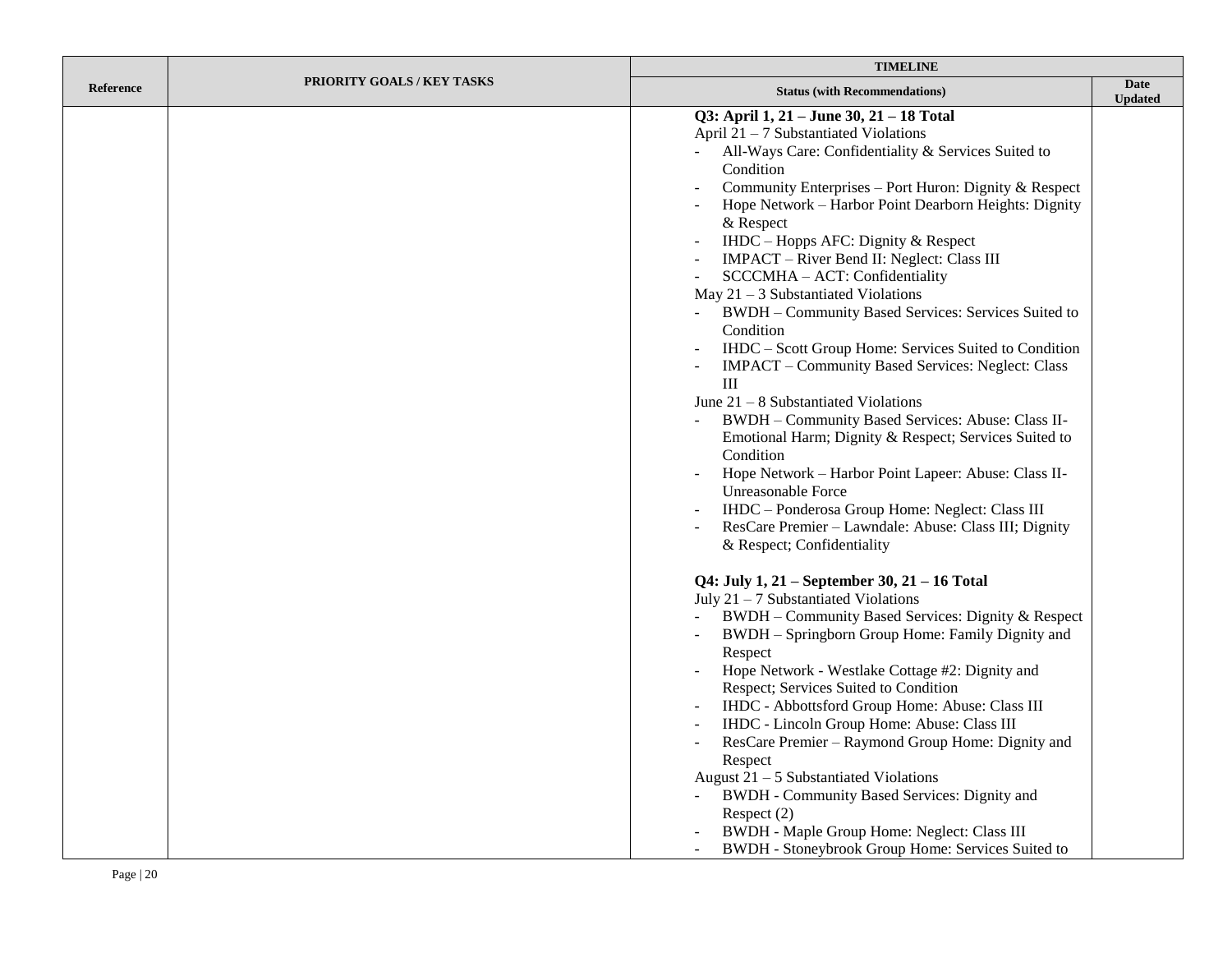|                             |                                                                                                                                                                                                                                                                                                                                                                                                                                                                                                                  | <b>TIMELINE</b>                                                                                                                                                                                                                                                                                                                                                                                                                                                                                                                                                                                                                                                             |                               |
|-----------------------------|------------------------------------------------------------------------------------------------------------------------------------------------------------------------------------------------------------------------------------------------------------------------------------------------------------------------------------------------------------------------------------------------------------------------------------------------------------------------------------------------------------------|-----------------------------------------------------------------------------------------------------------------------------------------------------------------------------------------------------------------------------------------------------------------------------------------------------------------------------------------------------------------------------------------------------------------------------------------------------------------------------------------------------------------------------------------------------------------------------------------------------------------------------------------------------------------------------|-------------------------------|
| <b>Reference</b>            | <b>PRIORITY GOALS / KEY TASKS</b>                                                                                                                                                                                                                                                                                                                                                                                                                                                                                | <b>Status (with Recommendations)</b>                                                                                                                                                                                                                                                                                                                                                                                                                                                                                                                                                                                                                                        | <b>Date</b><br><b>Updated</b> |
|                             |                                                                                                                                                                                                                                                                                                                                                                                                                                                                                                                  | Condition<br>IMPACT - River Bend II: Sanitary/Humane Environment<br>September $21 - 4$ Substantiated Violations<br>BWDH -Community Based Services: Abuse: Class III<br>Hope Network - Harbor Point Lapeer: Neglect: Class III<br>and Services Suited to Condition<br>IHDC – Progression AFC: Dignity and Respect                                                                                                                                                                                                                                                                                                                                                            |                               |
| MI MHC<br><b>MDHHS</b>      | 3. Monitoring & Prevention<br>a. On an annual basis, ensure a Recipient Rights site review is<br>completed at each direct-operated service location and each<br>contracted service location.                                                                                                                                                                                                                                                                                                                     | a. Site Reviews<br>Q1: October 1, 20 - December 31, 20<br>October 20: 23 Site Visits<br>November 20: 7 Site Visits<br>December 20: 3 Site Visits<br>Q2: January 1, 21 – March 31, 21<br>January 21: 3 Site Visits<br>February 21: 24 Site Visits<br>March 21: 6 Site Visits<br>Q3: April 1, 21 - June 30, 21<br>April 21: 8 Site Visits<br>May 21: 10 Site Visits<br>June 21: 10 Site Visits<br>Q4: July 1, 21 - September 30, 21<br>July 21: 16 Site Visits<br>August 21: 1 Site Visit<br>September 21: 3 Site Visits                                                                                                                                                      | 9/30/21                       |
| <b>CARF</b><br><b>MDHHS</b> | 4. Monitoring: Incident Report System<br>a. Review Incident Reports within 10 business days of each<br>reported incident.<br>b. Identify and forward potential Critical Incidents to the<br>Program Director/designee within three days of the incident<br>to determine if the event meets Sentinel Event criteria.<br>c. Enter "Critical Events" meeting MDHHS established criteria<br>in OASIS on a monthly basis (Event Reporting).<br>d. Identify potential Risk Events per MDHHS established<br>guidelines. | a. Review Incident Reports within 10 business days of each<br>incident<br>Q1: October 1, 20 - December 31, 20<br>Reports reviewed within 10 business days: 514/514<br>Q2: January 1, 21 - March 31, 21<br>Reports reviewed within 10 business days: 591/591<br>Q3: April 1, 21 - June 30, 21<br>Reports reviewed within 10 business days: 696/696<br>Q4: July 1, 21 - September 30, 21<br>Reports reviewed within 10 business days: 787/787<br><b>b.</b> Critical Incidents<br>Q1: October 1, 20 - December 31, 20<br>Deaths - Suicide: 0<br>Deaths - Non-Suicide: 18<br>Hospitalizations due to Injuries/Medication Errors: 10<br>EMT due to Injuries/Medication Errors: 2 | 9/30/21                       |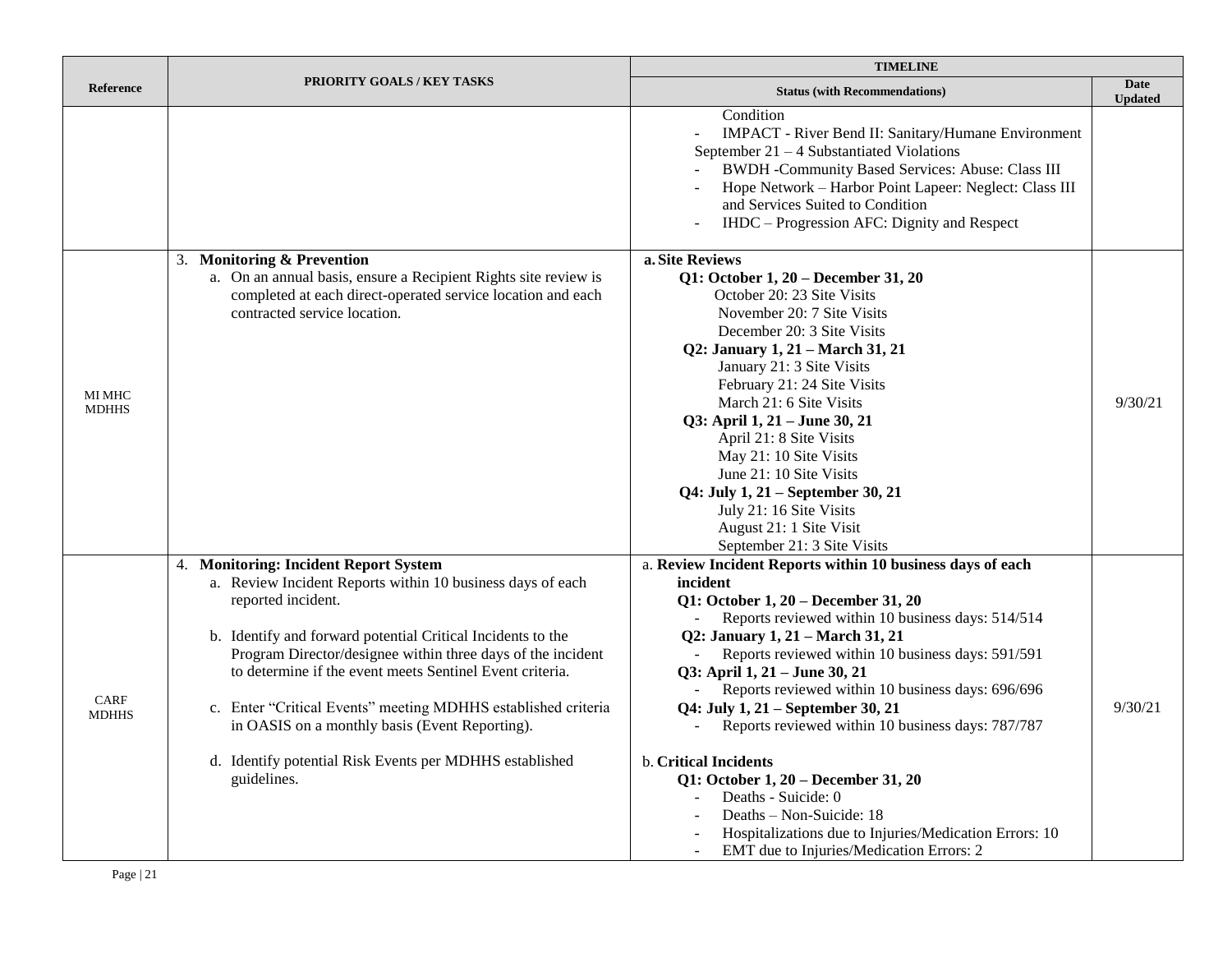|                  |                            | <b>TIMELINE</b>                                                                                                                                                                                                                                                                                                                                                                                                                                                                                                                                                                                                                                                                                                                                                                                                                                                                                                                                                                                                                                                                                                                                                                                                                                                                                                                                                                                                                      |                               |  |
|------------------|----------------------------|--------------------------------------------------------------------------------------------------------------------------------------------------------------------------------------------------------------------------------------------------------------------------------------------------------------------------------------------------------------------------------------------------------------------------------------------------------------------------------------------------------------------------------------------------------------------------------------------------------------------------------------------------------------------------------------------------------------------------------------------------------------------------------------------------------------------------------------------------------------------------------------------------------------------------------------------------------------------------------------------------------------------------------------------------------------------------------------------------------------------------------------------------------------------------------------------------------------------------------------------------------------------------------------------------------------------------------------------------------------------------------------------------------------------------------------|-------------------------------|--|
| <b>Reference</b> | PRIORITY GOALS / KEY TASKS | <b>Status (with Recommendations)</b>                                                                                                                                                                                                                                                                                                                                                                                                                                                                                                                                                                                                                                                                                                                                                                                                                                                                                                                                                                                                                                                                                                                                                                                                                                                                                                                                                                                                 | <b>Date</b><br><b>Updated</b> |  |
|                  |                            | Arrests: 1<br>$\sim$<br>Q2: January 1, 21 - March 31, 21<br>Deaths - Suicide: 1<br>Deaths – Non-Suicide: 22<br>Hospitalizations due to Injuries/Medication Errors: 1<br>EMT due to Injuries/Medication Errors: 10<br>Arrests: 2<br>Q3: April 1, 21 - June 30, 21<br>Deaths - Suicide: 0<br>$\equiv$<br>Deaths - Non-Suicide: 15<br>Hospitalizations due to Injuries/Medication Errors: 1<br>EMT due to Injuries/Medication Errors: 5<br>$\overline{\phantom{a}}$<br>Arrests: 0<br>Q4: July 1, 21 - September 30, 21<br>Deaths - Suicide: 0<br>Deaths – Non-Suicide: 16<br>Hospitalizations due to Injuries/Medication Errors: 2<br>EMT due to Injuries/Medication Errors: 10<br>$\overline{a}$<br>Arrests: 2<br>c. Enter Critical Incidents in OASIS<br>Q1: October 1, 20 - December 31, 20<br>October: Submitted on 11/19/20<br>$\sim$<br>November: Submitted on 12/15/20<br>$\blacksquare$<br>December: Submitted on 01/12/21<br>$\sim$<br>Q2: January 1, 21 - March 31, 21<br>January: Submitted on 02/23/21<br>$\blacksquare$<br>February: Submitted on 03/18/21<br>March: Submitted on 04/19/21<br>Q3: April 1, 21 - June 30, 21<br>April: Submitted on 05/14/21<br>May: Submitted on 06/15/21<br>June: Submitted on 07/15/21<br>Q4: July 1, 21 - September 30, 21<br>July: Submitted on 08/11/21<br>$\overline{\phantom{a}}$<br>August: Submitted on 09/16/21<br>September: Submitted on 10/12/21 & 10/14/21<br>$\overline{a}$ |                               |  |
|                  |                            | d. Risk Events<br>Q1: October 1, 20 - December 31, 20<br>Harm to Self w/ EMT: 2<br>Harm to Others w/ EMT: 0                                                                                                                                                                                                                                                                                                                                                                                                                                                                                                                                                                                                                                                                                                                                                                                                                                                                                                                                                                                                                                                                                                                                                                                                                                                                                                                          |                               |  |
|                  |                            | Police Calls by Mental Health Staff: 25<br>$\sim$                                                                                                                                                                                                                                                                                                                                                                                                                                                                                                                                                                                                                                                                                                                                                                                                                                                                                                                                                                                                                                                                                                                                                                                                                                                                                                                                                                                    |                               |  |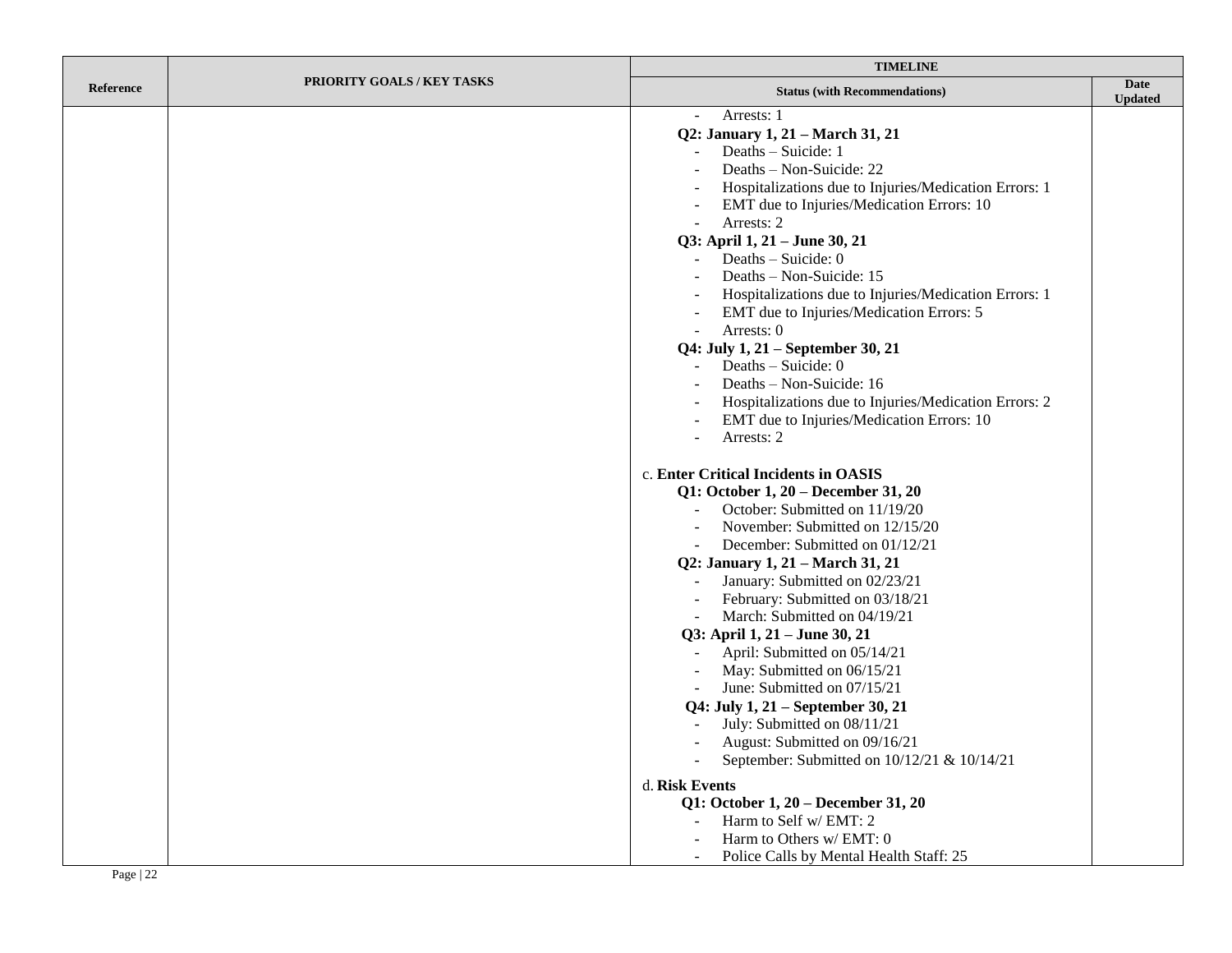|                                              |                                                                                                                                                                                                                                                                                                                                                                                                                                                                                                   | <b>TIMELINE</b>                                                                                                                                                                                                                                                                                                                                                                                                                                                                                                                                                                                                                                                                                                  |                               |  |
|----------------------------------------------|---------------------------------------------------------------------------------------------------------------------------------------------------------------------------------------------------------------------------------------------------------------------------------------------------------------------------------------------------------------------------------------------------------------------------------------------------------------------------------------------------|------------------------------------------------------------------------------------------------------------------------------------------------------------------------------------------------------------------------------------------------------------------------------------------------------------------------------------------------------------------------------------------------------------------------------------------------------------------------------------------------------------------------------------------------------------------------------------------------------------------------------------------------------------------------------------------------------------------|-------------------------------|--|
| Reference                                    | <b>PRIORITY GOALS / KEY TASKS</b>                                                                                                                                                                                                                                                                                                                                                                                                                                                                 | <b>Status (with Recommendations)</b>                                                                                                                                                                                                                                                                                                                                                                                                                                                                                                                                                                                                                                                                             | <b>Date</b><br><b>Updated</b> |  |
|                                              |                                                                                                                                                                                                                                                                                                                                                                                                                                                                                                   | Physical Management: 6<br>Hospitalizations (Unscheduled Medical): 0<br>Q2: January 1, 21 - March 31, 21<br>Harm to Self w/ EMT: 2<br>Harm to Others $w/$ EMT: 0<br>Police Calls by Mental Health Staff: 36<br>Physical Management: 13<br>Hospitalizations (Unscheduled Medical): 14<br>Q3: April 1, 21 - June 30, 21<br>Harm to Self w/ EMT: 1<br>Harm to Others w/ EMT: 0<br>Police Calls by Mental Health Staff: 103<br>Physical Management: 5<br>Hospitalizations (Unscheduled Medical): 16<br>Q4: July 1, 21 - September 30, 21<br>Harm to Self w/ EMT: 0<br>Harm to Others $w/$ EMT: 0<br>Police Calls by Mental Health Staff: 108<br>Physical Management: 13<br>Hospitalizations (Unscheduled Medical): 21 |                               |  |
| MI MHC                                       | 5. Prevention<br>a. Review and update, as necessary, all SCCCMHA recipient<br>rights related policies and procedures to ensure compliance<br>with the Michigan Mental Health Code, MDHHS & PIHP<br>Contracts, and requirements established by other regulatory<br>and accrediting bodies.                                                                                                                                                                                                         | Policies Reviewed by the Office of Recipient Rights<br>a.<br>Q1: October 1, 20 - December 31, 20<br>October: 1 policy reviewed<br>December: 4 policies reviewed<br>Q2: January 1, 21 - March 31, 21<br>February: 4 policies reviewed<br>Q3: April 1, 21 - June 30, 21<br>April: 4 policies reviewed<br>June: 4 policies reviewed<br>Q4: July 1, 21 - September 30, 21<br>August: 5 policies reviewed                                                                                                                                                                                                                                                                                                             | 9/30/21                       |  |
| MI MHC<br><b>MDHHS</b><br><b>GF</b> Contract | 6. Education/Training<br>a. Monitor training data to determine if staff members/volunteers<br>(direct-operated & contract system) completed in-person<br>Recipient Rights New-Hire training within 30 days of hire.<br>i. Provide in-person New-Hire Recipient Rights training<br>at least two times per month.<br>ii. Report the number of staff trained compared to the<br>number of staff hired.<br>1. Direct-Operated staff members/volunteers<br>2. Contract System staff members/volunteers | All new-hire employees received recipient rights training<br>a.<br>within 30 days of hire<br>i. Provide two trainings per month<br>Q1: October 1, 20 - December 31, 20<br>- October: 3 trainings: 10/07/20, 10/15/20, & 10/20/20<br>November: 3 trainings: 11/04/20, 11/13/20, 11/19/20,<br>& 11/24/20<br>- December: 2 trainings: 12/02/20 & 12/15/20<br>Q2: January 1, 21 - March 31, 21<br>- January: 2 trainings: 01/06/21 & 01/21/21                                                                                                                                                                                                                                                                        | 9/30/21                       |  |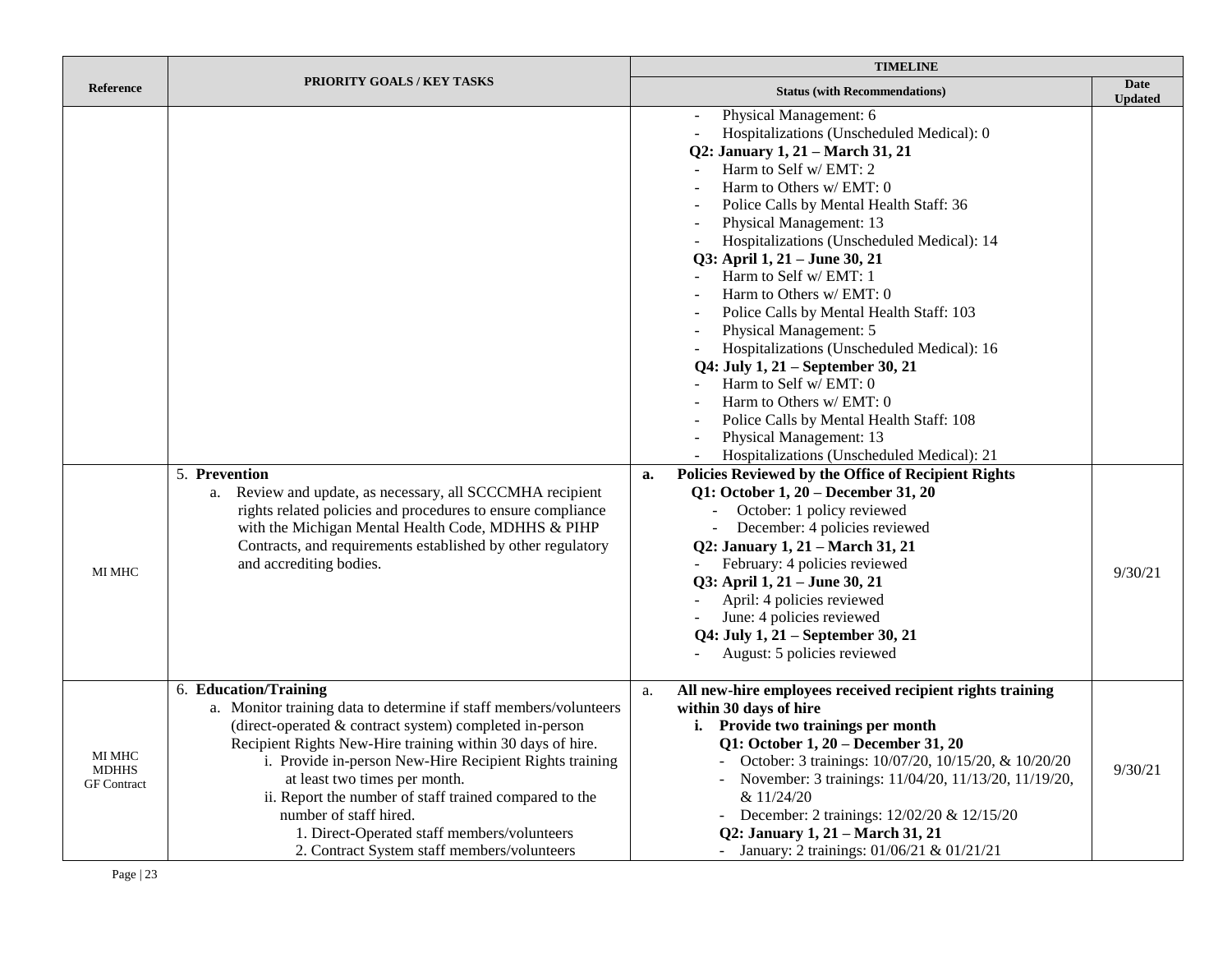|           |                                                                                                                                                                                                                                                                                                                                                                                                                                     | <b>TIMELINE</b>                                                                                                                                                                                                                                                                                                                                                                                                                                                                                                                                                                                                                                                                                                                                                                                                                                                                                                                                                                                                                                                                                                                                                                                                                                                                                                                                                                                                                                                                                                                                                                                                                                                                                                             |                               |
|-----------|-------------------------------------------------------------------------------------------------------------------------------------------------------------------------------------------------------------------------------------------------------------------------------------------------------------------------------------------------------------------------------------------------------------------------------------|-----------------------------------------------------------------------------------------------------------------------------------------------------------------------------------------------------------------------------------------------------------------------------------------------------------------------------------------------------------------------------------------------------------------------------------------------------------------------------------------------------------------------------------------------------------------------------------------------------------------------------------------------------------------------------------------------------------------------------------------------------------------------------------------------------------------------------------------------------------------------------------------------------------------------------------------------------------------------------------------------------------------------------------------------------------------------------------------------------------------------------------------------------------------------------------------------------------------------------------------------------------------------------------------------------------------------------------------------------------------------------------------------------------------------------------------------------------------------------------------------------------------------------------------------------------------------------------------------------------------------------------------------------------------------------------------------------------------------------|-------------------------------|
| Reference | <b>PRIORITY GOALS / KEY TASKS</b>                                                                                                                                                                                                                                                                                                                                                                                                   | <b>Status (with Recommendations)</b>                                                                                                                                                                                                                                                                                                                                                                                                                                                                                                                                                                                                                                                                                                                                                                                                                                                                                                                                                                                                                                                                                                                                                                                                                                                                                                                                                                                                                                                                                                                                                                                                                                                                                        | <b>Date</b><br><b>Updated</b> |
|           | b. Monitor training data to identify the staff members/volunteers<br>(direct-operated $&$ contract system) who completed in-person<br>Recipient Rights Refresher training on an annual basis.<br>i. Provide in-person Recipient Rights refresher training<br>at least two times per month.<br>ii. Report the number of staff trained.<br>1. Direct-Operated staff members/volunteers<br>2. Contract System staff members/volunteers | - February: 2 trainings: 02/03/21 & 02/18/21<br>March: 03/03/21 & 03/18/21<br>Q3: April 1, 21 - June 30, 21<br>April: 2 trainings: 04/07/21 & 04/15/21<br>May: 2 trainings: 05/05/21 & 05/20/21<br>June: 2 trainings: 06/02/21 & 06/17/21<br>Q4: July 1, 21 – September 30, 21<br>July: 2 trainings: 07/14/21 & 07/15/21<br>August: 2 trainings: 08/04/21 & 08/19/21<br>September: 2 trainings: 09/01/21 & 09/30/21<br>ii. Report percentage of employees trained within 30 days<br>of hire<br>Q1: October $1, 20$ – December 31, 20<br>- October: SCCCMHA: 6/6 (100%); Contract Network:<br>$7/8$ (87.5%)<br>November: SCCCMHA: 10/10 (100%); Contract<br>Network: 24/24 (100%)<br>December: SCCCMHA: 1/1 (100%); Contract<br>Network: 14/16 (87.5%)<br>Q2: January 1, 21 – March 31, 21<br>January: SCCCMHA: 3/3 (100%); Contract Network:<br>22/26 (85%)<br>February: SCCCMHA: 2/2 (100%); Contract Network:<br>24/27 (89%)<br>March: SCCCMHA: 1/1 (100%); Contract Network<br>$13/13(100\%)$<br>Q3: April 1, 21 – June 30, 21<br>- April: SCCCMHA: 3/3 (100%); Contract Network:<br>20/20 (100%); Outliers: 3 (not new-hires)<br>May: SCCCMHA: 5/5 (100%); Contract Network:<br>27/29 (93%); Outliers: 6 (not new-hires)<br>June: SCCCMHA: 10/10 (100%); Contract Network:<br>25/32 (78%); Outliers: 5 (not new-hires)<br>Q4: July 1, 21 – September 30, 21<br>July: SCCCMHA: 11/13 (85%); Contract Network:<br>18/29 (62%)<br>*Both of these percentages do not support the MHC<br>requirement that all new-hire staff receive training in<br>recipient rights protection within 30 days of hire<br>August: SCCCMHA: 7/11 (64%); Contract Network:<br>13/24 (54%)<br>*Both of these percentages do not support the MHC |                               |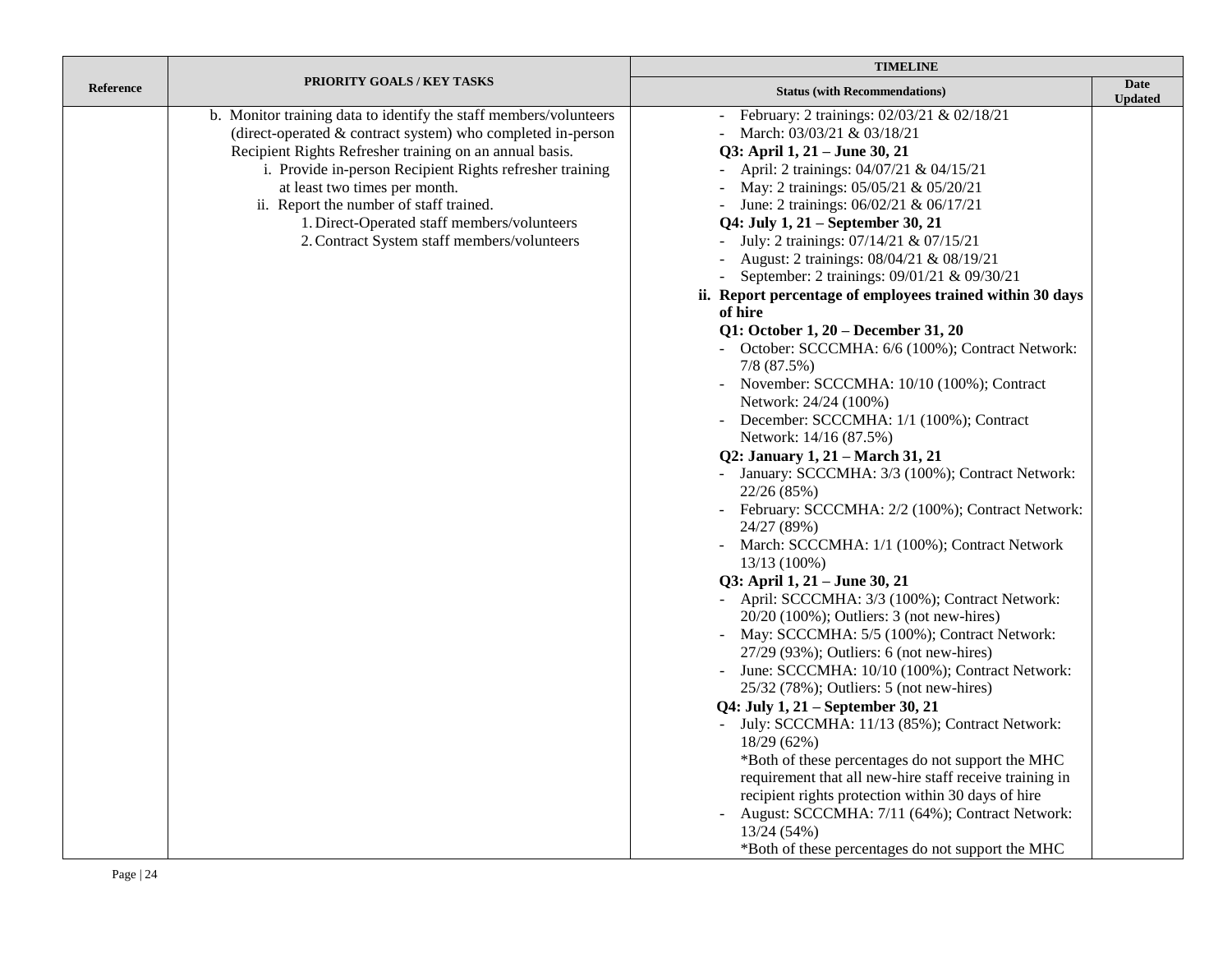|                  |                            | <b>TIMELINE</b>                                                                                                                                                                                                                                                                                                                                                                                                                                                                                                                                                                                                                                                                                         |                               |
|------------------|----------------------------|---------------------------------------------------------------------------------------------------------------------------------------------------------------------------------------------------------------------------------------------------------------------------------------------------------------------------------------------------------------------------------------------------------------------------------------------------------------------------------------------------------------------------------------------------------------------------------------------------------------------------------------------------------------------------------------------------------|-------------------------------|
| <b>Reference</b> | PRIORITY GOALS / KEY TASKS | <b>Status (with Recommendations)</b>                                                                                                                                                                                                                                                                                                                                                                                                                                                                                                                                                                                                                                                                    | <b>Date</b><br><b>Updated</b> |
|                  |                            | requirement that all new-hire staff receive training in<br>recipient rights protection within 30 days of hire<br>September: SCCCMHA: 11/11 (100%); Contract<br>Network: 35/42 (83%)<br>*The Contract Network percentage does not support<br>the MHC requirement that all new-hire staff receive<br>training in recipient rights protection within 30 days of<br>hire                                                                                                                                                                                                                                                                                                                                    |                               |
|                  |                            | All employees received annual recipient rights training<br>$\mathbf b$ .<br>i. Provide two trainings per month<br>Q1: October 1, 20 - December 31, 20<br>Due to COVID-19, the annual recipient rights training<br>was conducted via paper manual this quarter.<br>Q2: January 1, 21 - March 31, 21<br>Due to COVID-19, the annual recipient rights training<br>was conducted via paper manual this quarter.<br>Q3: April 1, 21 - June 30, 21<br>Due to COVID-19, the annual recipient rights training<br>was conducted via paper manual this quarter.<br>Q4: July 1, 2021 – September 30, 2021<br>Due to COVID-19, the annual recipient rights training<br>was conducted via paper manual this quarter. |                               |
|                  |                            | Report number of employees trained<br>ii.<br>Q1: October 1, 20 - December 31, 20<br>1. SCCCMHA employees: 5 employees trained<br>2. Contract Network employees: 96 employees<br>trained<br>Q2: January 1, 21 - March 31, 21<br>1. SCCCMHA employees: 5 trained<br>2. Contract Network employees: 304 trained<br>Q3: April 1, 21 – June 30, 21<br>1. SCCCMHA employees: 160<br>2. Contract Network employees: 128<br>Q4: July 1, 21 – September 30, 21<br>1. SCCCMHA employees: 184                                                                                                                                                                                                                      |                               |
|                  |                            | 2. Contract Network employees: 161                                                                                                                                                                                                                                                                                                                                                                                                                                                                                                                                                                                                                                                                      |                               |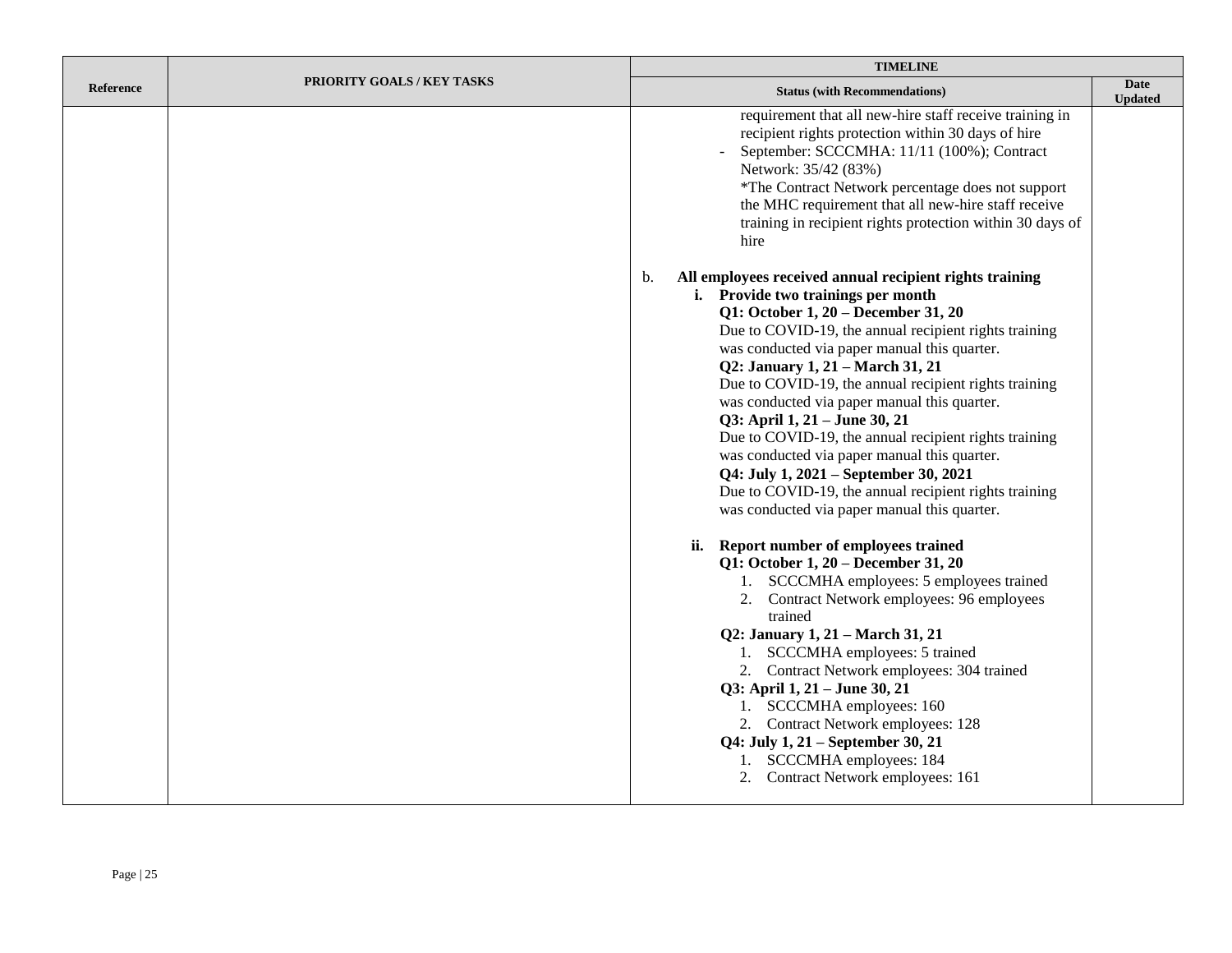#### **System Improvement-Denise Choiniere**

|                           |                                                                                                                                                                                                                                                                                 | <b>TIMELINE</b>                                                                                                                                                                                                                                                                                                                                                                                                                                                                                                                                                                                                                                                                                                                               |                        |
|---------------------------|---------------------------------------------------------------------------------------------------------------------------------------------------------------------------------------------------------------------------------------------------------------------------------|-----------------------------------------------------------------------------------------------------------------------------------------------------------------------------------------------------------------------------------------------------------------------------------------------------------------------------------------------------------------------------------------------------------------------------------------------------------------------------------------------------------------------------------------------------------------------------------------------------------------------------------------------------------------------------------------------------------------------------------------------|------------------------|
| <b>Reference</b>          | PRIORITY GOALS / KEY TASKS                                                                                                                                                                                                                                                      | <b>Status (with Recommendations)</b>                                                                                                                                                                                                                                                                                                                                                                                                                                                                                                                                                                                                                                                                                                          | Date<br><b>Updated</b> |
| CARF                      | Maintain agency accreditation.<br>1.                                                                                                                                                                                                                                            | St. Clair received official notification on 4/22/20 of CARF's three-year<br>accreditation (the maximum allowed amount). All needed follow up<br>(Quality Improvement Plan) has been completed and submitted. Next,<br>audit 2023.                                                                                                                                                                                                                                                                                                                                                                                                                                                                                                             | 9/30/21                |
| Regulatory<br>Requirement | 2.<br>Ensure compliance with applicable Corrective Action Plans (e.g.<br>Region 10 PIHP, MDHHS, HSAG etc.)                                                                                                                                                                      | MDHHS St. Clair CMH audit (SED,CW, HSW) has been completed.<br>MDHHS has accepted St. Clair's Plan of Correction.                                                                                                                                                                                                                                                                                                                                                                                                                                                                                                                                                                                                                             | 9/30/21                |
| <b>MDHHS</b>              | 3.<br>Monitor performance of each location through program<br>performance indicators.                                                                                                                                                                                           | FY21, 3Q Local Program Performance Indicators have been forwarded<br>to Direct Run Programs & Contract Agencies for completion.<br>Information is being received and processed on a daily bases. All PI's<br>will be going out for annual review in mid-August.                                                                                                                                                                                                                                                                                                                                                                                                                                                                               | 9/30/21                |
| MDHHS.<br>CARF            | Achieve overall satisfaction through the annual surveys.<br>4.<br>a. Customer Satisfaction Survey<br>Accessibility / Barriers to Services Survey<br>Provider Satisfaction Survey<br>Post-Discharge Survey<br><b>MDHHS Satisfaction Survey</b><br>Prescriber Satisfaction Survey | Customer Satisfaction Survey: FY21 survey will be administered in<br>a.<br>August.<br>Accessibility to Services Survey: FY21 survey will be completed<br>b.<br>with the FY21 Customer Satisfaction survey.<br>Provider Satisfaction Survey: The Provider Satisfaction Survey was<br>c.<br>administered in March and the report is completed.<br>Post Discharge Survey: The Post Discharge Survey is ongoing.<br>d.<br>MDHHS Satisfaction Survey: The survey was not administered in<br>e.<br>2018, 2019 or 2020. No additional information has been provided<br>to the CMH's by MDHHS.<br>Prescriber Satisfaction Survey: The Prescriber Satisfaction survey<br>has not been administered. Date of administration is yet to be<br>determined. | 9/30/21                |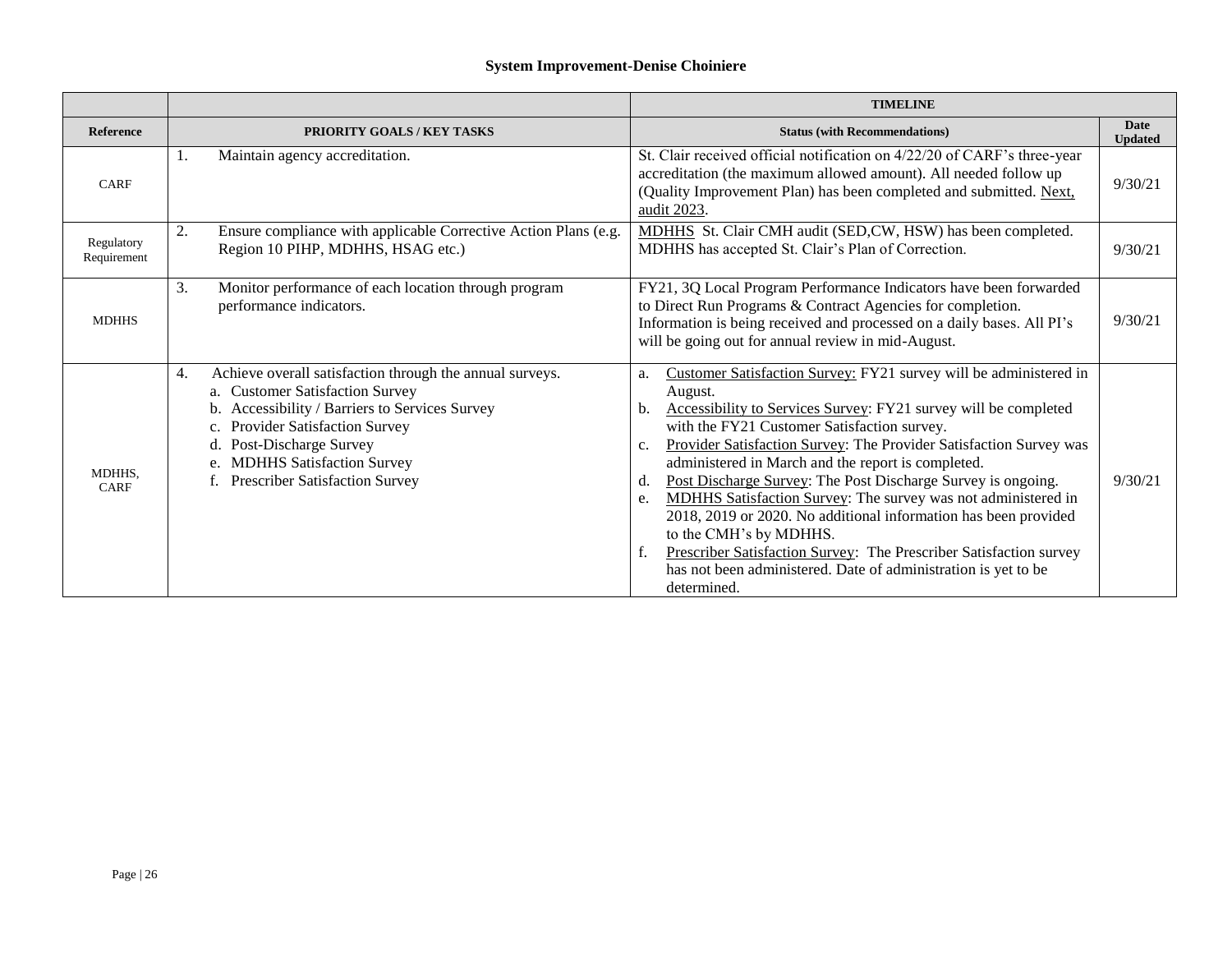|                         |                                                                                                                                                                                                                                                                                                                                                                                                                                                                                                                                                                                                                                                                                              |                                                                                                                                                                                          |                                                                                                                                                   |                                                                                                                                                                                                                                                                                                                                                                                                                                                                                                                                       | <b>TIMELINE</b>                                                                                                                                   |                                                                                                                                                   |                |
|-------------------------|----------------------------------------------------------------------------------------------------------------------------------------------------------------------------------------------------------------------------------------------------------------------------------------------------------------------------------------------------------------------------------------------------------------------------------------------------------------------------------------------------------------------------------------------------------------------------------------------------------------------------------------------------------------------------------------------|------------------------------------------------------------------------------------------------------------------------------------------------------------------------------------------|---------------------------------------------------------------------------------------------------------------------------------------------------|---------------------------------------------------------------------------------------------------------------------------------------------------------------------------------------------------------------------------------------------------------------------------------------------------------------------------------------------------------------------------------------------------------------------------------------------------------------------------------------------------------------------------------------|---------------------------------------------------------------------------------------------------------------------------------------------------|---------------------------------------------------------------------------------------------------------------------------------------------------|----------------|
| Reference               | PRIORITY GOALS / KEY TASKS                                                                                                                                                                                                                                                                                                                                                                                                                                                                                                                                                                                                                                                                   |                                                                                                                                                                                          |                                                                                                                                                   | <b>Status (with Recommendations)</b>                                                                                                                                                                                                                                                                                                                                                                                                                                                                                                  |                                                                                                                                                   |                                                                                                                                                   | Date           |
|                         | 5. Monitor performance on the following MDHHS performance<br>indicators (MA/GF and MA only).<br>PI 1. Access: Timeliness: The percentage of persons during the<br>quarter receiving a pre-admission screening for psychiatric<br>inpatient care for whom the disposition was completed within 3<br>hours. (95% standard)<br>PI 2. Access: Timeliness: The percentage of new persons during<br>the quarter receiving a face-to-face assessment with a professional<br>within 14 calendar days of a non-emergency request for service.<br>(95% standard)<br>PI 3. Access: Timeliness: Percentage of new persons during the<br>quarter starting any needed on-going service within 14 days of a | 95%<br><b>CMHSP</b><br>Medicaid<br>(Standard: 95%)                                                                                                                                       | $Q4 - FY20$<br>100% Total<br>100% Child<br>100% Adult<br>100% Total<br>100% Child<br>100% Adult<br>$O4 - FY20$<br>73.91% Total<br>75.00% MI Child | PI 1) The percentage of persons during the quarter receiving a pre-admission screening for<br>psychiatric inpatient care for whom the disposition was completed within 3 hours. (Standard:<br>$Q1 - FY21$<br>100% Total<br>100% Child<br>100% Adult<br>100% Total<br>100% Child<br>100% Adult<br>PI 2) The percentage of new persons during the quarter receiving a face-to-face assessment<br>with a professional within 14 calendar days of a non-emergency request for services.<br>$Q1 - FY21$<br>80.43% Total<br>82.14% MI Child | $Q2 - FY21$<br>100% Total<br>100% Child<br>100% Adult<br>100% Total<br>100% Child<br>100% Adult<br>$Q2 - FY21$<br>81.37% Total<br>76.28% MI Child | $Q3 - FY21$<br>100% Total<br>100% Child<br>100% Adult<br>100% Total<br>100% Child<br>100% Adult<br>$O3 - FY21$<br>80.04% Total<br>82.26% MI Child | <b>Updated</b> |
|                         | non-emergent face-to-face assessment with a professional. (95%<br>standard)                                                                                                                                                                                                                                                                                                                                                                                                                                                                                                                                                                                                                  | <b>CMHSP</b>                                                                                                                                                                             | 72.15% MI Adult<br>82.98% DD Child<br>72.73% DD Adult                                                                                             | 77.92% MI Adult<br>87.10% DD Child<br>92.59% DD Adult                                                                                                                                                                                                                                                                                                                                                                                                                                                                                 | 83.06% MI Adult<br>83.33% DD Child<br>88.89% DD Adult                                                                                             | 79.63% MI Adult<br>70.59% DD Child<br>89.47% DD Adult                                                                                             |                |
| <b>HHS</b><br>P.6.5.1.1 | PI 4a. Access: Continuity of Care: The percentage of discharges<br>from a psychiatric inpatient unit during the quarter that were seen<br>for follow-up within 7 days. (Standard: 95%)<br>PI 10. Quality of Life: Adverse Customer Outcomes: The<br>percentage of readmissions of children and adults during the<br>quarter to an inpatient psychiatric unit within 30 days of discharge.<br>(Standard: 15% or less)                                                                                                                                                                                                                                                                         | Medicaid                                                                                                                                                                                 | 75.69% Total<br>79.61% MI Child<br>71.37% MI Adult<br>90.70% DD Child<br>73.68% DD Adult                                                          | 79.77% Total<br>80.65% MI Child<br>77.39% MI Adult<br>86.67% DD Child<br>92.00% DD Adult                                                                                                                                                                                                                                                                                                                                                                                                                                              | 80.86% Total<br>76.81% MI Child<br>82.11% MI Adult<br>82.86% DD Child<br>88.00% DD Adult                                                          | 79.90% Total<br>83.18% MI Child<br>78.54% MI Adult<br>71.88% DD Child<br>94.44% DD Adult                                                          | 9/30/21        |
|                         |                                                                                                                                                                                                                                                                                                                                                                                                                                                                                                                                                                                                                                                                                              | PI 3) Percentage of new persons during the quarter starting any needed on-going service<br>within 14 days of a non-emergent face to face assessment with a professional. (Standard: 95%) |                                                                                                                                                   |                                                                                                                                                                                                                                                                                                                                                                                                                                                                                                                                       |                                                                                                                                                   |                                                                                                                                                   |                |
|                         |                                                                                                                                                                                                                                                                                                                                                                                                                                                                                                                                                                                                                                                                                              | <b>CMHSP</b>                                                                                                                                                                             | $Q4 - FY20$<br>78.38% Total<br>87.50% MI Child<br>72.73% MI Adult<br>86.11% DD Child<br>93.33% DD Adult                                           | $Q1 - FY21$<br>83.50% Total<br>89.19% MI Child<br>79.91% MI Adult<br>85.29% DD Child<br>88.46% DD Adult                                                                                                                                                                                                                                                                                                                                                                                                                               | $Q2 - FY21$<br>84.39% Total<br>84.55% MI Child<br>83.00% MI Adult<br>82.76% DD Child<br>100% DD Adult                                             | $Q3 - FY21$<br>81.41% Total<br>85.71% MI Child<br>80.48% MI Adult<br>75.00% DD Child<br>82.35% DD Adult                                           |                |
|                         |                                                                                                                                                                                                                                                                                                                                                                                                                                                                                                                                                                                                                                                                                              | Medicaid                                                                                                                                                                                 | 78.78% Total<br>86.90% MI Child<br>72.47% MI Adult<br>86.11% DD Child<br>92.31% DD Adult                                                          | 82.44% Total<br>87.88% MI Child<br>78.79% MI Adult<br>84.38% DD Child<br>87.50% DD Adult                                                                                                                                                                                                                                                                                                                                                                                                                                              | 84.33% Total<br>83.67% MI Child<br>83.25% MI Adult<br>82.14% DD Child<br>100% DD Adult                                                            | 82.04% Total<br>84.88% MI Child<br>81.91% MI Adult<br>75.00% DD Child<br>82.35% DD Adult                                                          |                |
|                         |                                                                                                                                                                                                                                                                                                                                                                                                                                                                                                                                                                                                                                                                                              |                                                                                                                                                                                          |                                                                                                                                                   |                                                                                                                                                                                                                                                                                                                                                                                                                                                                                                                                       |                                                                                                                                                   |                                                                                                                                                   |                |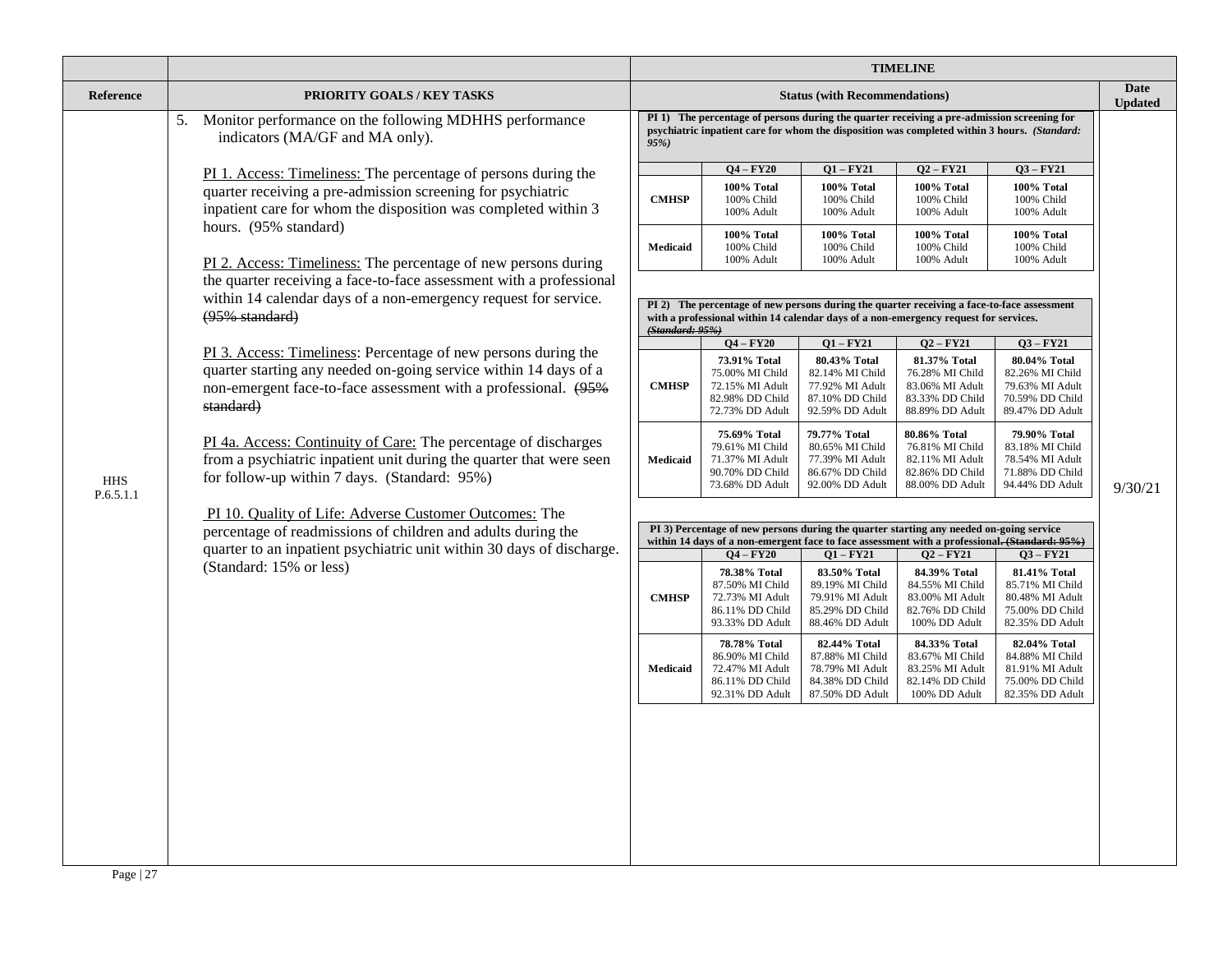|                                      |                                                                                                                                                                                                                                                                              | <b>TIMELINE</b>                      |                                                                                                                                                                                                                                                                                        |                                              |                                              |                                                                           |         |
|--------------------------------------|------------------------------------------------------------------------------------------------------------------------------------------------------------------------------------------------------------------------------------------------------------------------------|--------------------------------------|----------------------------------------------------------------------------------------------------------------------------------------------------------------------------------------------------------------------------------------------------------------------------------------|----------------------------------------------|----------------------------------------------|---------------------------------------------------------------------------|---------|
| <b>Reference</b>                     | <b>PRIORITY GOALS / KEY TASKS</b>                                                                                                                                                                                                                                            | <b>Status (with Recommendations)</b> |                                                                                                                                                                                                                                                                                        |                                              |                                              | Date<br><b>Updated</b>                                                    |         |
|                                      |                                                                                                                                                                                                                                                                              |                                      | PI 4a) The percentage of discharges from a psychiatric inpatient unit during the quarter that<br>were seen for follow up care within 7 days. (Standard: 95%)                                                                                                                           |                                              |                                              |                                                                           |         |
|                                      |                                                                                                                                                                                                                                                                              |                                      | $Q4 - FY20$                                                                                                                                                                                                                                                                            | $Q1 - FY21$                                  | $Q2 - FY21$                                  | $Q3 - FY21$                                                               |         |
|                                      |                                                                                                                                                                                                                                                                              | <b>CMHSP</b>                         | 95.08% Total<br>81.25% Child<br>97.17% Adult                                                                                                                                                                                                                                           | 97.14% Total<br>95.65% Child<br>97.56% Adult | 96.97% Total<br>100% Child<br>96.34% Adult   | 98.11% Total<br>100% Child<br>97.33% Adult                                |         |
|                                      |                                                                                                                                                                                                                                                                              | Medicaid                             | 94.92% Total<br>81.25% Child<br>97.06% Adult                                                                                                                                                                                                                                           | 97.12% Total<br>95.65% Child<br>97.53% Adult | 96.84% Total<br>100% Child<br>96.15% Adult   | 98.06% Total<br>100% Child<br>97.22% Adult                                |         |
|                                      |                                                                                                                                                                                                                                                                              |                                      | PI 10) The percentage of readmissions of children and adults during the quarter to an<br>inpatient psychiatric unit within 30 days of discharge. (Standard: 15%)                                                                                                                       |                                              |                                              |                                                                           |         |
|                                      |                                                                                                                                                                                                                                                                              |                                      | $Q4 - FY20$                                                                                                                                                                                                                                                                            | $Q1 - FY21$                                  | $Q2 - FY21$                                  | $Q3 - FY21$                                                               |         |
|                                      |                                                                                                                                                                                                                                                                              | <b>CMHSP</b>                         | 18.59% Total<br>18.18% Child<br>18.66% Adult                                                                                                                                                                                                                                           | 12.59% Total<br>11.54% Child<br>13.27% Adult | 14.81% Total<br>21.05% Child<br>13.79% Adult | 14.29% Total<br>12.90% Child<br>14.68% Adult                              |         |
|                                      |                                                                                                                                                                                                                                                                              | Medicaid                             | 19.08% Total<br>18.18% Child<br>19.23% Adult                                                                                                                                                                                                                                           | 12.95% Total<br>11.54% Child<br>13.27% Adult | 15.38% Total<br>21.05% Child<br>14.41% Adult | 14.60% Total<br>12.90% Child<br>15.09% Adult                              |         |
| Medicaid<br>Meaningful               | MU (Meaningful Use)<br>6.<br>a. Reports are run and monitored per prescriber.<br>b. All measures must be met to obtain MU incentive monies.                                                                                                                                  | 1.<br>2.<br>3.                       | No longer required.<br>Data was submitted March 20<br>M-CEITA completed SRA (Security Risk Assessment) as part of                                                                                                                                                                      |                                              |                                              |                                                                           | 9/30/21 |
| Use                                  | c. Staff work closely with M-CEITA to ensure all measures are<br>met.                                                                                                                                                                                                        |                                      | contract. Meeting occurred with M-CETA on 12.17.20. Follow up<br>occurred January 21.                                                                                                                                                                                                  |                                              |                                              |                                                                           |         |
| <b>MIPS</b>                          | MIPS/Choosing Wisely<br>7.<br>a. Staff work with Alterum to avoid possible Medicare penalties.<br>b. Implement Choosing Wisely Guidelines<br>c. Implement PDSA Cycles (Plan, Do, Study, Act)<br>d. Implement technology to improve patient access and quality<br>of service. |                                      | a. Reports have been run for Group Reporting. No longer required.<br>b. No update FY21, waiting on contract, delayed due to COVID.<br>c. Information provided to the prescribers.<br>d. PDSA Cycles (Plan, Do, Study, Act) has been completed (e.g.<br>AFC/CFC training requirements). |                                              |                                              | e. New version of program may start in 21. Still waiting for information. | 9/30/21 |
| Region 10<br>Contract<br>Requirement | Enhance Dashboard Indicators and other data mining capabilities<br>8.<br>that facilities population management/analysis.<br>a). Improve usage of CC360 reports for population analytics.<br>b). Utilize Dashboard for Quality Improvement Projects.                          |                                      | a. Data analyst is working with Care Connect 360 reports, Crystal<br>reports and with Power BI dashboard. Additional CCBHC reports to<br>be added from PCE.                                                                                                                            |                                              |                                              |                                                                           | 9/30/21 |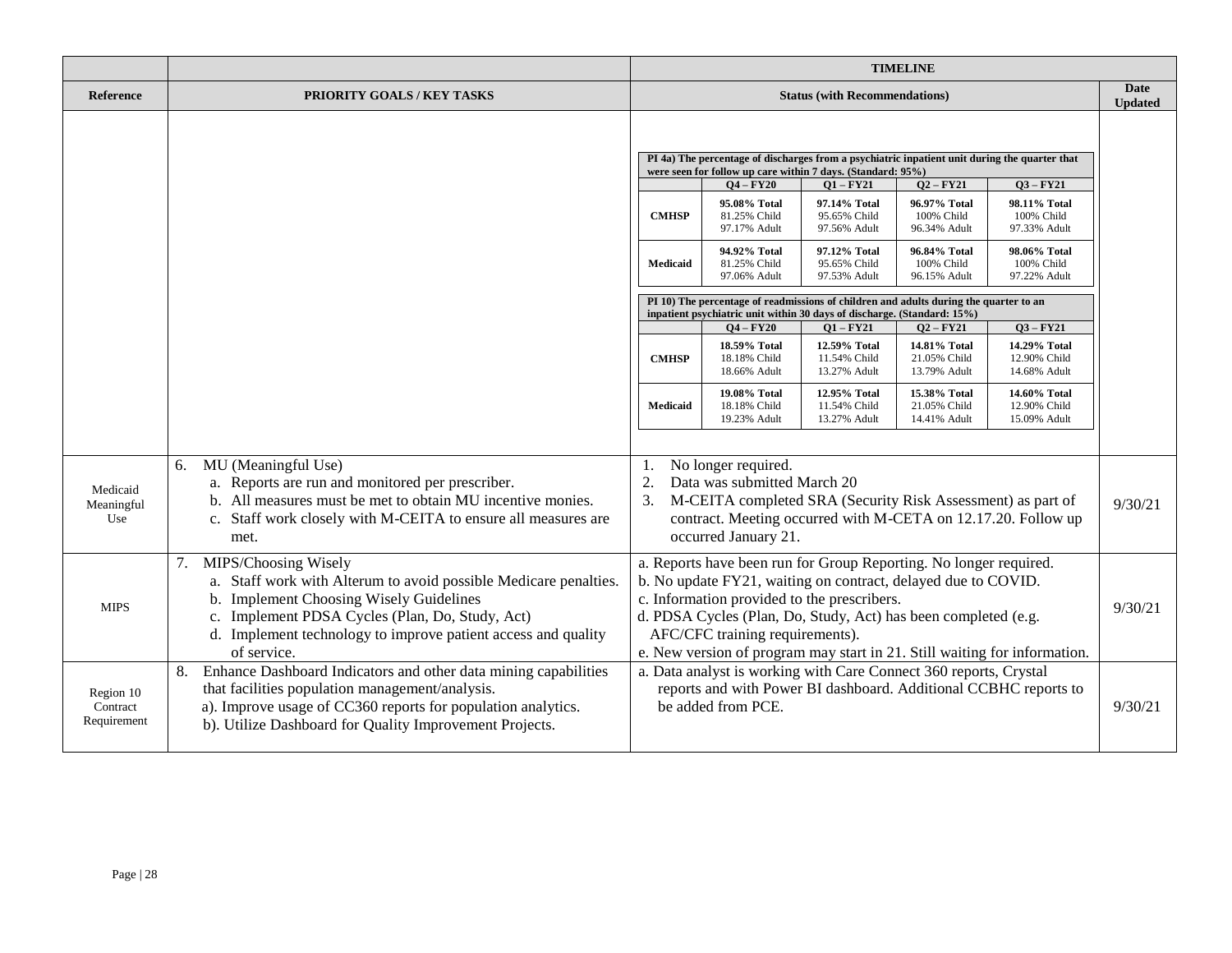# **Information Technology-Dann Hayes**

|                                    |                                                                                                                                                                                                                                                                                                                                                                                                                                                                                                                                                                                                              | <b>TIMELINE</b>                                                                                                                                                                                                                                                                                                                                                                                                                                                                                                                                                                                                                                                                                                                                                                                                                                                                                                                                                                                             |              |
|------------------------------------|--------------------------------------------------------------------------------------------------------------------------------------------------------------------------------------------------------------------------------------------------------------------------------------------------------------------------------------------------------------------------------------------------------------------------------------------------------------------------------------------------------------------------------------------------------------------------------------------------------------|-------------------------------------------------------------------------------------------------------------------------------------------------------------------------------------------------------------------------------------------------------------------------------------------------------------------------------------------------------------------------------------------------------------------------------------------------------------------------------------------------------------------------------------------------------------------------------------------------------------------------------------------------------------------------------------------------------------------------------------------------------------------------------------------------------------------------------------------------------------------------------------------------------------------------------------------------------------------------------------------------------------|--------------|
| <b>Reference</b>                   | PRIORITY GOALS / KEY TASKS                                                                                                                                                                                                                                                                                                                                                                                                                                                                                                                                                                                   | <b>Status (with Recommendations)</b>                                                                                                                                                                                                                                                                                                                                                                                                                                                                                                                                                                                                                                                                                                                                                                                                                                                                                                                                                                        | Date Updated |
| Good<br>Administrative<br>Practice | 1. Continuous improvement of Customer Service.<br>a. Disaster Recovery Preparedness (45 CFR 164.308.)<br>1. Review IT Department Written Plan to ensure it addresses<br>on-going software/hardware solutions and process changes<br>(7/31/21).<br>2. Complete annual simulated disaster recovery test and<br>implement corrective actions and/or compensating controls,<br>where appropriate.<br>Electric Avenue $- (7/31/21)$<br>Marine City $-$ (7/31/21)<br>Capac $- (7/31/21)$<br>$ABA - (7/31/21)$<br>3. Complete HIPAA Risk Assessment (1/31/21) and<br>Develop/Implement Plan (45 CFR 164) (9/30/21). | a. 1 An on-going document that IT uses to track projects. Always<br>under review by IT supervisor/Director.<br>a. 2 Full successful restore of the old Linux based Finance server was<br>done on Jan 15, 2021. The Children's building also had a final full<br>test of the new generator which required a full power down event<br>for the building. All network components passed the test with no<br>issues to report.<br>Annual Disaster Recovery Test was Aug 5 <sup>th</sup> , 21. No significant<br>issues to report as all went as planned.<br>a. 3 HIPAA Risk assessment and Plan is completed and documented<br>for $FY21$ .                                                                                                                                                                                                                                                                                                                                                                      | 9/30/21      |
| Good<br>Administrative<br>Practice | 2. Promote the efficient use of existing technology.<br>a. Replace/Upgrade Hardware related to IT Equipment<br>Replacement Schedule to remain current with technology and<br>support agreements.<br>1. Upgrade network switches in IDF<br>2. Upgrade WIFI access points<br>b. Implementation of Netmotion to streamline the VPN<br>experience for all remote employees.<br>c. Implementation of Papercut to streamline all secure printing.<br>d. Upgrade to Cisco Jabber for all employees.                                                                                                                 | a. 1 The new cabinet in the IDF now has a new switch in place to give<br>additional capacity to the main building.<br>a. 2. All access points have been upgraded as of $12/31/2020$ . With the<br>new area of offices created at the main office, we have identified<br>opportunities to strengthen our coverage. We are working on adding<br>new access points on first floor. All Access points at all locations have<br>been upgraded as needed as of 5/25/21 . - COMPLETED<br>b. Netmotion is licensed and installed on all laptops. - COMPLETED<br>c. Papercut installed throughout the agency and fully available as of<br>March 2021. - COMPLETED<br>d. IT Resources has been working with the IT Dept. to prepare this<br>upgrade giving more functionality to the Jabber experience, including<br>a potential chat feature and easier voicemail indicators and access.<br>All users utilizing jabber have been upgraded. All new users will be<br>on the newest version going forward. - COMPLETED | 9/30/21      |
| Good<br>Administrative<br>Practice | 3. Improve technology to increase operational efficiency.<br>a. $e911 - Up dating$ our phone system to give responders a better<br>idea of where people are physically located within buildings.<br>A new state law that begins in January of 20.<br>b. Password requirement changes for ALL PCs and other<br>technology.<br>c. Network Security Audit (7/31/21) and Remediation of any                                                                                                                                                                                                                      | a. The Cisco Presence server was added in Spring 2021. We are<br>working through the configurations to add e911 next. ONGOING to<br><b>FY22</b><br>b. We are still discussing the necessary need for this in our<br>environment with other security experts to see if this change is<br>necessary considering the additional layers we have added in the past                                                                                                                                                                                                                                                                                                                                                                                                                                                                                                                                                                                                                                               | 9/30/21      |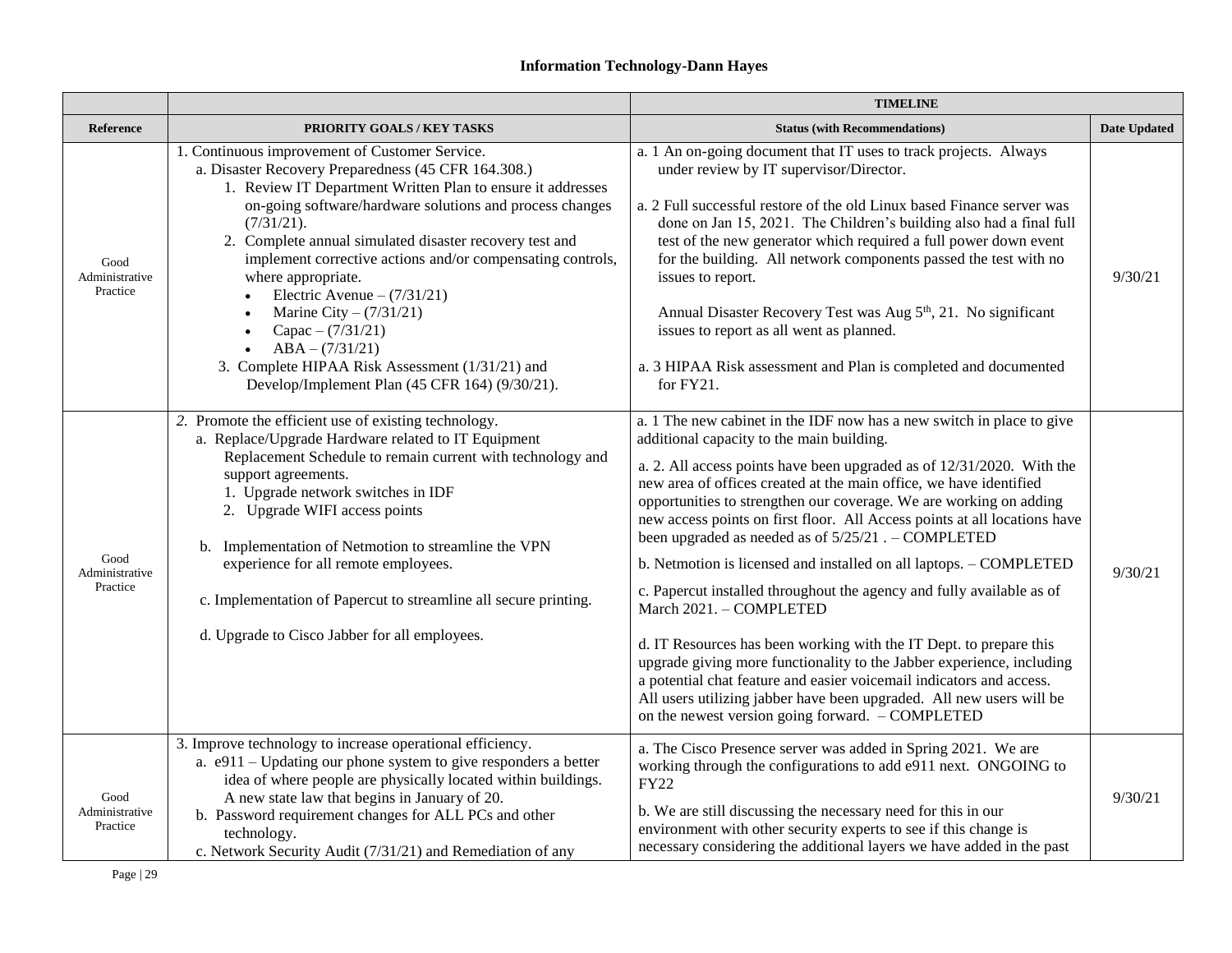|                  |                                                                                                                                                                                                                  | <b>TIMELINE</b>                                                                                                                                                                                                                                                                                                                                                                                            |                     |
|------------------|------------------------------------------------------------------------------------------------------------------------------------------------------------------------------------------------------------------|------------------------------------------------------------------------------------------------------------------------------------------------------------------------------------------------------------------------------------------------------------------------------------------------------------------------------------------------------------------------------------------------------------|---------------------|
| <b>Reference</b> | PRIORITY GOALS / KEY TASKS                                                                                                                                                                                       | <b>Status (with Recommendations)</b>                                                                                                                                                                                                                                                                                                                                                                       | <b>Date Updated</b> |
|                  | vulnerabilities found. (12/31/21)<br>d. Review Internet bandwidth needs for the agency with the<br>increase in mobility and video conferencing.                                                                  | two years to our network. The bigger emphasis appears to be on the<br>EMR, which plans are underway to provide MFA (Multi Factor<br>Authentication).                                                                                                                                                                                                                                                       |                     |
|                  | e. Review and update/upgrade Video Conferencing needs across the<br>agency.<br>f. Implement new strategy for updating all agency devices, with<br>special attention to update devices that are mobile (laptops). | c. The IT Department has been utilizing Rapid7's InsightVM to run<br>our own tests against our servers and external facing devices. We<br>remediate all findings when they are reported to us. We test monthly.<br>We will have a full security audit from an external auditor in Fiscal<br>Year 22.                                                                                                       |                     |
|                  |                                                                                                                                                                                                                  | d. The internet bandwidth was increased from 100mb to 1,000mb<br>speeds in late December 2020. This had immediate impact on<br>improvement of video call qualities as well as other network access for<br>staff both from a remote use, and from an interoffice use. --<br><b>COMPLETED</b>                                                                                                                |                     |
|                  |                                                                                                                                                                                                                  | e. Lifesize licensing was increased in FY21 1Q to accommodate all<br>staff needing it. Zoom licensing was also acquired for large<br>conferences that address community events for the Community<br>Relations Team. Two new rooms received Lifesize video units, and<br>another room on the first floor of main will be receiving one by June 1.<br>All UNITS have been deployed as of June 1 -- COMPLETED |                     |
|                  |                                                                                                                                                                                                                  | f. The IT Dept. purchased KACE. We have already implemented the<br>patching solution and ran the first set of patching to all workstations as<br>of 7/10/2021. We had a 55% success rate on the first attempt. Follow<br>up this week got us to 77% patched as of $7/14/21$ .                                                                                                                              |                     |

#### **Facilities-Mike Klemmer**

|                                    |                                                                                                                                                                                                                                                                                                                                                                                                                                                   | <b>TIMELINE</b>                                                                                                                                                                                                                                                                                                                                                                                                                                                                                                                                                                                                                                                               |              |
|------------------------------------|---------------------------------------------------------------------------------------------------------------------------------------------------------------------------------------------------------------------------------------------------------------------------------------------------------------------------------------------------------------------------------------------------------------------------------------------------|-------------------------------------------------------------------------------------------------------------------------------------------------------------------------------------------------------------------------------------------------------------------------------------------------------------------------------------------------------------------------------------------------------------------------------------------------------------------------------------------------------------------------------------------------------------------------------------------------------------------------------------------------------------------------------|--------------|
| <b>Reference</b>                   | <b>PRIORITY GOALS / KEY TASKS</b>                                                                                                                                                                                                                                                                                                                                                                                                                 | <b>Status (with Recommendations)</b>                                                                                                                                                                                                                                                                                                                                                                                                                                                                                                                                                                                                                                          | Date Updated |
| Good<br>Administrative<br>Practice | 1. Continuous improvement of Customer Service<br>a. Disaster Recovery Preparedness (45 CFR 164.308.)<br>1. Review/Revise Department written procedures, as<br>appropriate. $(9/30/21)$<br>2. Complete Annual simulated DR test and implement<br>corrective actions/compensating controls, where<br>appropriate; perform periodic testing of generators and<br>emergency lighting. Electric Avenue, Marine City,<br>Children's & Capac $(6/30/21)$ | Generator has been delivered and installed at the Children's location<br>on $24th$ Street. Unit is fully functional as of $1/20/21$ .<br>Purchased a remote monitoring system for each of the four generators<br>which will allow us to communicate, monitor and control all of them<br>from a central PC, projected installation/set-up is May 21.<br>Remote monitoring system for generators has been delayed due to<br>supply chain issues. Units arrived last week and hope to have installed<br>before 7/30/21. Monitors are in process of being installed as of 9/30/21<br>by our electrician.<br>Annual DR test tentatively scheduled for August $3rd$ after hours. DR | 9/30/21      |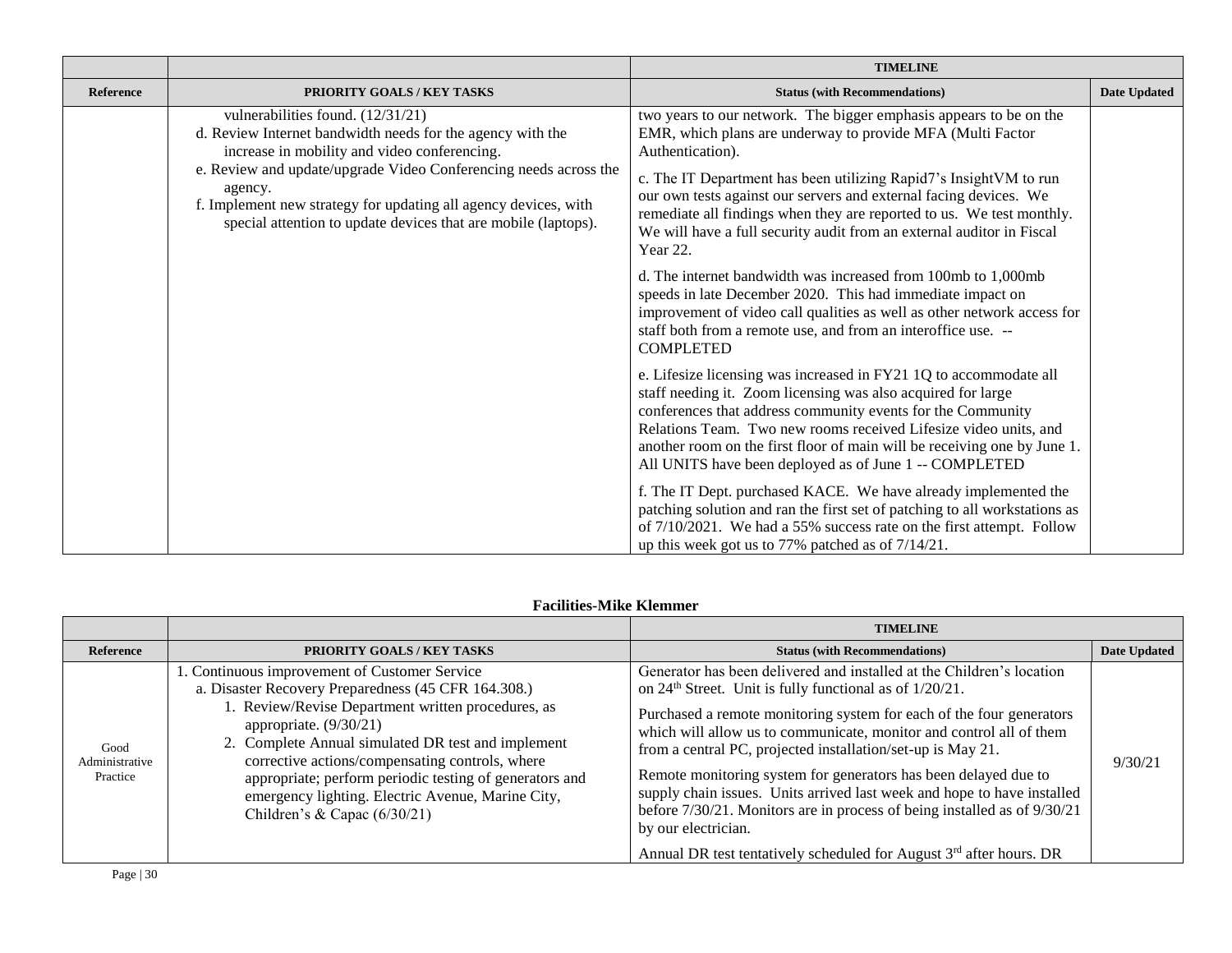|                                    |                                                                                                                                                                                                                                                                                                                                                                                                                                                                                                                                                                                                                                                                                                                                          | <b>TIMELINE</b>                                                                                                                                                                                                                                                                                                                                                                                                                                                                                                                                                                                                                                                                                                                                                                                                                                                                                                                                                                                                                                                                                                                                                                                                                                   |              |
|------------------------------------|------------------------------------------------------------------------------------------------------------------------------------------------------------------------------------------------------------------------------------------------------------------------------------------------------------------------------------------------------------------------------------------------------------------------------------------------------------------------------------------------------------------------------------------------------------------------------------------------------------------------------------------------------------------------------------------------------------------------------------------|---------------------------------------------------------------------------------------------------------------------------------------------------------------------------------------------------------------------------------------------------------------------------------------------------------------------------------------------------------------------------------------------------------------------------------------------------------------------------------------------------------------------------------------------------------------------------------------------------------------------------------------------------------------------------------------------------------------------------------------------------------------------------------------------------------------------------------------------------------------------------------------------------------------------------------------------------------------------------------------------------------------------------------------------------------------------------------------------------------------------------------------------------------------------------------------------------------------------------------------------------|--------------|
| <b>Reference</b>                   | PRIORITY GOALS / KEY TASKS                                                                                                                                                                                                                                                                                                                                                                                                                                                                                                                                                                                                                                                                                                               | <b>Status (with Recommendations)</b>                                                                                                                                                                                                                                                                                                                                                                                                                                                                                                                                                                                                                                                                                                                                                                                                                                                                                                                                                                                                                                                                                                                                                                                                              | Date Updated |
|                                    |                                                                                                                                                                                                                                                                                                                                                                                                                                                                                                                                                                                                                                                                                                                                          | test was performed with no significant issues related to Facilities.                                                                                                                                                                                                                                                                                                                                                                                                                                                                                                                                                                                                                                                                                                                                                                                                                                                                                                                                                                                                                                                                                                                                                                              |              |
| Good<br>Administrative<br>Practice | 2. Promote the efficient use of existing Facilities<br>a. Complete comprehensive updates to the Facilities Operations<br>Manual detailing responsibilities, functions, vendor contacts and<br>maintenance/replacement schedule of hardware and vehicles as<br>well as all CMH facilities preventative maintenance. (9/30/21)<br>b. Develop and maintain a Facilities Procedures Manual identifying<br>and documenting all "key" tasks in the department; use for staff<br>training and reference. (9/30/21)                                                                                                                                                                                                                              | Ongoing                                                                                                                                                                                                                                                                                                                                                                                                                                                                                                                                                                                                                                                                                                                                                                                                                                                                                                                                                                                                                                                                                                                                                                                                                                           | 9/30/21      |
|                                    | Renovate existing space at Electric Avenue to accommodate 18<br>3.<br>new offices and 1 meeting room. Furnish new spaces. Have all<br>inspections passed, obtain occupancy for this area and move<br>staff in by mid December 20.<br>a. Install new parking lot at 24 <sup>th</sup> Street Children's location.<br>Engineer has been hired, complete all survey's and testing,<br>design parking lot, obtain all necessary permitting, solicit bids<br>from contractors, select contractor to perform work and<br>complete by late spring 21.                                                                                                                                                                                            | Renovation of the 1 <sup>st</sup> Floor area at Electric Ave with 18 new offices<br>and 1 meeting room is complete. All inspections have been passed and<br>occupancy has been issued. Furniture has been delivered and installed.<br>First group of staff are moving in on 1/20/21.<br>BMJ Engineers has been working on the design phase of the new<br>parking lot at 24 <sup>th</sup> Street. Plans are being submitted to the proper<br>permitting agencies a tentative schedule has been done up with work<br>beginning mid to late April 21. Due to the timing of the township<br>Planning Commission meeting and required responses to the township<br>engineers review of the submitted plans the tentative start date has<br>been pushed back to early July 21. Advertisement for bids has been<br>published. Bid opening scheduled for July 29 <sup>th</sup> , with the goal of<br>starting mid August. Contractor was selected and approved at the<br>August board meeting. Work commenced on-site on September 7 <sup>th</sup> .<br>Work was temporarily halted due to exposing a water main on the<br>property. Revised plans were completed and submitted to the<br>township. Work resumed the week of September 27 <sup>th</sup> . | 9/30/21      |
| Good<br>Administrative<br>Practice | Improvements to increase operational efficiency<br>4.<br>a. Maintain a "Vehicle Use Policy" including general usage<br>guidelines, balancing mileage/age of vehicles by location and<br>routine mileage reports to dictate ideal agency vehicle fleet size.<br>b. Maintain a SDS manual, including pictures of products, and<br>complete training with staff concerning use of products and<br>appropriate storage.<br>c. Monitor and maintain existing CMH properties.<br>d. Follow a fueling and maintenance schedule for all company<br>vehicles to better track fueling and maintenance costs.<br>e. Utilize Track-It to document and monitor maintenance requests.<br>f. Utilize Fleet Commander software to optimize vehicle fleet | Ongoing.<br>Fleet Commander (vehicle reservation software) is fully operational.<br>Staff feedback overall has been very positive and scheduling/efficiency<br>of vehicle usage appears to be much better with a corresponding<br>decrease in staff mileage reimbursement.<br>The search for an additional group home has begun. Criteria has been<br>given to a realtor to aid in the search process. There has been no<br>success so far with regards to an additional home, the search continues.                                                                                                                                                                                                                                                                                                                                                                                                                                                                                                                                                                                                                                                                                                                                              | 9/30/21      |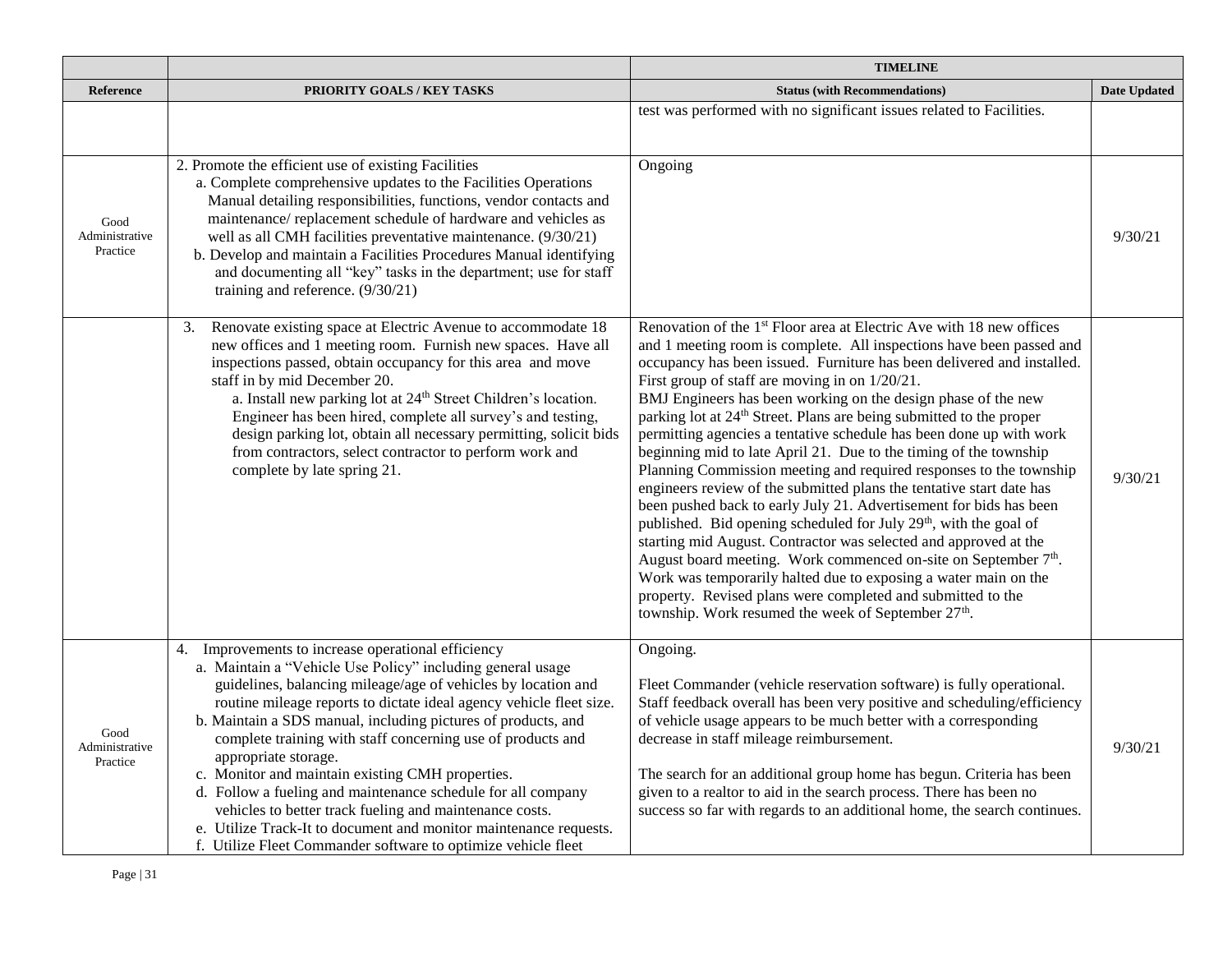|                                                                         |                                                                                                                                                                                                                                                                                                                                                                                                                                                                                                                                                                                                                                                                                                                                                                                                                                                                                                                                                                                                                                                                                | <b>TIMELINE</b>                                                                                                                                                                                                                                                                                                                                                                                                                                                         |                     |
|-------------------------------------------------------------------------|--------------------------------------------------------------------------------------------------------------------------------------------------------------------------------------------------------------------------------------------------------------------------------------------------------------------------------------------------------------------------------------------------------------------------------------------------------------------------------------------------------------------------------------------------------------------------------------------------------------------------------------------------------------------------------------------------------------------------------------------------------------------------------------------------------------------------------------------------------------------------------------------------------------------------------------------------------------------------------------------------------------------------------------------------------------------------------|-------------------------------------------------------------------------------------------------------------------------------------------------------------------------------------------------------------------------------------------------------------------------------------------------------------------------------------------------------------------------------------------------------------------------------------------------------------------------|---------------------|
| <b>Reference</b>                                                        | PRIORITY GOALS / KEY TASKS                                                                                                                                                                                                                                                                                                                                                                                                                                                                                                                                                                                                                                                                                                                                                                                                                                                                                                                                                                                                                                                     | <b>Status (with Recommendations)</b>                                                                                                                                                                                                                                                                                                                                                                                                                                    | <b>Date Updated</b> |
|                                                                         | efficiency, use reporting capabilities to analyze optimal fleet<br>size.                                                                                                                                                                                                                                                                                                                                                                                                                                                                                                                                                                                                                                                                                                                                                                                                                                                                                                                                                                                                       |                                                                                                                                                                                                                                                                                                                                                                                                                                                                         |                     |
| Good<br>Administrative<br>Practice<br><b>CARF</b><br>Health &<br>Safety | Implementation of Disaster Recovery/Business Resumption Plan<br>5.<br>meeting CMS requirements.<br>*coordinate with Region 2 North<br>a. Build on existing Disaster Recovery/Business Resumption Plan<br>(DR/BRP) with the following activities:<br>1. Continue participation in MiHAN (Health Alert Network)<br>2. Implement CMH closed WINS group for staff notifications.<br>3. Update existing document to include the Pandemic Plan and<br>also update to reflect any changes in process, advances in<br>technology, etc.<br>4. Complete planning process documents for each program.<br>Documents identify:<br>Possible alternative locations<br>Prioritization of essential functions<br>Order of succession<br>Vital information/records<br>5. Identify process for addressing internal disaster (small and<br>large scale)<br>6. Identify process for addressing community disaster<br>(working with EOC, Homeland Security, etc.)<br>b. Disseminate updated DR/BRP to key staff<br>c. Train staff on the DR/BRP<br>d. Periodically conduct tabletop exercises/drills | a.1. Ongoing<br>a.3. Formal updates to COVID-19 Preparedness & Response Plan<br>June 20, 7/31/20, 12/11/20, 3/5/21, and 6/11/21. Living document<br>with periodic updates. Periodic email updates sent to staff as<br>CDC, MDHHS, OSHA/MIOSHA regulations change.<br>b. COVID-19 Preparedness & Response Plan binders created and<br>shared with all supervisory staff March 21 (updates and supporting<br>documents always available via Sage People and CMH website). | 9/30/21             |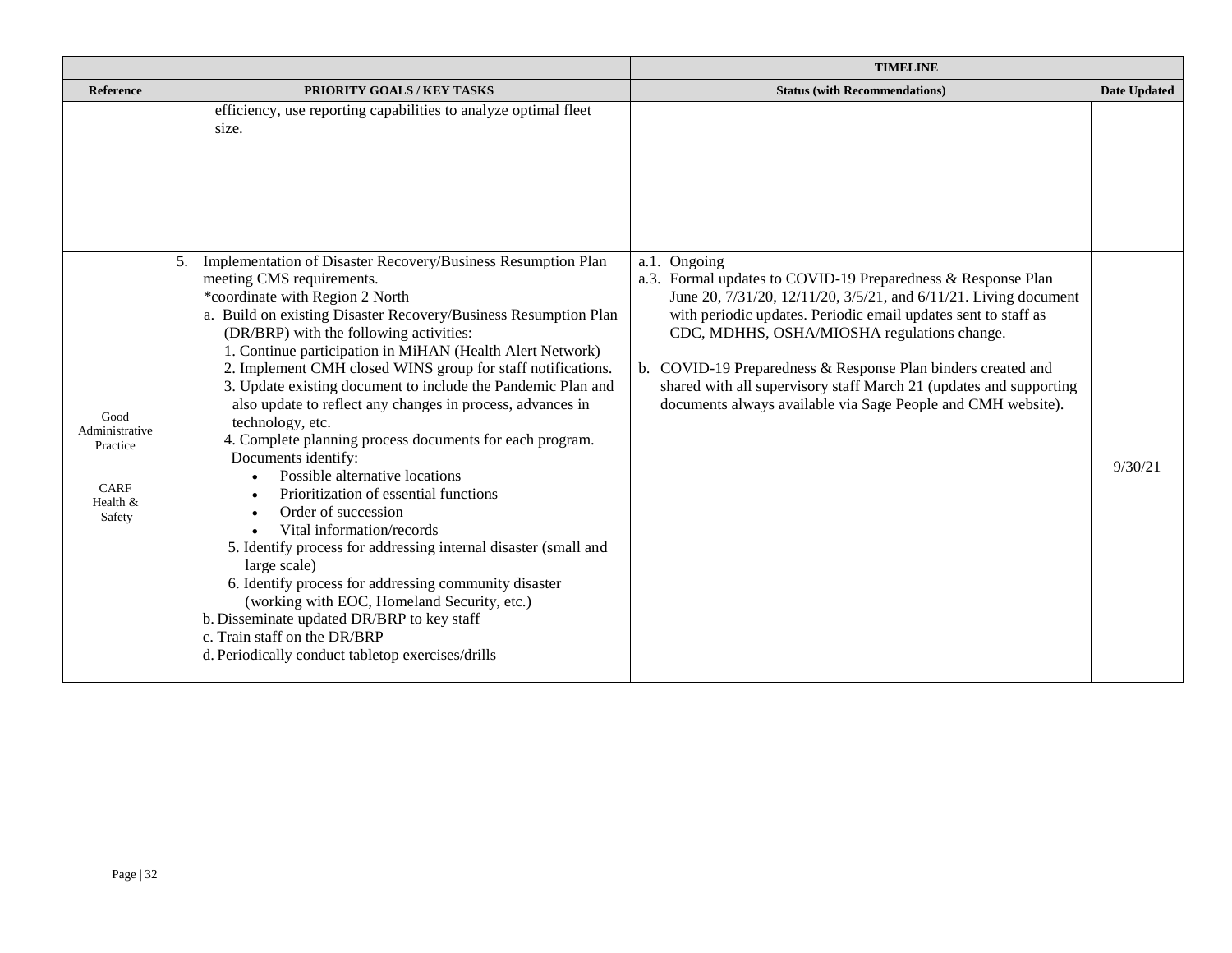## **Utilization Management-Michelle Measel-Morris**

|                                                    |                                                                                                                                                                                                                                                                                                                                                                                                                                                                                                                                                                                                                                                                                                                      | <b>TIMELINE</b>                         |              |
|----------------------------------------------------|----------------------------------------------------------------------------------------------------------------------------------------------------------------------------------------------------------------------------------------------------------------------------------------------------------------------------------------------------------------------------------------------------------------------------------------------------------------------------------------------------------------------------------------------------------------------------------------------------------------------------------------------------------------------------------------------------------------------|-----------------------------------------|--------------|
| Reference                                          | PRIORITY GOALS / KEY TASKS                                                                                                                                                                                                                                                                                                                                                                                                                                                                                                                                                                                                                                                                                           | <b>Status (with Recommendations)</b>    | Date Updated |
| Region 10<br>Delegation<br>Contract<br>Requirement | 1. Integrated Health Care: Staff will participate in joint care<br>meeting with Medicaid Health Plans and Region 10 PIHP.<br>a. Monitor and report on Care Connect 360 program<br>implementation and usage.<br>b. Random select cases will be reviewed for reduction in non-<br>emergent emergency department use, linkage with primary<br>health care access and applicable linkage with Veterans'<br>services.<br>Random select cases will be reviewed for follow up after<br>$\mathbf{c}$ .<br>hospitalization for mental illness within 30 days (Standards:<br>70% ages 6-20 and 58% ages 21 and older).<br>d. Annual narrative is due to the PIHP summarizing<br>improvements in joint care activities/metrics. | Efforts continue w/joint care meetings. | 9/30/21      |
| Good Clinical<br>Practice/CARF<br>Recommendation   | 2. Utilization Review: For both Contract Provider and Direct Care:<br>Conduct quarterly clinical case record review analyses on select<br>General Fund and Medicaid medical records.<br>a. Clinical review to ensure adherence to clinical protocol for cost<br>effective and well coordinate services.<br>b. Conduct claims verification associated with clinical case record<br>reviews. Report claims discrepancies. Identify and address<br>over/under-utilization.<br>c. Completed special UM reviews upon need or request.<br>d. Produce and distribute quarterly reports.                                                                                                                                     | In process                              | 9/30/21      |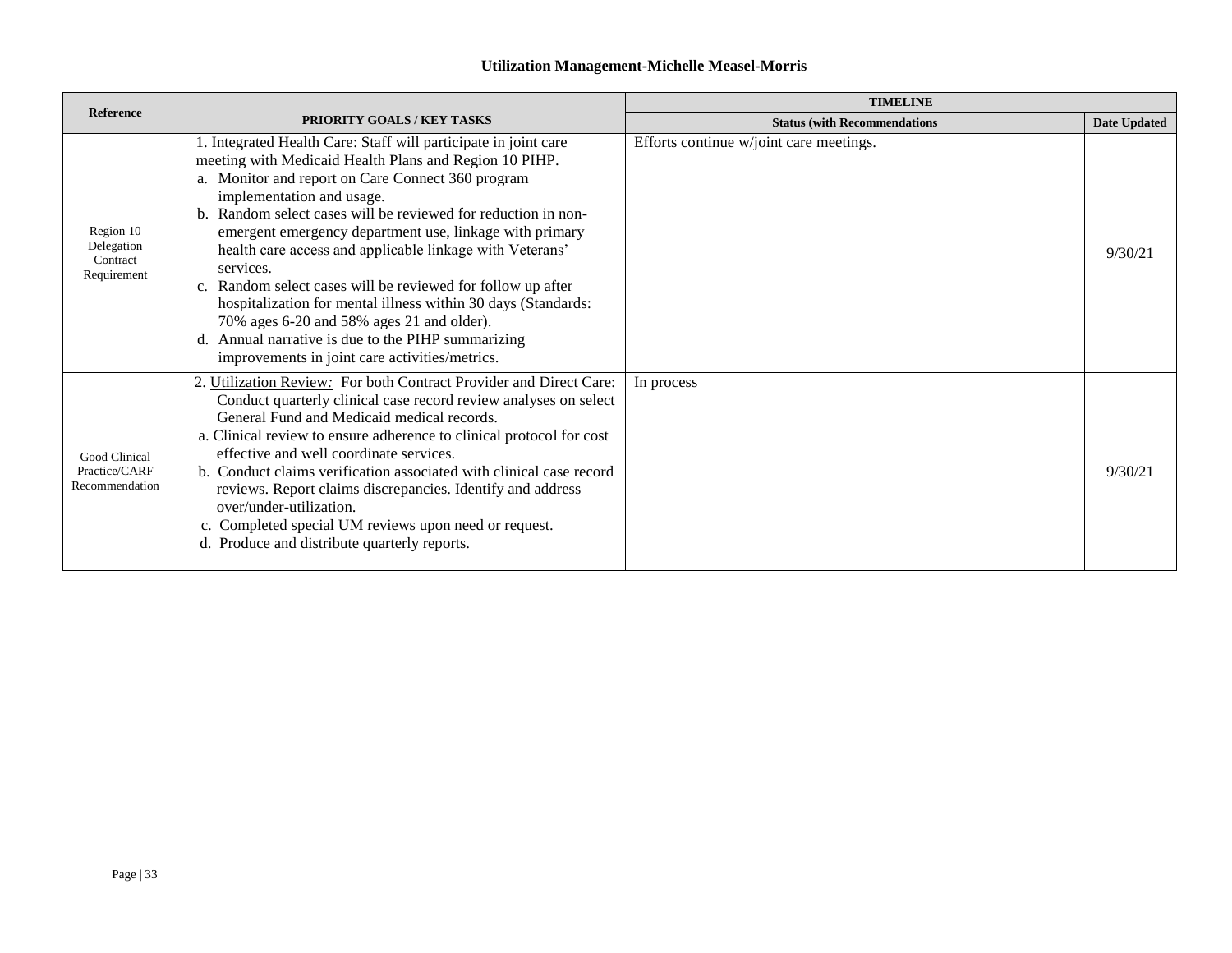|                                                    | <b>PRIORITY GOALS / KEY TASKS</b>                                                                                                                                                                                                                                                                                                                                                                                                                                                                                                                                                                                                                                                                                                                                                                                                                                                                                                                                                                            | <b>TIMELINE</b>                                                                                                                                                                                                                                                                                                                                                                                                                                                                                                                                                                                                                                                                                                                                                                                                                                                                                                                                                                            |              |
|----------------------------------------------------|--------------------------------------------------------------------------------------------------------------------------------------------------------------------------------------------------------------------------------------------------------------------------------------------------------------------------------------------------------------------------------------------------------------------------------------------------------------------------------------------------------------------------------------------------------------------------------------------------------------------------------------------------------------------------------------------------------------------------------------------------------------------------------------------------------------------------------------------------------------------------------------------------------------------------------------------------------------------------------------------------------------|--------------------------------------------------------------------------------------------------------------------------------------------------------------------------------------------------------------------------------------------------------------------------------------------------------------------------------------------------------------------------------------------------------------------------------------------------------------------------------------------------------------------------------------------------------------------------------------------------------------------------------------------------------------------------------------------------------------------------------------------------------------------------------------------------------------------------------------------------------------------------------------------------------------------------------------------------------------------------------------------|--------------|
| <b>Reference</b>                                   |                                                                                                                                                                                                                                                                                                                                                                                                                                                                                                                                                                                                                                                                                                                                                                                                                                                                                                                                                                                                              | <b>Status (with Recommendations)</b>                                                                                                                                                                                                                                                                                                                                                                                                                                                                                                                                                                                                                                                                                                                                                                                                                                                                                                                                                       | Date Updated |
| <b>Good Business</b><br>Practice                   | 3. Claims Verification: Conduct claims verification reviews on<br>select medical records in the Provider Network to determine<br>whether customer services / supports are appropriately delivered by<br>all providers (i.e., all program clinical case records/recording<br>comply with all applicable internal and external customer<br>requirements) at a 95% compliance rate (no more than 5% errors).<br>Complete Claims Verification Reviews of 2.5% of Medicaid<br>individuals receiving services through Contract Agencies<br>a. Complete non-primary case holder review concurrent with<br>Contract Management site visits for Residential, CLS and<br>other community providers.<br>Complete annual Medicaid Claims Verification Methodology<br>b.<br>Report.<br>c. Implement Service Activity Log requirement for contract<br>agency staff – tie to claims review (supporting documentation<br>must be available in the electronic health record for a warning<br>will show to not pay the claim). | In process                                                                                                                                                                                                                                                                                                                                                                                                                                                                                                                                                                                                                                                                                                                                                                                                                                                                                                                                                                                 | 9/30/21      |
| Region 10<br>Delegation<br>Contract<br>Requirement | Utilization Management / Trend Analyses: Report on over /<br>4.<br>under-utilization of the following programs: ACT, Home Based,<br>ABA and Supports Coordination/ Case Management to the PIHP<br>monthly QMC.                                                                                                                                                                                                                                                                                                                                                                                                                                                                                                                                                                                                                                                                                                                                                                                               | Being revised due to UM redesign.                                                                                                                                                                                                                                                                                                                                                                                                                                                                                                                                                                                                                                                                                                                                                                                                                                                                                                                                                          | 9/30/21      |
| <b>Good Clinical</b><br>Practice                   | <b>BTPRC:</b> Conduct quarterly oversight of Behavior Treatment Plan<br>5.<br>Review Committee (BTPRC) activities.<br>a. Risk Events Analysis Report - quarterly<br>1.) HSW, SEDW and CW Emergency use of Physical<br>Management tracking<br>b). System Improvements identified at BTPRC to provide<br>additional training opportunities for staff and/or<br>opportunities to reduce risk factors for individuals served.                                                                                                                                                                                                                                                                                                                                                                                                                                                                                                                                                                                    | a. Risk Events Analysis Report - Quarterly<br>Q1: October 1, 20 - December 31, 20<br>1.) HSW, SEDW, and CW Emergency Use of Physical Management:<br>0 Incidents of PM this quarter for this population<br>b.) System Improvement Recommendations: None<br>Q2: January 1, 21 – March 31, 21<br>1.) HSW, SEDW, and CW Emergency Use of Physical Management:<br>0 Incidents of PM this quarter for this population<br>b.) System Improvement Recommendations: None<br>Q3: April 1, 21 – June 30, 21<br>1.) HSW, SEDW, and CW Emergency Use of Physical Management:<br>0 Incidents of PM this quarter for this population.<br>b.) System Improvement Recommendations:<br>- Employees receive training, per the SCCCMHA training grid and as<br>needed, in motivational interviewing, positive behavior supports, and<br>the individual-specific interventions established by Individual Plans<br>of Services in support of the mental health needs of the individuals<br>served by our agency. | 9/30/21      |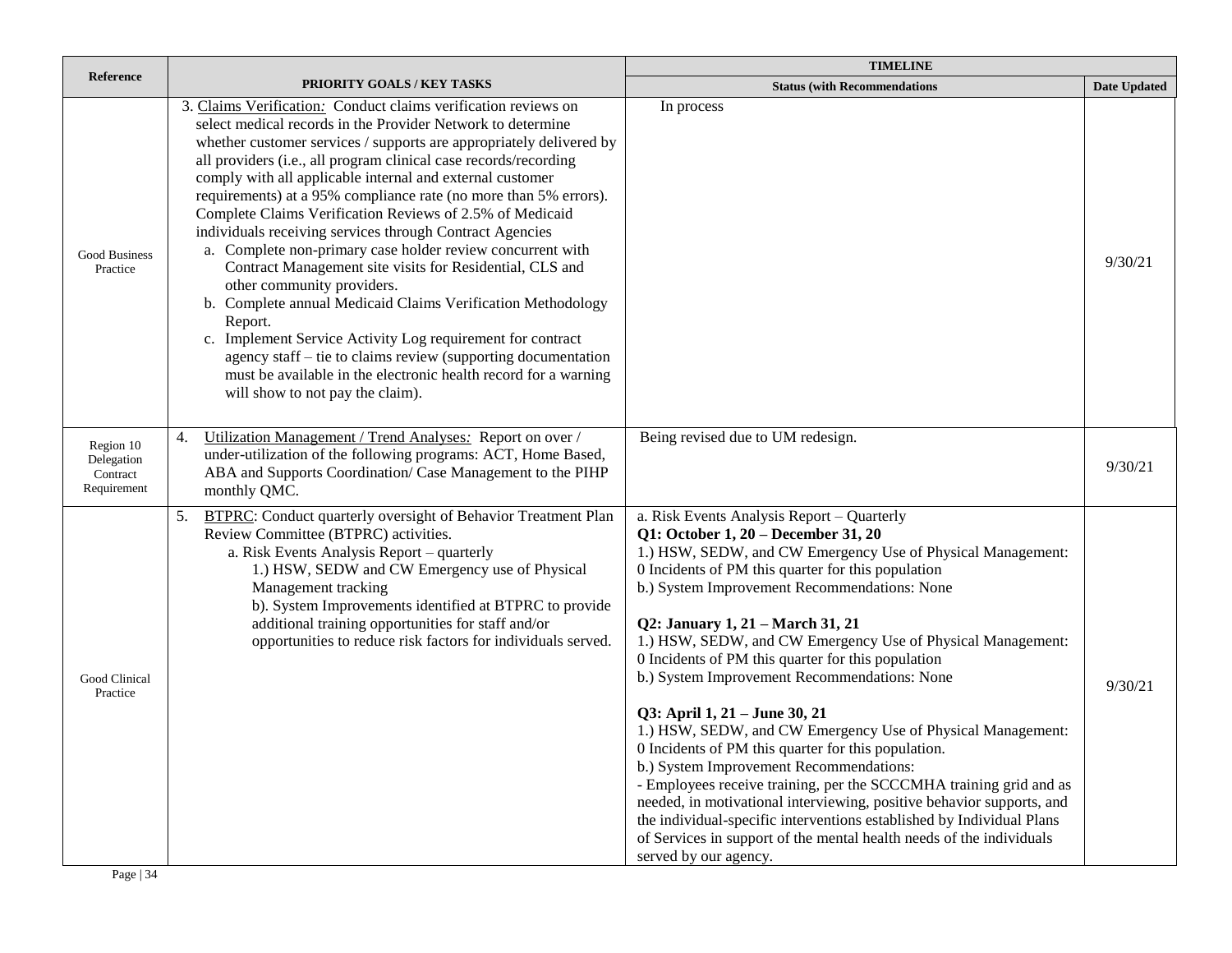| Reference |                            | <b>TIMELINE</b>                                                                                                                                                                                                                                                                                                                                                                                                                                                                                                                                                                                                                                                                                                                                                                                                                                                                                                                                                                                                                                                                                                                                                                                                                                                                                                                                                                                                                                                             |              |
|-----------|----------------------------|-----------------------------------------------------------------------------------------------------------------------------------------------------------------------------------------------------------------------------------------------------------------------------------------------------------------------------------------------------------------------------------------------------------------------------------------------------------------------------------------------------------------------------------------------------------------------------------------------------------------------------------------------------------------------------------------------------------------------------------------------------------------------------------------------------------------------------------------------------------------------------------------------------------------------------------------------------------------------------------------------------------------------------------------------------------------------------------------------------------------------------------------------------------------------------------------------------------------------------------------------------------------------------------------------------------------------------------------------------------------------------------------------------------------------------------------------------------------------------|--------------|
|           | PRIORITY GOALS / KEY TASKS | <b>Status (with Recommendations)</b>                                                                                                                                                                                                                                                                                                                                                                                                                                                                                                                                                                                                                                                                                                                                                                                                                                                                                                                                                                                                                                                                                                                                                                                                                                                                                                                                                                                                                                        | Date Updated |
|           |                            | - Employees continue to utilize motivational interviewing and<br>positive behavior supports while following the pro-active and re-<br>active strategies in an individual's Individual Plan of Services to<br>support the mental health needs of each individual served by our<br>agency.<br>- Employees continue to encourage recipients to obtain ongoing<br>physical health services and mental health services as part of the<br>agency's integrated healthcare model.<br>Q4: July 1, 21 – September 30, 21<br>1.) HSW, SEDW, and CE Emergency Use of Physical Management: 1<br>Incident of PM this quarter for this population<br>b.) System Improvement Recommendations:<br>- Employees receive training, per the SCCCMHA training grid and as<br>needed, in motivational interviewing, positive behavior supports, and<br>the individual-specific interventions established by each recipient's<br>Individual Plan of Services to support the mental health needs of the<br>individuals served by SCCCMHA.<br>- Employees utilize motivational interviewing, positive behavior<br>supports, and the individual-specific interventions identified in each<br>recipient's Individual Plan of Services to support the mental health<br>needs of the individuals served by SCCCMHA.<br>- Employees continue to encourage recipients to obtain ongoing<br>physical health services and mental health services as part of<br>SCCCMHA's integrated healthcare service model. |              |